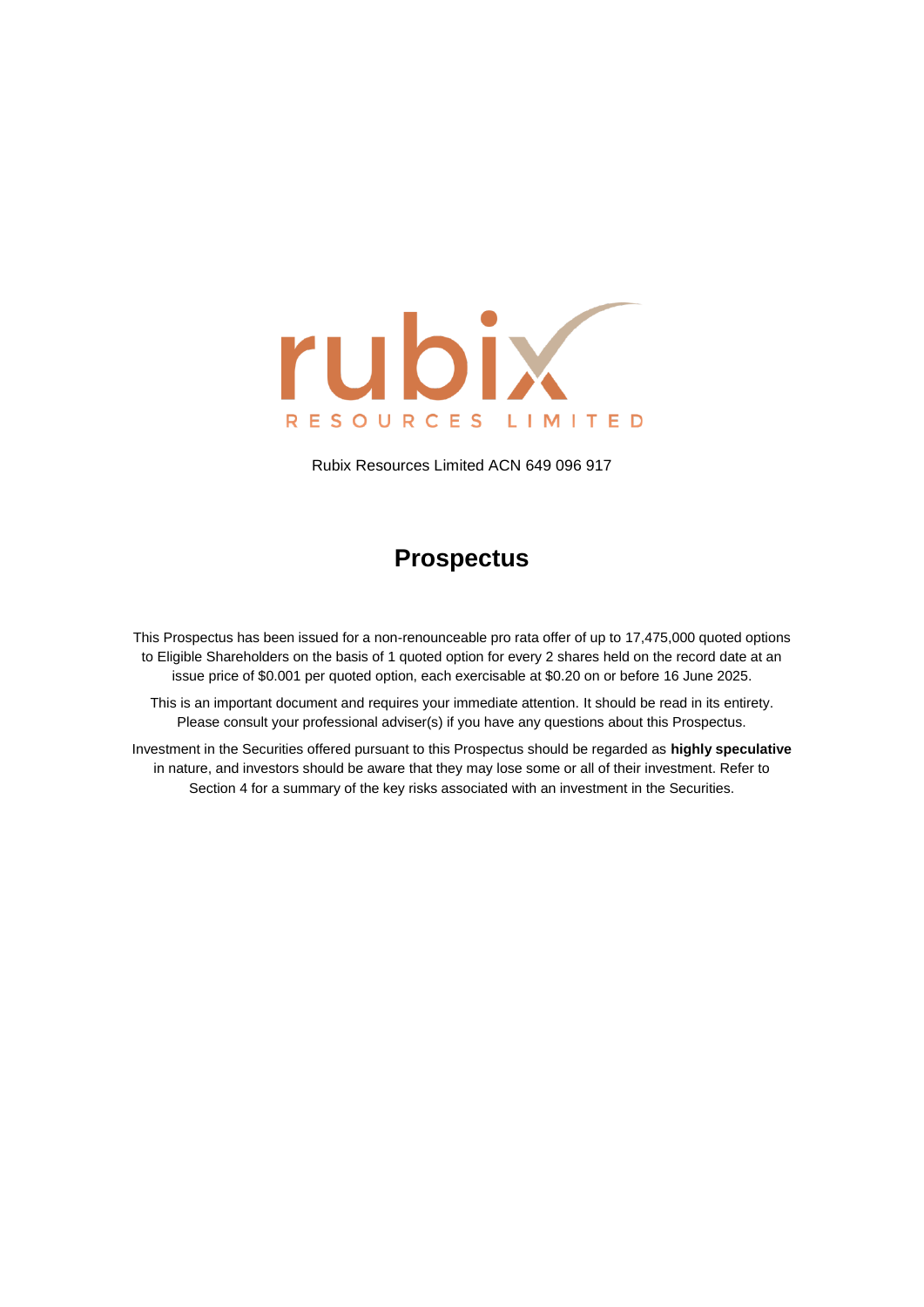### **IMPORTANT INFORMATION**

This Prospectus is dated 16 May 2022 and was lodged with the ASIC on that date with the consent of all Directors. Neither ASIC nor ASX nor their respective officers take any responsibility for the contents of this Prospectus.

No Quoted Options will be issued on the basis of this Prospectus any later than 13 months after the date of this Prospectus (being the expiry date of this Prospectus).

A copy of this Prospectus is available for inspection at the registered office of the Company at Level 11, 211 St Georges Terrace, Perth, Western Australia, during normal business hours. The Company will provide a copy of this Prospectus to any person on request. The Company will also provide copies of other documents on request (see Section [5.5\)](#page-32-0).

Eligible Shareholders with registered addresses in Australia or New Zealand can only obtain an electronic copy of this Prospectus from the ASX platform at [www.asx.com.au. T](http://www.asx.com.au/)he electronic version of this Prospectus does not include the Entitlement and Acceptance Form which accompanies the printed copy of this Prospectus to be mailed to Eligible Shareholders with registered addresses in Australia or New Zealand.

The Company will apply for Official Quotation by ASX of the Quoted Options offered by this Prospectus.

The Quoted Options offered by this Prospectus should be considered speculative. Please refer to Section [4](#page-20-0) for details relating to investment risks.

Acceptances of Quoted Options under the Entitlement Offer can only be submitted on an original Entitlement and Acceptance Form sent with a copy of this Prospectus by the Company. The Entitlement and Acceptance Form sets out an Eligible Shareholder's entitlement to participate in the Entitlement Offer. If acceptance is by BPAY there is no need to return the original Entitlement and Acceptance Form.

No person is authorised to give any information or to make any representation in connection with the Offers which is not contained in this Prospectus. Any information or representation not so contained may not be relied on as having been authorised by the Company in connection with the Offers.

No action has been taken to permit the offer of Quoted Options under this Prospectus in any jurisdiction other than Australia and New Zealand. The distribution of this Prospectus in jurisdictions outside Australia and New Zealand may be restricted by law and therefore persons into whose possession this document comes should seek advice on and observe any such restrictions. Any failure to comply with these restrictions may constitute a violation of those laws. This Prospectus does not constitute an offer of Quoted Options in any jurisdiction where, or to any person to whom, it would be unlawful to issue this Prospectus.

This document is important and should be read in its entirety before deciding to participate in the Offers. This does not take into account the investment objectives, financial or taxation, or particular needs of any Applicant. Before making any investment in the Company, each Applicant should consider whether such an investment is appropriate to his/her particular needs, and consider their individual risk profile for speculative investments, investment objectives and individual financial circumstances. Each Applicant should consult his/her stockbroker, solicitor, accountant or other professional adviser without delay.

Definitions of certain terms used in this Prospectus are contained in Section [7.](#page-37-0) All references to currency are to Australian dollars and all references to time are to WST unless otherwise indicated. Revenues and expenditures disclosed in this Prospectus are recognised exclusive of the amount of goods and services tax, unless otherwise disclosed.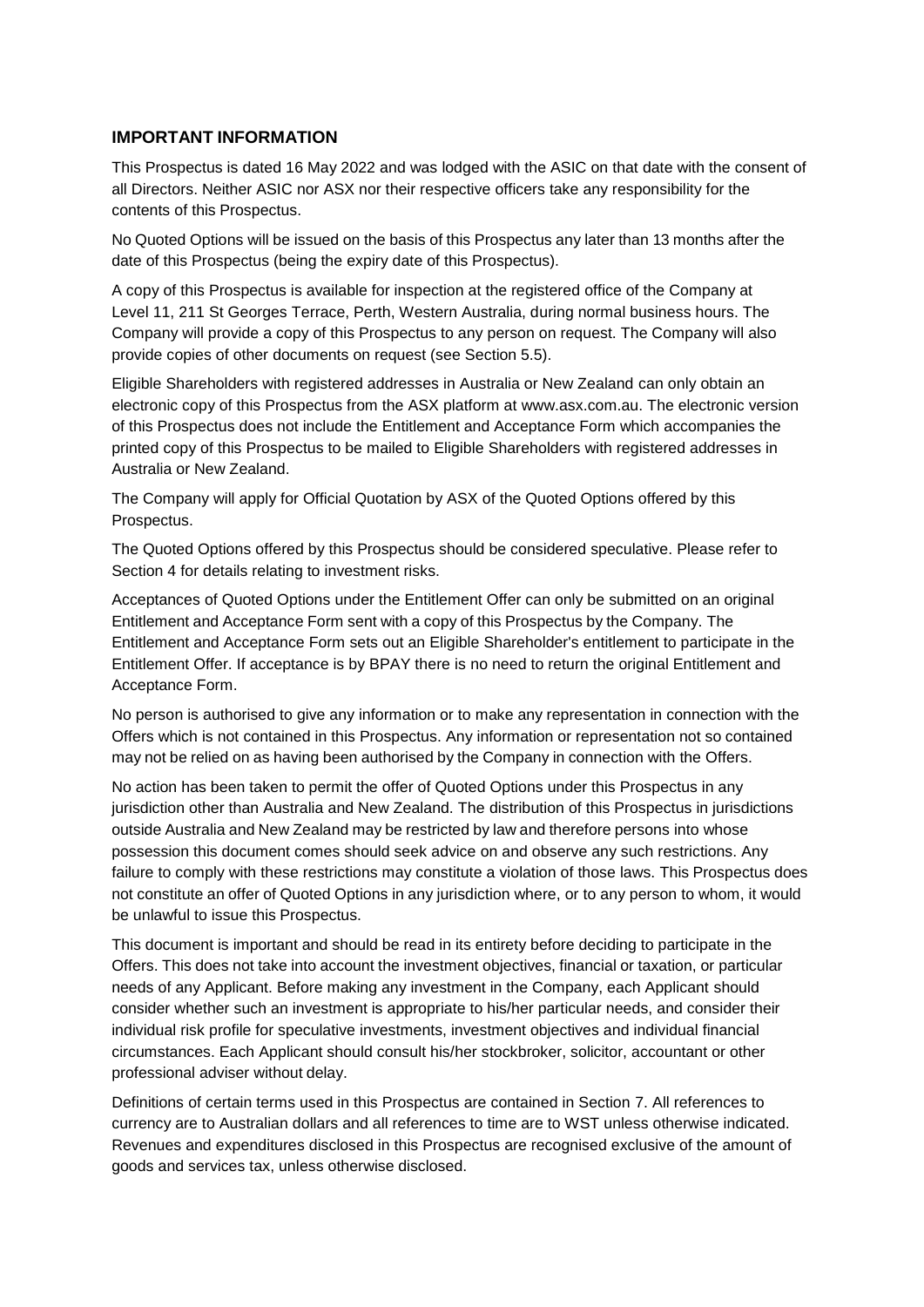#### **Corporate Directory**

**Directors** Mr Ariel (Eddie) King Mr Colin Locke Mr David Palumbo

**Company Secretary** Mr Ben Smith

Executive Chairman Non-Executive Director Non-Executive Director

**Registered and Principal Office** Level 11, 216 St Georges Terrace Perth WA 6000

Phone: +61 8 9481 0389 Fax: +61 8 9463 6103 Email: contact@rubixresources.com.au Website: www.rubixresources.com.au

**Auditor\***

Hall Chadwick WA Audit Pty Ltd 283 Rokeby Road Subiaco WA 6008

#### **Share Registry\***

Computershare Investor Services Pty Limited Level 11, 172 St Georges Terrace Perth WA 6000

Phone (within Australia): 1300 850 505 Phone (outside Australia): +61 3 9415 4000

# **Stock Exchange Listings**

Australian Securities Exchange (ASX) ASX Code**:** RB6 (Shares) Proposed ASX Code: RB6O (Options)

*\* These entities are included for information purposes only. They have not been involved in the preparation of this Prospectus.*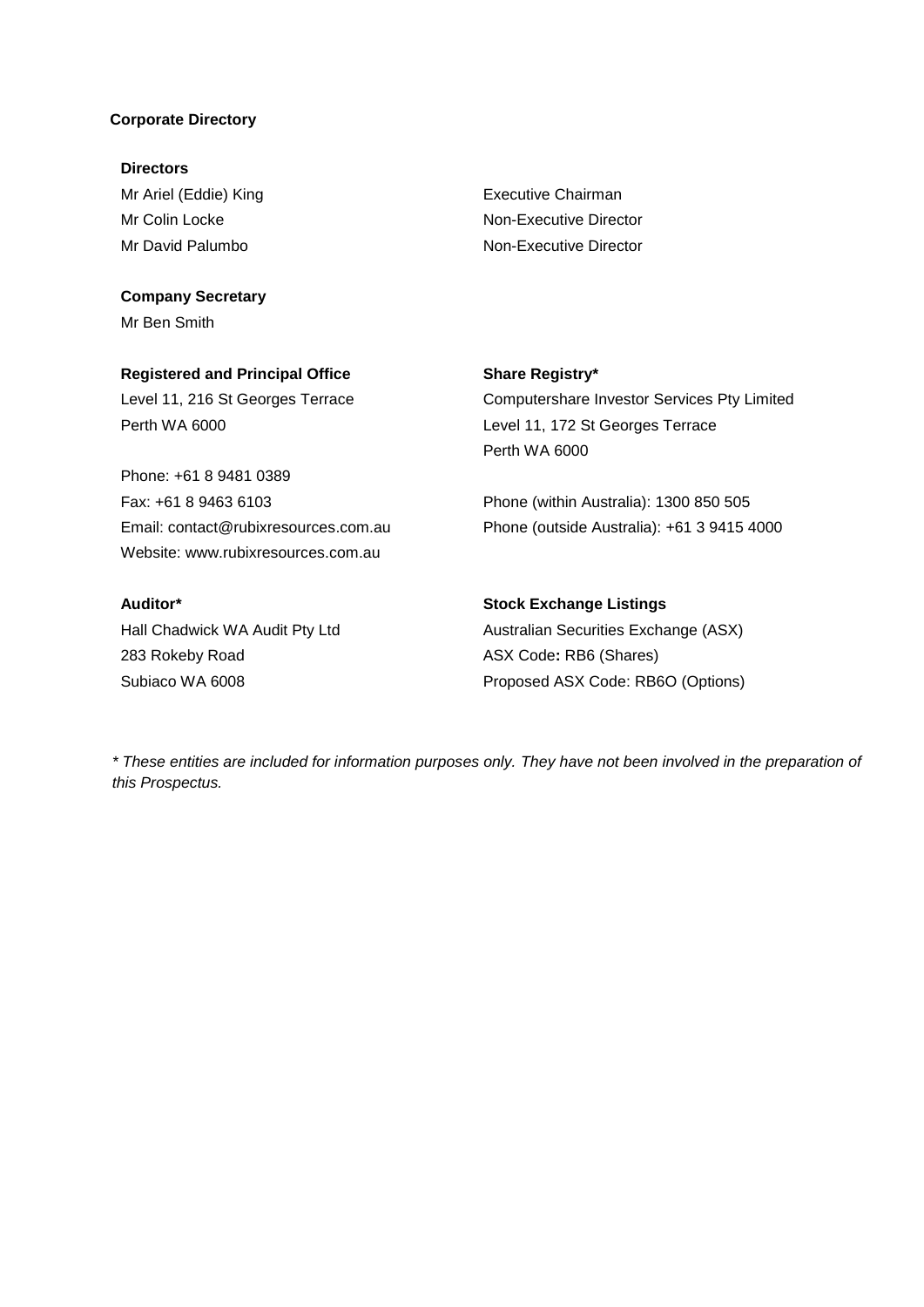# **PROPOSED TIMETABLE FOR OFFERS**

| <b>Event</b>                                                                                                | <b>Date</b>            |
|-------------------------------------------------------------------------------------------------------------|------------------------|
| Company lodges Prospectus with ASX and announces the<br><b>Entitlement Offer to the market</b>              | Monday, 16 May 2022    |
| <b>IEx-date</b>                                                                                             | Thursday, 19 May 2022  |
| <b>Record Date</b>                                                                                          | Friday, 20 May 2022    |
| Intended date to dispatch Prospectus and personalised<br><b>Entitlement and Acceptance Form</b>             | Tuesday, 24 May 2022   |
| Offers open                                                                                                 | Tuesday, 24 May 2022   |
| Last day to extend the closing date of the Entitlement Offer                                                | Thursday, 2 June 2022  |
| Closing Date of Entitlement Offer (5pm WST)*                                                                | Tuesday, 7 June 2022   |
| Quoted Options quoted on a deferred settlement basis                                                        | Wednesday, 8 June 2022 |
| Intended date for Company to announce the results of the<br>Entitlement Offer and notification of shortfall | Tuesday, 14 June 2022  |
| Anticipated date for issue of the Quoted Options.                                                           | Tuesday, 14 June 2022  |
| Deferred settlement trading ends                                                                            | Tuesday, 14 June 2022  |

\* The Directors may extend the Closing Dates by giving at least three (3) Business Days' notice to ASX prior to the relevant Closing Date. As such the date the Quoted Options issued under the Offers are expected to commence trading on ASX may vary.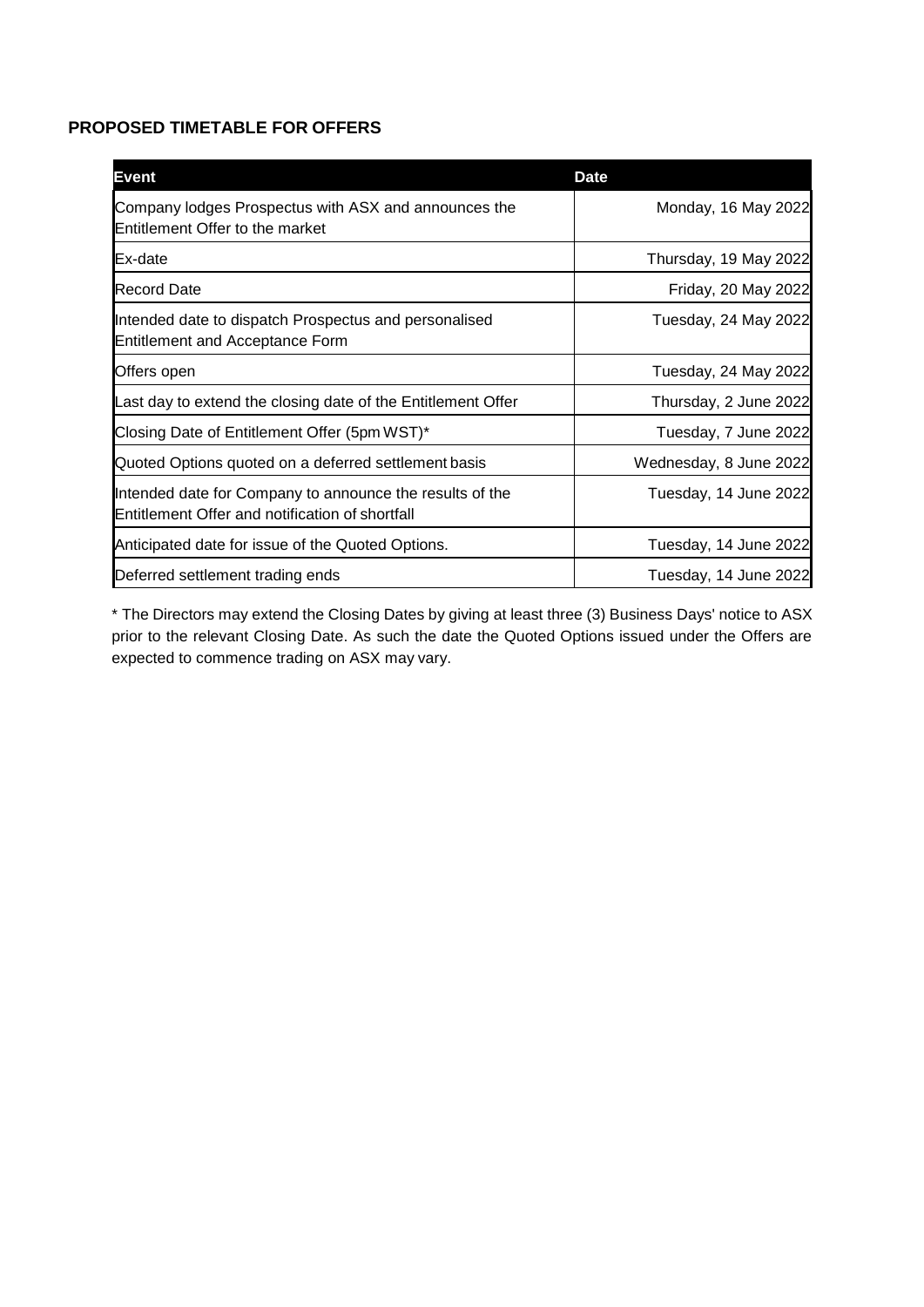# **Letter from the Executive Chairman**

Dear Shareholder

On behalf of your Directors, I am pleased to offer you the opportunity to participate in this nonrenounceable entitlement offer for Quoted Options.

Eligible Shareholders on the Record Date are offered the opportunity to subscribe for one Quoted Option for every two Shares held on the Record Date.

The Quoted Options are offered at an issue price of \$0.001 each and will be exercisable at \$0.20 each on or before 16 June 2025. The full terms and conditions of the Quoted Options are in Section [5.1](#page-30-0) [o](#page-30-0)f this Prospectus.

The number of Quoted Options you are entitled to subscribe for under the Entitlement Offer is set out in your personalised Entitlement and Acceptance Form that accompanies this Prospectus.

Please read in full the details on how to submit your application, which are set out in this Prospectus.

For further information about the Offer, please contact the Company Secretary by telephone on +61 8 9481 0389. For general shareholder enquiries, please contact the Company's share registry, Computershare Investor Services Pty Limited, on 1300 850 505 (within Australia) or +61 3 9415 4000 (outside Australia). You should also consult your stockbroker, solicitor, accountant or other professional adviser to evaluate whether or not to participate in the Offer.

Potential investors should be aware that subscribing for Quoted Options in the Company involves a number of risks. The key risk factors of which investors should be aware are set out in Section [4.](#page-20-0)

On behalf of the Board, I look forward to your continued support and on updating you on the Company's progress.

Yours faithfully

Il Vly

**Executive Chairman Eddie King**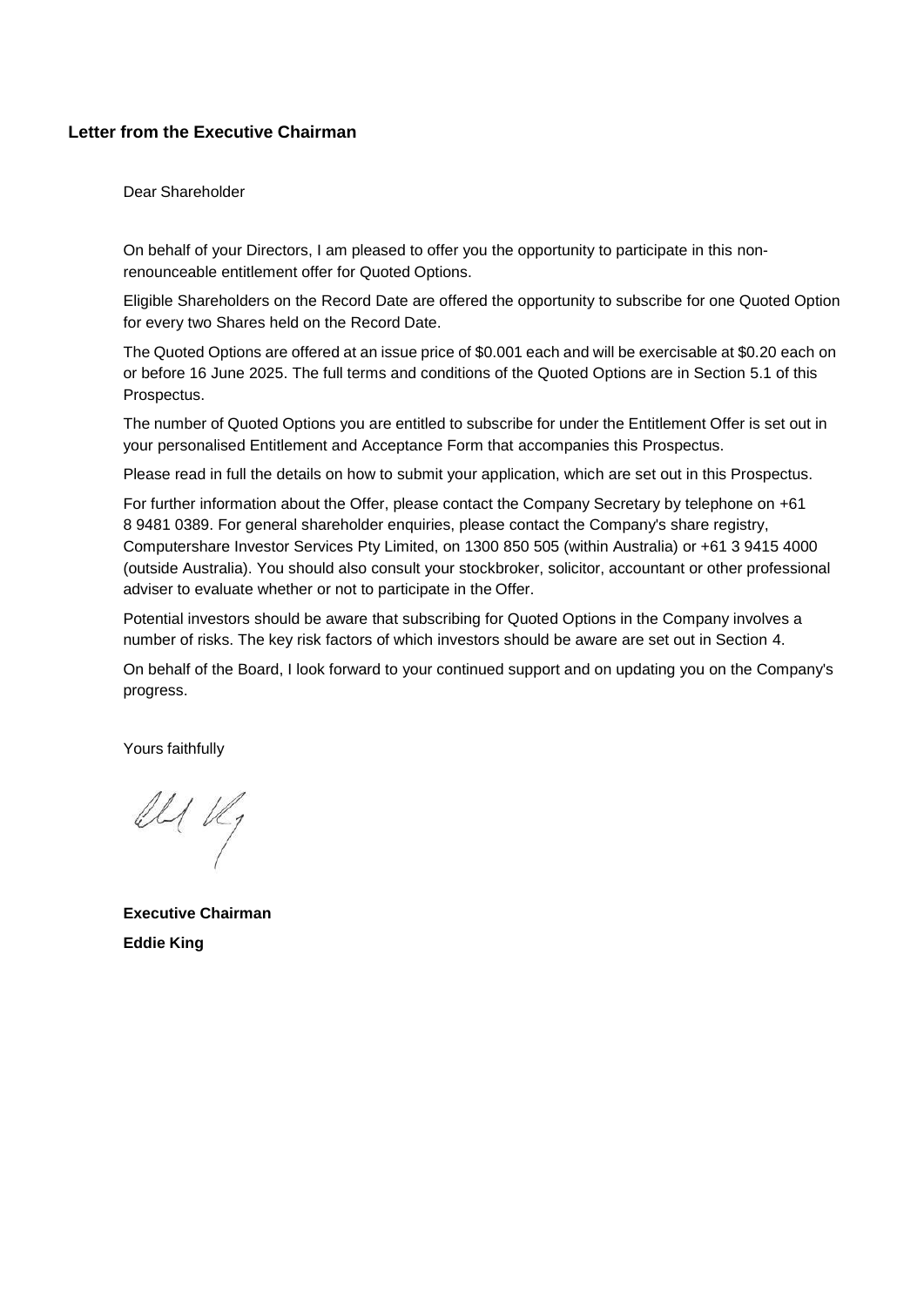# **Investment Overview**

This Section is intended to highlight key information for potential investors. It is an overview only, and is not intended to replace the Prospectus. Potential investors should read the Prospectus in full before deciding to invest in Quoted Options.

|           | <b>Key Information</b>                                                                                                                                                                                                                                                                                                                                                                                                                                                                                                                                                                                                                                                                                 | <b>Further</b><br><b>Information</b> |
|-----------|--------------------------------------------------------------------------------------------------------------------------------------------------------------------------------------------------------------------------------------------------------------------------------------------------------------------------------------------------------------------------------------------------------------------------------------------------------------------------------------------------------------------------------------------------------------------------------------------------------------------------------------------------------------------------------------------------------|--------------------------------------|
|           | <b>Transaction specific prospectus</b><br>This Prospectus is a transaction specific prospectus for an offer of options to acquire<br>continuously quoted securities (as defined in the Corporations Act) and has been prepared<br>in accordance with section 713 of the Corporations Act. It does not contain the same level<br>of disclosure as an initial public offering prospectus. In making representations in this<br>Prospectus regard has been had to the fact that the Company is a disclosing entity for the<br>purposes of the Corporations Act and certain matters may reasonably be expected to be<br>known to investors and professional advisers whom potential investors may consult. | Section 5.4                          |
|           | <b>Risk factors</b><br>Potential investors should be aware that subscribing for Quoted Options in the Company<br>involves a number of risks. The key risk factors of which investors should be aware are set<br>out in Section 4.1 and 4.2, including (but not limited to) risks in respect of:                                                                                                                                                                                                                                                                                                                                                                                                        | Section 4                            |
| ٠         | Limited history risk: The Company has limited operational and financial history on<br>which to evaluate its business and prospects. The prospects of the Company must be<br>considered in light of the risks, expenses and difficulties frequently encountered by<br>companies in the early stages of their development, particularly in the mineral<br>exploration sector, which has a high level of inherent risk and uncertainty.                                                                                                                                                                                                                                                                   |                                      |
| ٠         | Future capital requirements: The Company has no operating revenue and is unlikely<br>to generate any operating revenue unless and until its projects are successfully<br>developed and production commences. The future capital requirements of the<br>Company will depend on many factors including its business development activities.                                                                                                                                                                                                                                                                                                                                                              |                                      |
| $\bullet$ | <b>Conflicts of interest:</b> The Company's Directors are also directors of other companies<br>engaged in mineral exploration and development and mineral property acquisitions.<br>Accordingly, mineral exploration opportunities or prospects of which the Directors<br>becomes aware may not necessarily be made available to the Company in the first<br>instance. Although the Directors have been advised of their fiduciary duties to the<br>Company, there exists actual and potential conflicts of interest among these persons<br>and situations could arise in which their obligations to, or interests in, other companies<br>could detract from their efforts on behalf of the Company.   |                                      |
|           | Grant risk for exploration licence application: Tenements E 38/3616 and E 38/3618<br>(Collurabbie North projects) are applications for exploration licences which must be<br>granted to the Company before the Company may acquire 100% legal and beneficial<br>interest in the tenements. Whilst the Company has no reason to believe the<br>applications will not be granted, there is a risk that the applications may not be granted<br>or only granted on conditions unacceptable to the Company.                                                                                                                                                                                                 |                                      |
| ٠         | Tenement title: As at the date of this Prospectus the Company holds the Tenements.<br>The Company's title to the Tenements (and if applicable, once granted) will generally<br>require the Company to continue to satisfy its expenditure or work commitments. This                                                                                                                                                                                                                                                                                                                                                                                                                                    |                                      |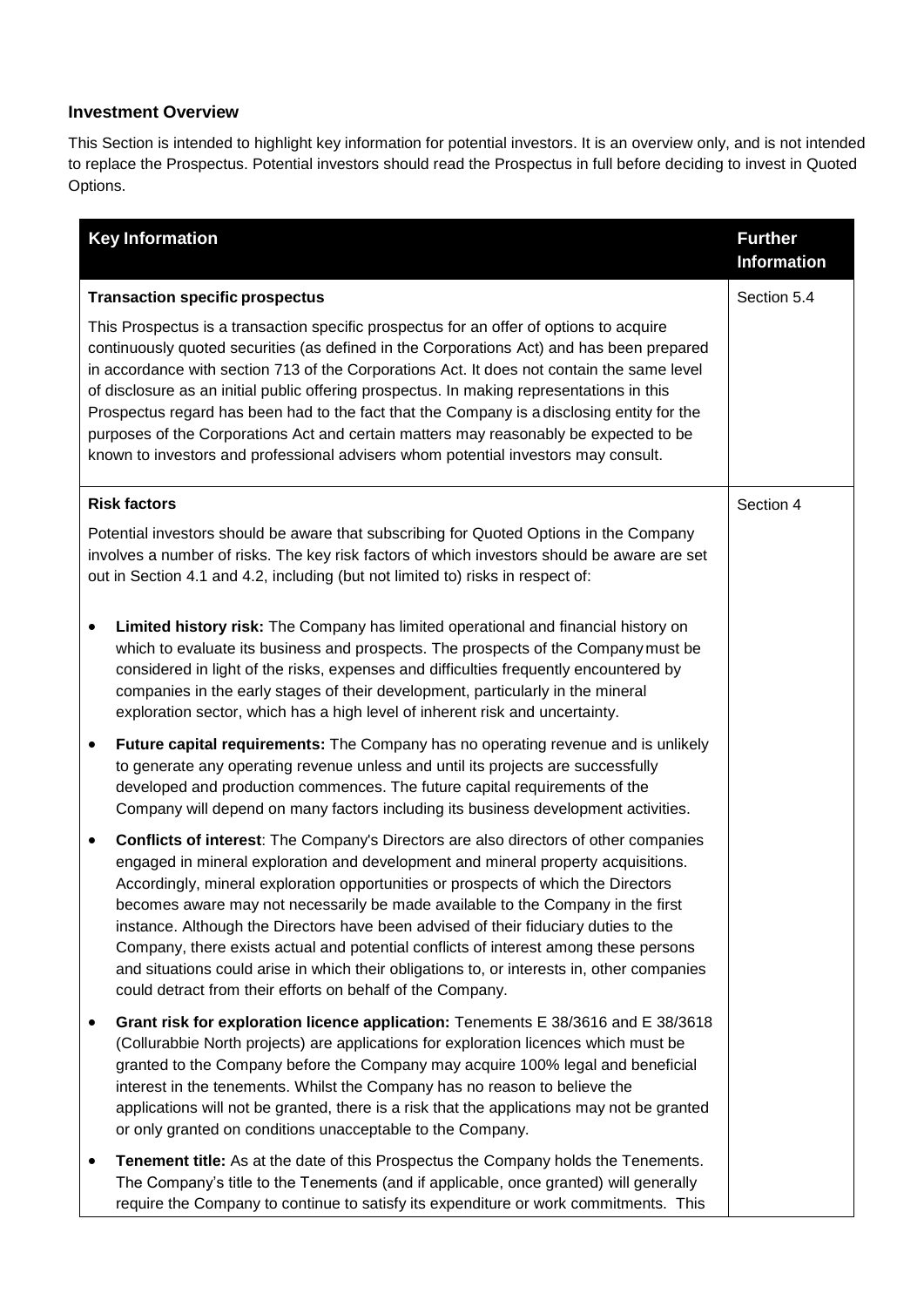|           | <b>Key Information</b>                                                                                                                                                                                                                                                                                                                                                                                                                                                                                                                                                                                                                                                                                                                                                                                                                                                                                                                                                                                                                                                                                                                                                                              | <b>Further</b><br><b>Information</b> |
|-----------|-----------------------------------------------------------------------------------------------------------------------------------------------------------------------------------------------------------------------------------------------------------------------------------------------------------------------------------------------------------------------------------------------------------------------------------------------------------------------------------------------------------------------------------------------------------------------------------------------------------------------------------------------------------------------------------------------------------------------------------------------------------------------------------------------------------------------------------------------------------------------------------------------------------------------------------------------------------------------------------------------------------------------------------------------------------------------------------------------------------------------------------------------------------------------------------------------------|--------------------------------------|
|           | cannot be guaranteed. The Company could therefore lose title to or its interest in<br>tenements if licence conditions are not met or if insufficient funds are available to meet<br>expenditure commitments as and when they arise.                                                                                                                                                                                                                                                                                                                                                                                                                                                                                                                                                                                                                                                                                                                                                                                                                                                                                                                                                                 |                                      |
| ٠         | Exploration and developmental risk: Mineral exploration and development is a high-<br>risk undertaking. There can be no assurance that exploration of acquired projects or<br>any other exploration properties that may be acquired in the future will result in the<br>discovery of an economic resource. Even if an apparently viable resource is identified,<br>there is no guarantee that it can be economically exploited.                                                                                                                                                                                                                                                                                                                                                                                                                                                                                                                                                                                                                                                                                                                                                                     |                                      |
| $\bullet$ | Resource estimation risks: At present none of the Projects host a mineral resource<br>or reserve estimate. Whilst the Company intends to undertake exploration activities<br>with the aim of defining a resource, no assurances can be given that the exploration<br>will result in the determination of a resource. Even if a resource is identified, no<br>assurance can be provided that this can be economically extracted.                                                                                                                                                                                                                                                                                                                                                                                                                                                                                                                                                                                                                                                                                                                                                                     |                                      |
| ٠         | Tenure and access risk: The Company's rights in tenements may be obtained by<br>grant by regulatory authorities or be subject to contracts with third parties.                                                                                                                                                                                                                                                                                                                                                                                                                                                                                                                                                                                                                                                                                                                                                                                                                                                                                                                                                                                                                                      |                                      |
|           | In the event the applications for E 38/3616 and E 38/3618 (Collurabbie North project)<br>tenements are granted, E38/3616 and E38/3618 (Collurabbie North) will encroach<br>partially on the Windidda Pastoral Lease (N049460). As the holder of the pastoral<br>lease has not lodged objections to the grant of E38/3616 and E38/3618, it is unlikely<br>that the Company will enter into an access and compensation agreement with respect<br>to the Company's activities on the pastoral lease. EPM14309 (Paperbark Project) is<br>subject to a Conduct and Compensation Agreement with the owners of Yeldham<br>Station in relation to the conduct of exploration activities and overlaps with an<br>'Authority to Prospect' petroleum tenement granted under the Petroleum Act 1923<br>(Qld) and the Petroleum and Gas (Production and Safety) Act 2004 (Qld). There is a<br>risk that a dispute or difference with the holder of the overlapping petroleum title could<br>arise in relation to each party's operations on the area of EPM14309. If this was to<br>occur, this could result in delays, increased costs or operational restrictions on the<br>Company's activities in that area. |                                      |
|           | Any third party may terminate or rescind the relevant agreement whether lawfully or<br>not and, accordingly, the Company may lose its rights to exclusive use of, and access<br>to any, or all, of the tenements. Third parties may also default on their obligations<br>under the contracts which may lead to termination of the contracts.                                                                                                                                                                                                                                                                                                                                                                                                                                                                                                                                                                                                                                                                                                                                                                                                                                                        |                                      |
|           | Additionally, the Company may not be able to access the tenements due to natural<br>disasters or adverse weather conditions, political unrest, hostilities or failure to obtain<br>the relevant approvals and consents                                                                                                                                                                                                                                                                                                                                                                                                                                                                                                                                                                                                                                                                                                                                                                                                                                                                                                                                                                              |                                      |
| ٠         | Market conditions: The market price of the Company's Shares, and following issue of<br>Quoted Options under this Prospectus, its Quoted Options, can fall as well as rise and<br>may be subject to varied and unpredictable influences on the market for equities in<br>general and resource exploration stocks in particular.                                                                                                                                                                                                                                                                                                                                                                                                                                                                                                                                                                                                                                                                                                                                                                                                                                                                      |                                      |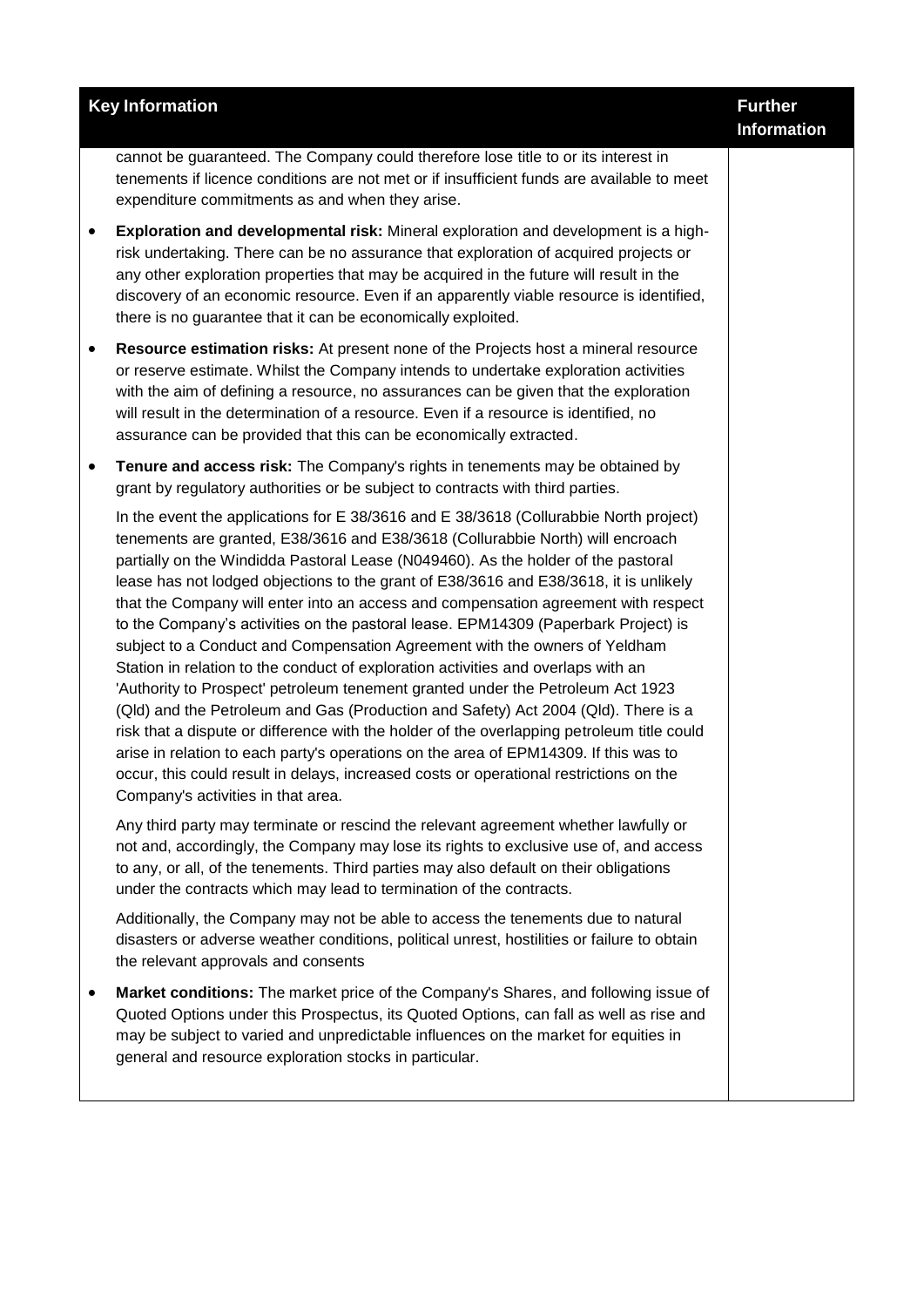| <b>Key Information</b>                                                                                                                                                                                                                                                            |               |                       |                                                                                                                                                                                                                                                                                            | <b>Further</b><br><b>Information</b> |
|-----------------------------------------------------------------------------------------------------------------------------------------------------------------------------------------------------------------------------------------------------------------------------------|---------------|-----------------------|--------------------------------------------------------------------------------------------------------------------------------------------------------------------------------------------------------------------------------------------------------------------------------------------|--------------------------------------|
| <b>Entitlement Offer</b>                                                                                                                                                                                                                                                          |               |                       |                                                                                                                                                                                                                                                                                            | Sections                             |
| Shares held on the Record Date at an issue price of \$0.001 per Quoted Option. The                                                                                                                                                                                                |               |                       | This Prospectus is for an entitlement offer on the basis of one Quoted Option for every two<br>Quoted Options will have an exercise price of \$0.20 each and will expire on 16 June 2025.                                                                                                  | 1.1 and 1.2                          |
| The Entitlement Offer will raise up to approximately \$17,475 (before costs).                                                                                                                                                                                                     |               |                       |                                                                                                                                                                                                                                                                                            |                                      |
| <b>Shortfall Offer</b>                                                                                                                                                                                                                                                            |               |                       |                                                                                                                                                                                                                                                                                            |                                      |
| Any Entitlement not taken up pursuant to the Entitlement Offer will form the Shortfall<br>Offer.                                                                                                                                                                                  |               |                       |                                                                                                                                                                                                                                                                                            |                                      |
| the Entitlement Offer (including the issue price).                                                                                                                                                                                                                                |               |                       | The Shortfall Offer is a separate offer made pursuant to this Prospectus and will remain open<br>for up to three (3) months following the Closing Date. All Quoted Options issued under the<br>Shortfall Offer shall be issued on the same terms as the Quoted Options being offered under |                                      |
| <b>Eligible Shareholders</b>                                                                                                                                                                                                                                                      |               |                       |                                                                                                                                                                                                                                                                                            | Sections 1.1,                        |
| who:                                                                                                                                                                                                                                                                              |               |                       | The Entitlement Offer is made to Eligible Shareholders only. Eligible Shareholders are those                                                                                                                                                                                               | 1.10, 1.11<br>and 1.12               |
|                                                                                                                                                                                                                                                                                   |               |                       | are the registered holder of Shares as at 5.00pm (WST) on the Record Date; and                                                                                                                                                                                                             |                                      |
| have a registered address in Australia or New Zealand, subject to the offer<br>restrictions in Section 1.11.                                                                                                                                                                      |               |                       |                                                                                                                                                                                                                                                                                            |                                      |
| Use of funds                                                                                                                                                                                                                                                                      |               |                       |                                                                                                                                                                                                                                                                                            | Section 3.2                          |
| Funds raised under the Offers are intended to be used for the costs of the Offers. Any funds<br>raised by the exercise of Quoted Options will be used for exploration and development of the<br>Company's existing projects, evaluation of new opportunities and working capital. |               |                       |                                                                                                                                                                                                                                                                                            |                                      |
| <b>Effect on control of the Company</b>                                                                                                                                                                                                                                           |               |                       |                                                                                                                                                                                                                                                                                            | Section 1.17                         |
| It is not expected that the Offers will have any effect on the control of the Company.                                                                                                                                                                                            |               |                       |                                                                                                                                                                                                                                                                                            |                                      |
| Indicative capital structure and financial effect                                                                                                                                                                                                                                 |               |                       |                                                                                                                                                                                                                                                                                            | Section 4                            |
| The indicative capital structure upon completion of the Offers is set out below:                                                                                                                                                                                                  |               |                       |                                                                                                                                                                                                                                                                                            |                                      |
|                                                                                                                                                                                                                                                                                   | <b>Shares</b> | <b>Quoted Options</b> | <b>Unquoted Options*</b>                                                                                                                                                                                                                                                                   |                                      |
| Balance at the date<br>of this Prospectus                                                                                                                                                                                                                                         | 34,950,000    | Nil                   | 3,000,000                                                                                                                                                                                                                                                                                  |                                      |
| To be issued<br>pursuant to the<br>Offers                                                                                                                                                                                                                                         | Nil           | 17,475,000            | Nil                                                                                                                                                                                                                                                                                        |                                      |
| <b>Total</b>                                                                                                                                                                                                                                                                      | 34,950,000    | 17,475,000            | 3,000,000                                                                                                                                                                                                                                                                                  |                                      |
| *Unquoted Options exercisable for \$0.25 each on or before 21 January 2024. Full terms<br>and conditions are set out in the Company's IPO prospectus dated 5 November 2021.<br>The Offers will not have a material impact on the Company's financial position.                    |               |                       |                                                                                                                                                                                                                                                                                            |                                      |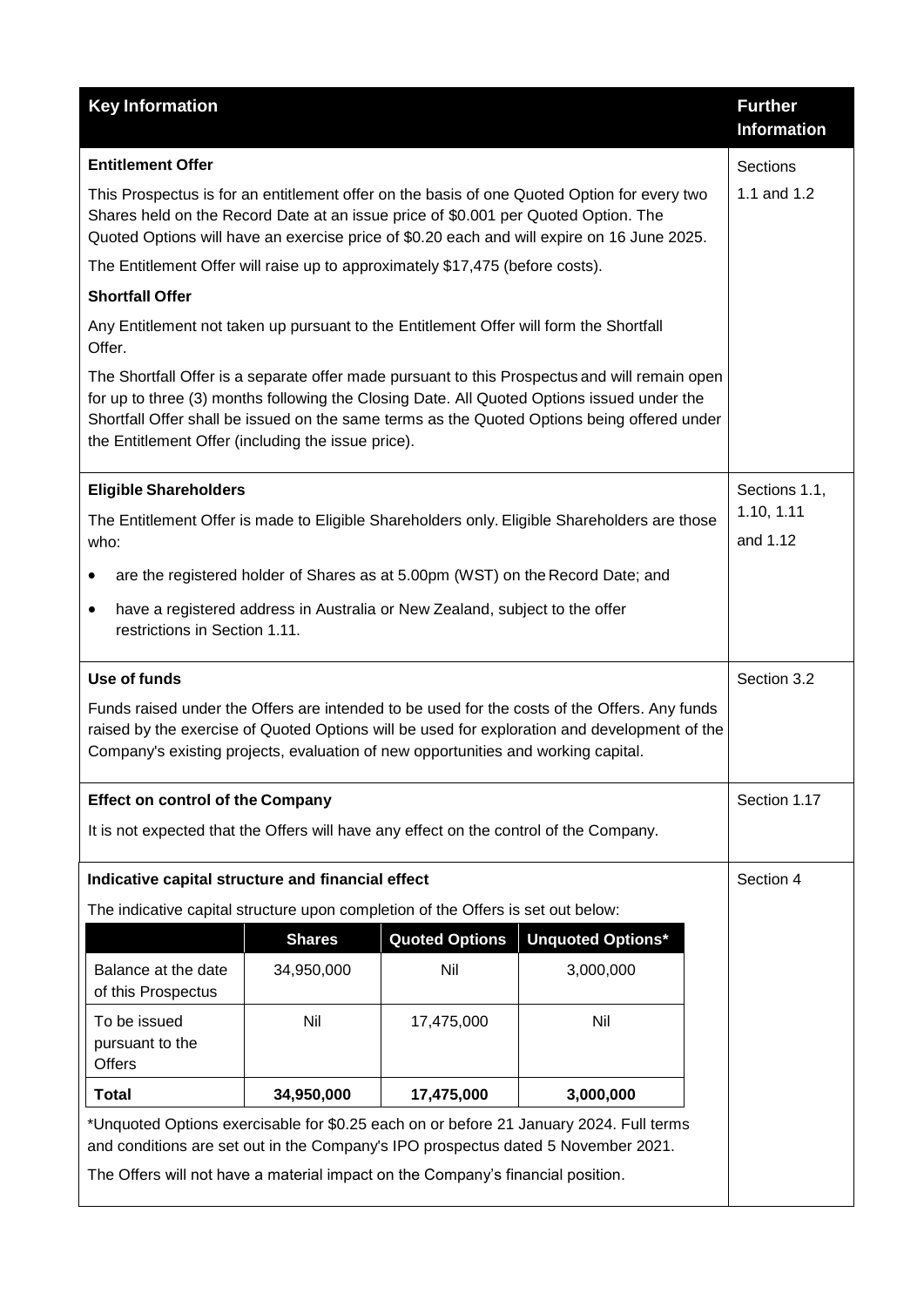| <b>Key Information</b>                                                                                                                                                                                                                                                                                                                                                                                                                                                                                                                                                         | <b>Further</b><br><b>Information</b> |
|--------------------------------------------------------------------------------------------------------------------------------------------------------------------------------------------------------------------------------------------------------------------------------------------------------------------------------------------------------------------------------------------------------------------------------------------------------------------------------------------------------------------------------------------------------------------------------|--------------------------------------|
| <b>Target Market Determination</b>                                                                                                                                                                                                                                                                                                                                                                                                                                                                                                                                             | N/A                                  |
| In accordance with the design and distribution obligations under the Corporations Act, the<br>Company has determined the target market for the offer of Quoted Options issued under<br>this Prospectus. The Company will only distribute this Prospectus to those investors who fall<br>within the target market determination (TMD) as set out on the Company's website<br>(www.rubixresources.com.au). By making an application under the Offers, you warrant that<br>you have read and understood the TMD and that you fall within the target market set out in<br>the TMD. |                                      |
| <b>Directors' participation</b>                                                                                                                                                                                                                                                                                                                                                                                                                                                                                                                                                | Section 5.9(b)                       |
| At the time of lodging the Prospectus, Directors eligible to participate have indicated that they<br>or their nominees intend to take up part or all of their Entitlement under the Entitlement Offer.                                                                                                                                                                                                                                                                                                                                                                         |                                      |
| <b>Forward looking statements</b>                                                                                                                                                                                                                                                                                                                                                                                                                                                                                                                                              | Section 4                            |
| This Prospectus contains forward-looking statements which are identified by words such as<br>'may', 'could', 'believes', 'estimates', 'targets', 'expects', or 'intends' and other similar words<br>that involve risks and uncertainties.                                                                                                                                                                                                                                                                                                                                      |                                      |
| These statements are based on an assessment of present economic and operating<br>conditions, and on a number of assumptions regarding future events and actions that, as at<br>the date of this Prospectus, are considered reasonable.                                                                                                                                                                                                                                                                                                                                         |                                      |
| Such forward-looking statements are not guarantees of future performance and involve<br>known and unknown risks, uncertainties, assumptions and other important factors, many of<br>which are beyond the control of the Company, the Directors and the management.                                                                                                                                                                                                                                                                                                             |                                      |
| The Directors cannot and do not give any assurance that the results, performance or<br>achievements expressed or implied by the forward-looking statements contained in this<br>Prospectus will actually occur and investors are cautioned not to place undue reliance on<br>these forward-looking statements.                                                                                                                                                                                                                                                                 |                                      |
| The Directors have no intention to update or revise forward-looking statements, or to<br>publish prospective financial information in the future, regardless of whether new<br>information, future events or any other factors affect the information contained in this<br>Prospectus, except where required by law.                                                                                                                                                                                                                                                           |                                      |
| These forward looking statements are subject to various risk factors that could cause the<br>Company's actual results to differ materially from the results expressed or anticipated in<br>these statements. These risk factors are set out in Section 4.                                                                                                                                                                                                                                                                                                                      |                                      |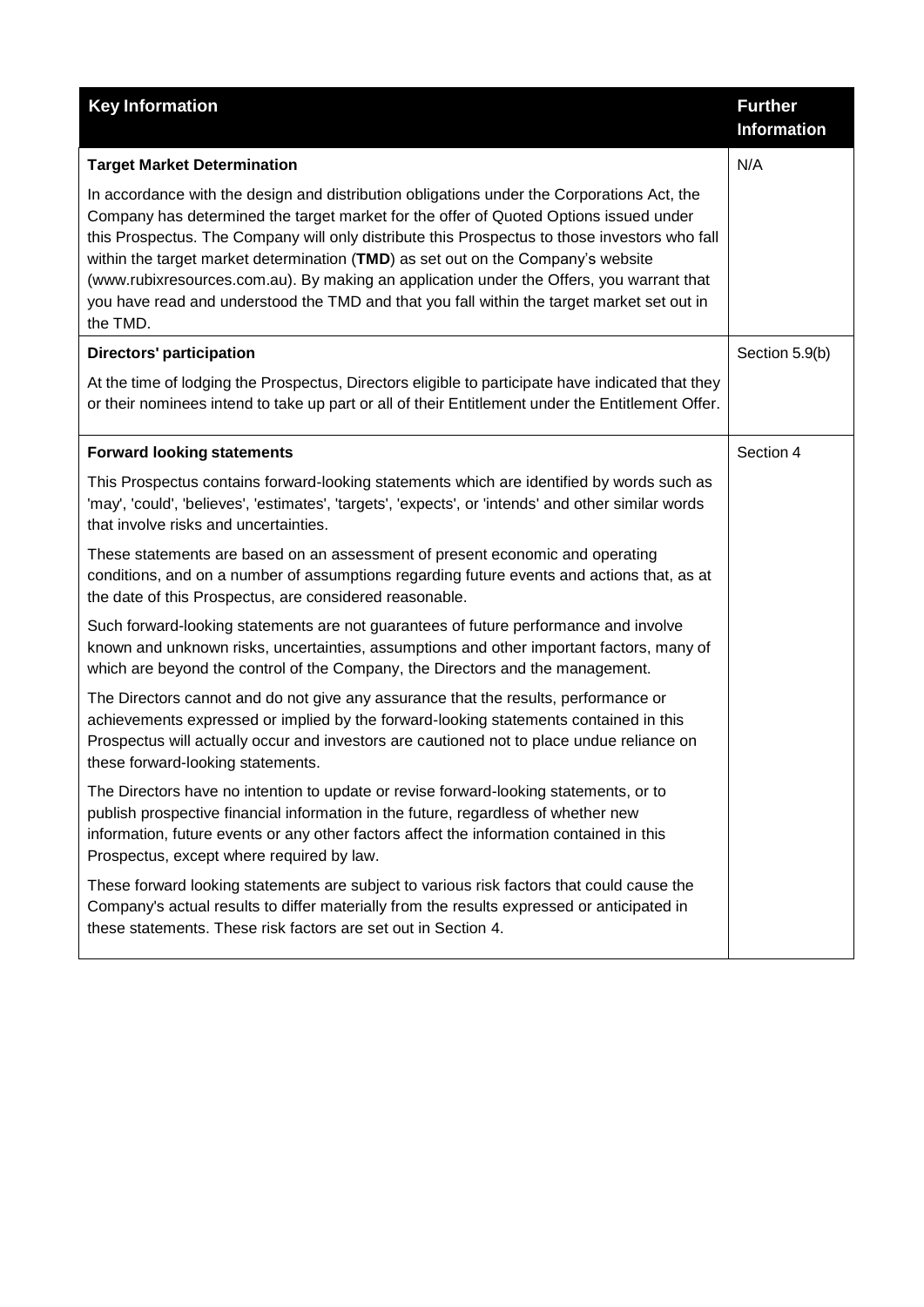# **TABLE OF CONTENTS**

| <b>Section</b> |      | Page No |
|----------------|------|---------|
| 1              |      |         |
|                | 1.1  |         |
|                | 1.2  |         |
|                | 1.3  |         |
|                | 1.4  |         |
|                | 1.5  |         |
|                | 1.6  |         |
|                | 1.7  |         |
|                | 1.8  |         |
|                | 1.9  |         |
|                | 1.10 |         |
|                | 1.11 |         |
|                | 1.12 |         |
|                | 1.13 |         |
|                | 1.14 |         |
|                | 1.15 |         |
|                | 1.16 |         |
|                | 1.17 |         |
|                | 1.18 |         |
|                | 1.19 |         |
| $\overline{2}$ |      |         |
|                | 2.1  |         |
|                | 2.2  |         |
|                | 2.3  |         |
|                | 2.4  |         |
|                | 2.5  |         |
|                | 2.6  |         |
|                | 2.7  |         |
|                | 2.8  |         |
| 3              |      |         |
|                | 3.1  |         |
|                | 3.2  |         |
|                | 3.3  |         |
|                | 3.4  |         |
| 4              |      |         |
|                | 4.1  |         |
|                | 4.2  |         |
|                | 4.3  |         |
|                | 4.4  |         |
|                |      |         |
| 5              |      |         |
|                | 5.1  |         |
|                | 5.2  |         |
|                | 5.3  |         |
|                | 5.4  |         |
|                | 5.5  |         |
|                | 5.6  |         |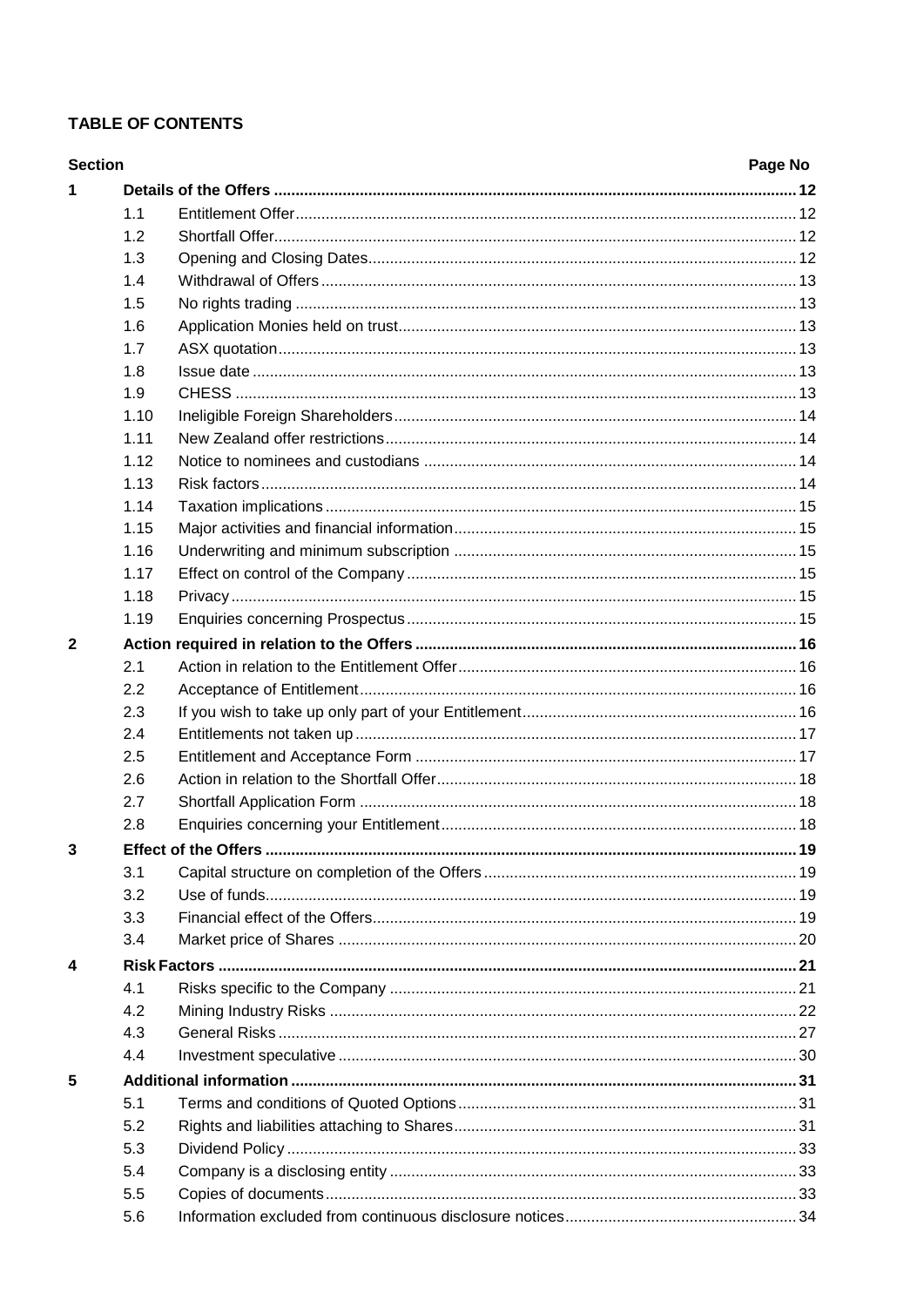| 5.7  |  |  |
|------|--|--|
| 5.8  |  |  |
| 5.9  |  |  |
| 5.10 |  |  |
| 5.11 |  |  |
| 5.12 |  |  |
| 513  |  |  |
|      |  |  |
|      |  |  |
|      |  |  |

 $\begin{array}{c} 6 \\ 7 \end{array}$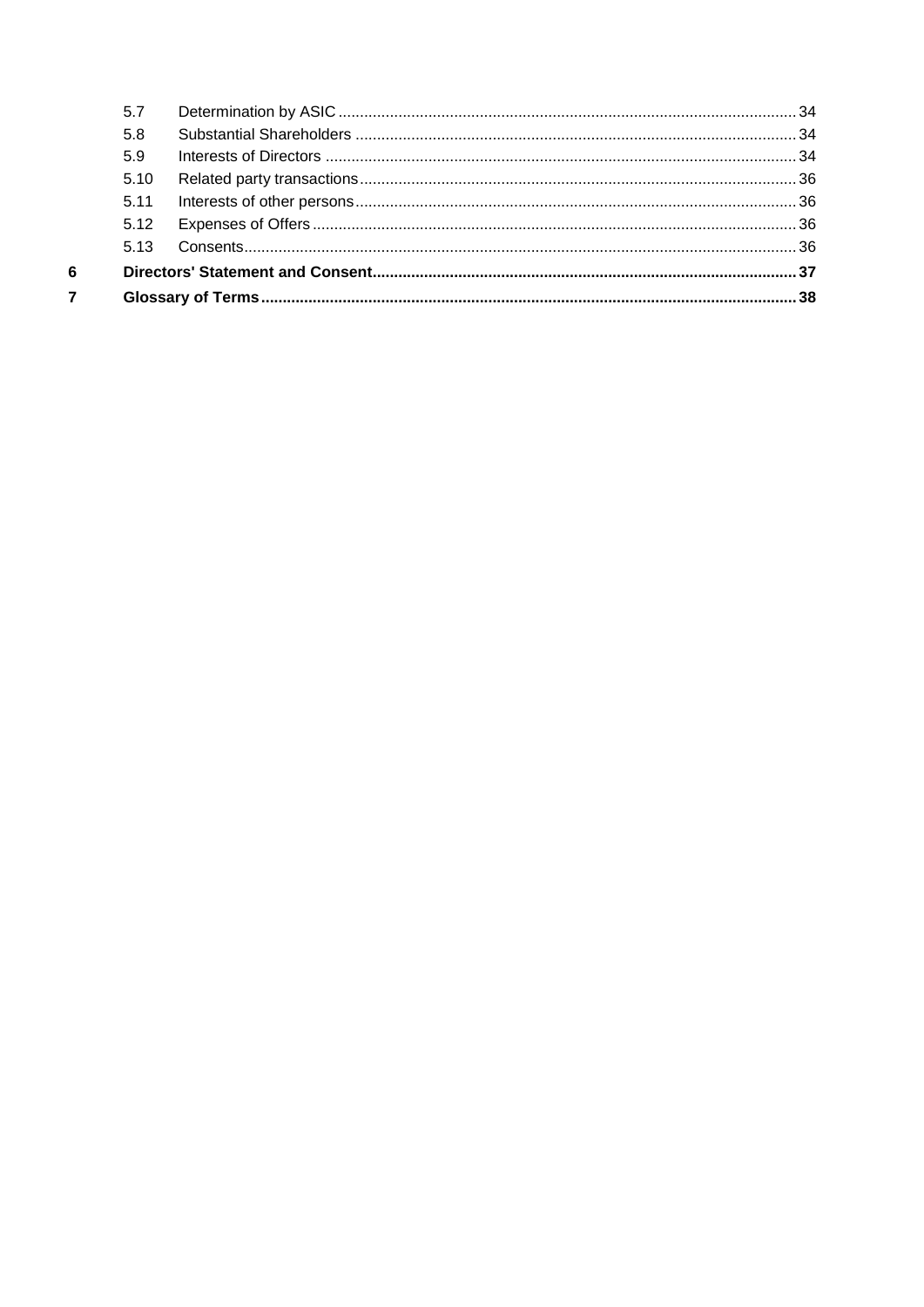# <span id="page-11-2"></span>**1 Details of the Offers**

### <span id="page-11-0"></span>**1.1 Entitlement Offer**

The Company is making a non-renounceable pro rata offer of Quoted Options at an issue price of \$0.001 each to Eligible Shareholders on the basis of 1 Quoted Option for every 2 Shares held at 5.00pm (WST) on the Record Date (**Entitlement Offer**). Each Quoted Option will have an exercise price of \$0.20 and will expire on 16 June 2025.

As at the date of this Prospectus, the Company has on issue 34,950,000 Shares and 3,000,000 Unquoted Options.

Assuming no Unquoted Options are exercised prior to the Record Date, the Entitlement Offer is for a maximum of 17,475,000 Quoted Options to raise up to approximately \$17,475 (before costs).

Up to 18,975,000 Quoted Options could be issued under the Entitlement Offer to raise up to approximately \$18,975 if all the existing Unquoted Options are exercised between the date of the Prospectus and the Record Date.

Where the determination of the Entitlement of any Eligible Shareholder results in a fraction of a Quoted Option, such fraction will be rounded up to the nearest whole Quoted Option.

Refer to Section [5.1](#page-30-0) for a summary of the terms and conditions of the Quoted Options under the Entitlement Offer. Shares issued upon exercise of the Quoted Options will be fully paid and will rank equally with the Company's existing Shares on issue at the date of this Prospectus. A summary of the rights and liabilities attaching to Shares is in Section 5.2.

Please refer to Section [2](#page-15-0) for details on how to apply for Quoted Options under the Entitlement Offer.

### <span id="page-11-1"></span>**1.2 Shortfall Offer**

Any Entitlement not taken up pursuant to the Entitlement Offer (if any) will form the Shortfall Offer.

The Shortfall Offer is a separate offer made pursuant to this Prospectus and will remain open for up to three (3) months following the Entitlement Offer Closing Date (or such shorter period as determined by the Directors). All Shortfall Options shall be issued on the same terms as the Quoted Options being offered under the Entitlement Offer (including the issue price).

The Directors reserve the right to issue Shortfall Options at their absolute discretion, subject to any restrictions imposed by the Corporations Act and the Listing Rules. As such there is no guarantee that Applicants under the Shortfall Offer will receive any Shortfall Options applied for under the Shortfall Offer. The Directors reserve the right to issue to an Applicant a lesser number of Shortfall Options than the number for which the Applicant applies, or to reject an Application for Shortfall Options, or to not proceed with placing the Shortfall Options. In that event, Application Monies will be refunded by the Company (without interest) in accordance with the provisions of the Corporations Act.

Please refer to Section [2.6](#page-17-0) for details on how to apply for Quoted Options under the Shortfall Offer.

### <span id="page-11-3"></span>**1.3 Opening and Closing Dates**

In terms of the Entitlement Offer, the Company will accept Entitlement and Acceptance Forms from the Record Date for determining Eligible Shareholders' Entitlements under the Entitlement Offer until 5.00pm WST on Tuesday, 7 June 2022 or such other date as the Directors in their absolute discretion shall determine, subject to the requirements of the Listing Rules (**Entitlement Offer Closing Date**).

The Shortfall Offer will remain open for up to three (3) months following the Entitlement Offer Closing Date unless closed earlier at the Directors' discretion (**Shortfall Offer Closing Date**).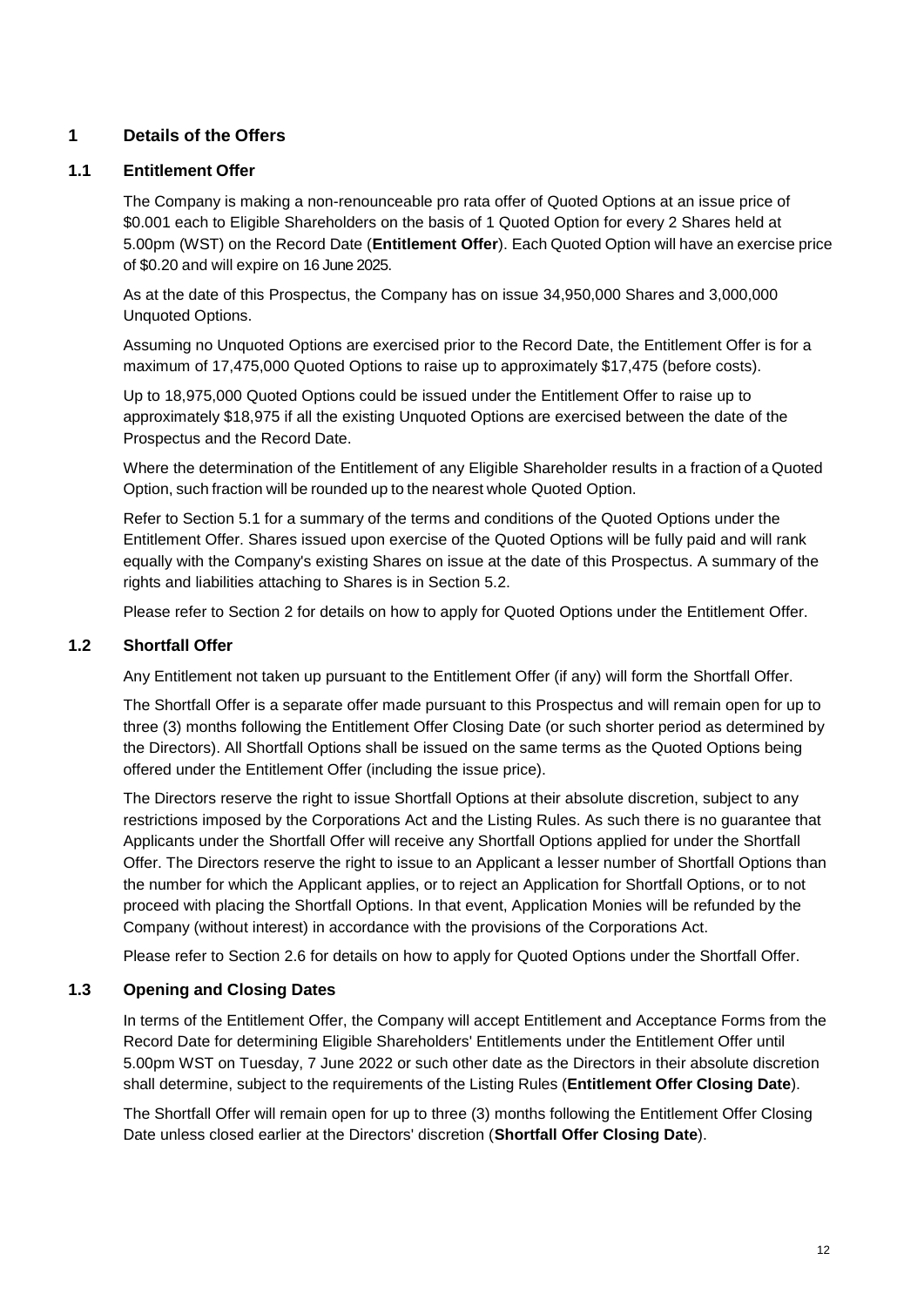## <span id="page-12-0"></span>**1.4 Withdrawal of Offers**

The Company reserves the right not to proceed with the Offers at any time before the issue of Quoted Options. If the Offers do not proceed, the Company will return all Application Monies, without interest, as soon as practical after giving notice of its withdrawal.

# <span id="page-12-1"></span>**1.5 No rights trading**

The Entitlements to Quoted Options under the Entitlement Offer are non-renounceable. Accordingly, there will be no trading of rights on ASX and you may not dispose of your Entitlement to any other party. If you do not take up your Entitlement to Quoted Options under the Entitlement Offer by the Entitlement Offer Closing Date, the offer to you will lapse.

## <span id="page-12-2"></span>**1.6 Application Monies held on trust**

All Application Monies received for the Quoted Options under the Offers will be held on trust in a bank account maintained solely for the purpose of depositing Application Monies received pursuant to this Prospectus until the Quoted Options are issued. All Application Monies will be returned (without interest) if the Quoted Options are not issued.

# <span id="page-12-3"></span>**1.7 ASX quotation**

Application has been made to the ASX for Official Quotation of the Quoted Options.

The Quoted Options will only be admitted to Official Quotation by ASX if the conditions for quotation of a new class of securities are satisfied (which include, amongst other things, there being a minimum of 100,000 Quoted Options on issue, with at least 50 holders with a marketable parcel (within the meaning of the Listing Rules)).

The fact that ASX may agree to grant official quotation of the Quoted Options is not to be taken in any way as an indication of the merits of the Company or the Quoted Options. ASX takes no responsibility for the contents of this Prospectus.

If official quotation of the Quoted Options is not granted by ASX within three months of the date of this Prospectus, any issue or transfer of the Quoted Options (or Shares issued on exercise of the Quoted Options) will be void and the Application Monies will be refunded in full without interest in accordance with the Corporations Act.

## <span id="page-12-4"></span>**1.8 Issue date**

The Quoted Options will be issued only after all Application Monies have been received and the ASX has granted permission for the Quoted Options to be quoted. It is expected that Quoted Options will be issued on Tuesday, 14 June 2022 and trading of the Quoted Options on the ASX is expected to commence on Tuesday, 14 June 2022.

Security holder statements will be dispatched at the end of the calendar month following the issue of the Quoted Options under the Offers.

It is the responsibility of Applicants to determine their allocation prior to trading in the Quoted Options. Applicants who sell Quoted Options before they receive their holding statements do so at their own risk.

## <span id="page-12-5"></span>**1.9 CHESS**

The Company participates in the Clearing House Electronic Sub-register System, known as CHESS. ASX Settlement Pty Limited, a wholly owned subsidiary of ASX, operates CHESS in accordance with the Listing Rules and the ASX Settlement Operating Rules.

Under CHESS, Applicants will not receive a certificate but will receive a statement of their holding of Quoted Options.

If you are broker sponsored, ASX Settlement Pty Limited will send you a CHESS statement.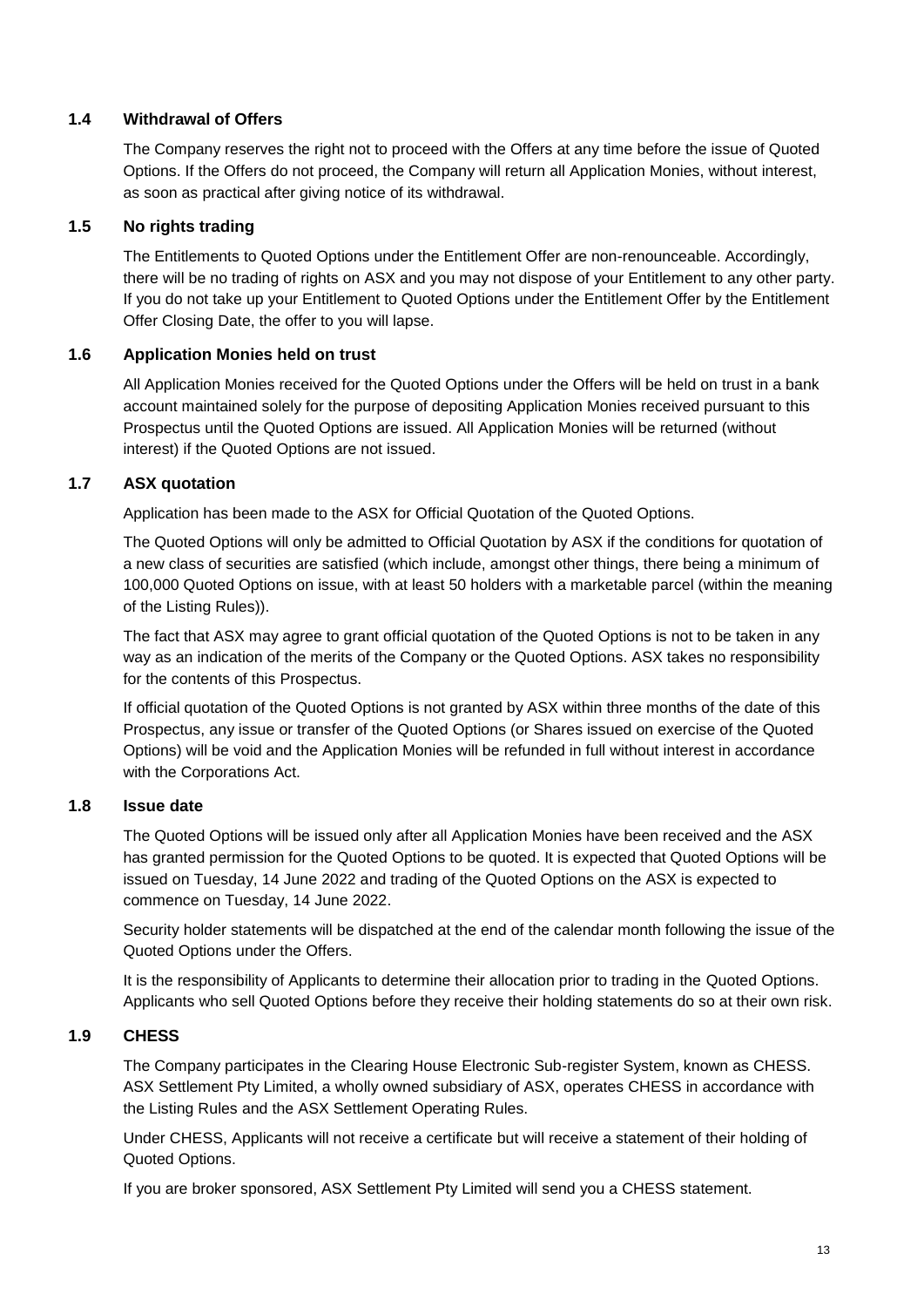The CHESS statement will specify the number of Quoted Options issued under this Prospectus, provide details of your holder identification number, the participant identification number of the sponsor and the terms and conditions applicable to the Quoted Options, including a notice to exercise the Quoted Options.

If you are registered on the Issuer Sponsored sub-register, your statement will be despatched by the Share Registry and will contain the number of Quoted Options issued to you under this Prospectus and your security holder reference number.

A CHESS statement or Issuer Sponsored statement will routinely be sent to Shareholders at the end of any calendar month during which the balance of their Shareholding changes. Shareholders may request a statement at any other time; however, a charge may be made for additional statements.

## <span id="page-13-1"></span>**1.10 Ineligible Foreign Shareholders**

No offer will be made to Shareholders with a registered address outside Australia or New Zealand.

This Prospectus, and any accompanying Entitlement and Acceptance Form, do not, and are not intended to, constitute an offer of Quoted Options in any place or jurisdiction in which, or to any person to whom, it would not be lawful to make such an offer or to issue this Prospectus or the Quoted Options.

The distribution of this Prospectus in jurisdictions outside Australia and New Zealand may be restricted by law and persons who come into possession of this Prospectus should seek advice on and observe any such restrictions. Any failure to comply with such restrictions may constitute a violation of applicable securities laws.

The Company believes that it is unreasonable to extend the Offers to Ineligible Foreign Shareholders. The Company has formed this view having considered:

- (a) the number and value of the Quoted Options that would be offered to those Ineligible Foreign Shareholders; and
- (b) the cost of complying with the legal requirements and the requirements of regulatory authorities in the overseas jurisdictions.

Accordingly, Ineligible Foreign Shareholders will not be entitled to participate in the Offers.

### <span id="page-13-0"></span>**1.11 New Zealand offer restrictions**

The Quoted Options are not being offered or sold to the public within New Zealand other than to existing Eligible Shareholders of the Company with registered addresses in New Zealand on the Record Date.

This Prospectus has not been registered, filed with or approved by any New Zealand regulatory authority. This Prospectus is not an investment statement or prospectus under New Zealand law and is not required to, and may not, contain all the information that an investment statement or prospectus under New Zealand law is required to contain.

### <span id="page-13-2"></span>**1.12 Notice to nominees and custodians**

Nominees and custodians that hold Shares should note that the Entitlement Offer is available only to Eligible Shareholders. The Company is not required to determine whether or not any registered holder is acting as a nominee or the identity or residence of any beneficial owners of Shares. If any nominee or custodian is acting on behalf of a foreign person, that holder, in dealing with its beneficiary, will need to assess whether indirect participation by the beneficiary in the Offers is compatible with applicable foreign laws.

### <span id="page-13-3"></span>**1.13 Risk factors**

An investment in Securities should be regarded as highly speculative. In addition to the general risks applicable to all investments in listed securities, there are certain specific risks associated with an investment in the Company which are detailed in Section [4.](#page-20-0)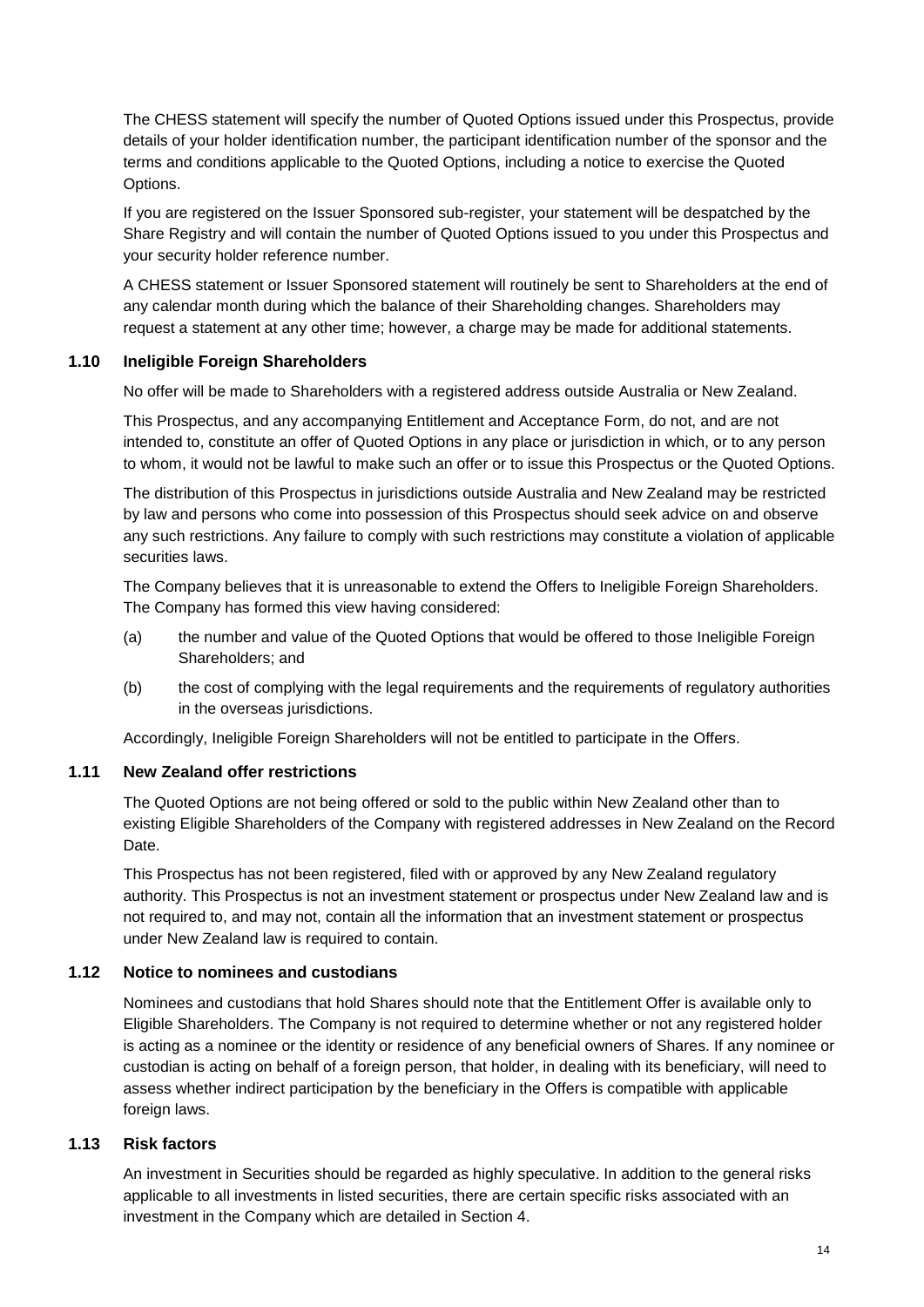### <span id="page-14-1"></span>**1.14 Taxation implications**

The Directors do not consider it appropriate to give Applicants advice regarding the taxation consequences of subscribing for Quoted Options.

The Company, its advisers and its officers do not accept any responsibility or liability for any such taxation consequences to Applicants. As a result, Applicants should consult their professional tax adviser in connection with subscribing for Quoted Options under this Prospectus.

### <span id="page-14-2"></span>**1.15 Major activities and financial information**

A summary of the major activities and financial information relating to the Company for the half-year ended 31 December 2021, can be found in the Company's Half-Year Accounts announced on ASX on 11 March 2022. The Company's continuous disclosure notices (i.e. ASX announcements) since listing on ASX on 21 December 2021 are listed in Section 5.5. Copies of these documents are available free of charge from the Company. The Directors strongly recommend that Applicants review these and all other announcements prior to deciding whether or not to participate in the Offers.

### <span id="page-14-3"></span>**1.16 Underwriting and minimum subscription**

There is no minimum subscription for the Offers and the Offers are not underwritten.

### <span id="page-14-0"></span>**1.17 Effect on control of the Company**

The Company is of the view that the Offers will not affect the control (as defined by section 50AA of the Corporations Act) of the Company. No investor or existing Shareholder will have a voting power greater than 20% as a result of the completion of the Offers.

### <span id="page-14-4"></span>**1.18 Privacy**

If you complete an application for Quoted Options, you will be providing personal information to the Company (directly or by the Company's share registry). The Company collects, holds and will use that information to assess the Application, service your needs as a Security holder, facilitate distribution payments and corporate communications to you as a Security holder, and carry out administration.

The information may also be used from time to time and disclosed to persons inspecting the register, bidders for your Securities in the context of takeovers, regulatory bodies, including the Australian Taxation Office, authorised securities brokers, print service providers, mail houses and the Company's share registry.

By submitting an Entitlement and Acceptance Form, each Applicant agrees that the Company may use the information provided by an Applicant on the Entitlement and Acceptance Form for the purposes set out in this privacy disclosure statement and may disclose it for those purposes to the share registry, the Company's related bodies corporate, agents, contractors and third party service providers, including mailing houses and professional advisers, and to ASX and regulatory authorities.

If you do not provide the information required on the Entitlement and Acceptance Form, the Company may not be able to accept or process your Application.

An Applicant has an entitlement to gain access to the information that the Company holds about that person subject to certain exemptions under law. A fee may be charged for access. Access requests must be made in writing to the Company's registered office.

Collection, maintenance and disclosure of certain personal information is governed by legislation including the *Privacy Act 1988* (Cth) (as amended), the Corporations Act and certain rules such as the ASX Settlement Operating Rules.

### <span id="page-14-5"></span>**1.19 Enquiries concerning Prospectus**

Enquiries relating to this Prospectus should be directed to the Company Secretary by telephone on +61 8 9481 0389.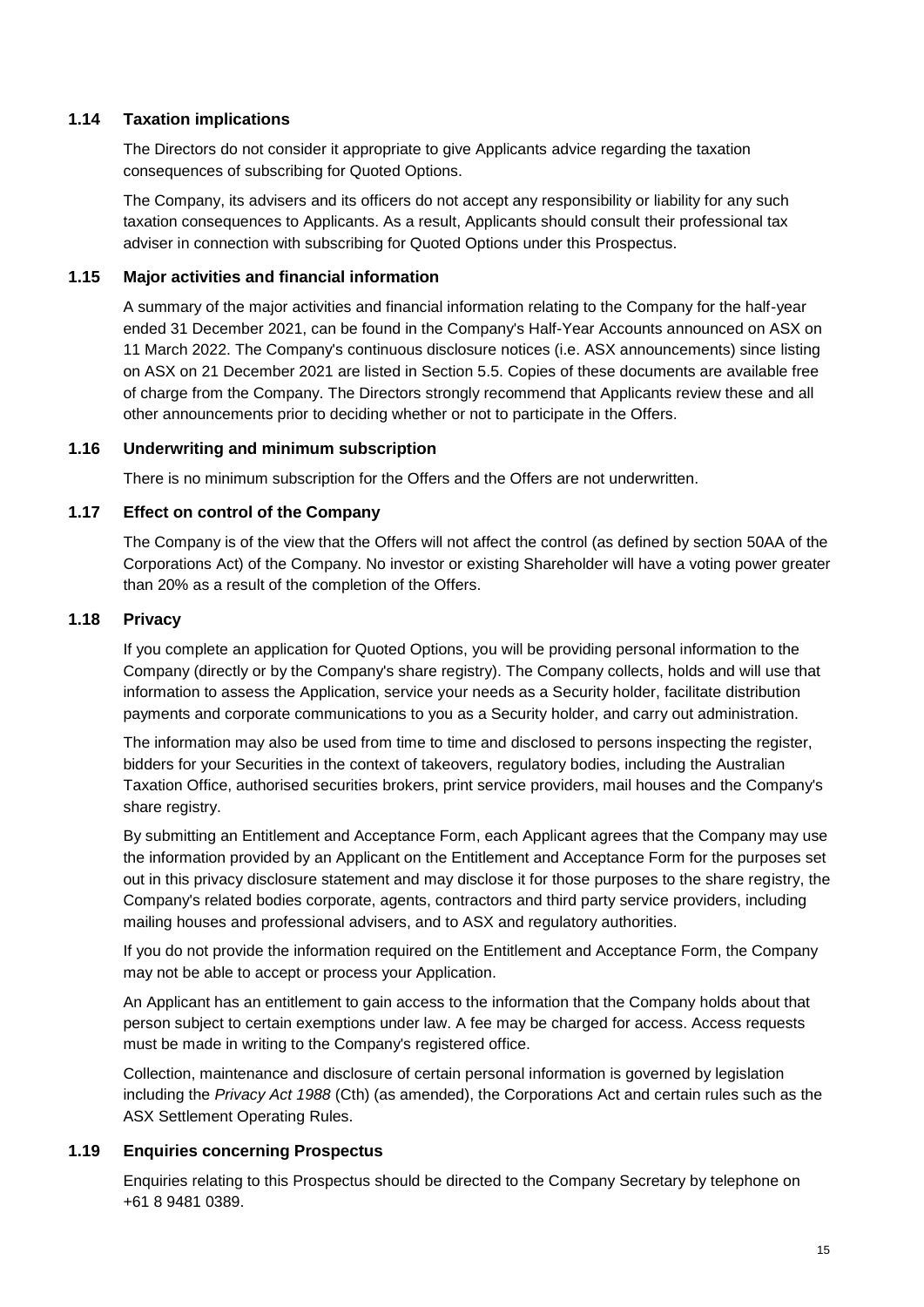# <span id="page-15-0"></span>**2 Action required in relation to the Offers**

# <span id="page-15-1"></span>**2.1 Action in relation to the Entitlement Offer**

Should you wish to acquire Quoted Options as part of the Entitlement Offer, you may either take up all of your Entitlement (refer to Section [2.2\)](#page-15-2) or part of your Entitlement (refer to Section [2.3\)](#page-15-3) as shown on the accompanying personalised Entitlement and Acceptance Form.

If you do not wish to take up any of your Entitlement, you may allow your Entitlement to lapse (refer to Section [2.4\)](#page-16-0).

# <span id="page-15-2"></span>**2.2 Acceptance of Entitlement**

Your Entitlement to participate in the Entitlement Offer will be determined on the Record Date.

The number of Quoted Options to which you are entitled is shown on the accompanying Entitlement and Acceptance Form.

Should you wish to accept all of your Entitlement to Quoted Options under the Entitlement Offer and you are not paying by BPAY, then applications for Quoted Options must be made on the Entitlement and Acceptance Form which accompanies this Prospectus, in accordance with the instructions referred to in this Prospectus and on the Entitlement and Acceptance Form. Please read the instructions carefully.

Please complete the Entitlement and Acceptance Form by filling in the details in the spaces provided and attach a cheque, bank draft or money order for the amount indicated on the Entitlement and Acceptance Form.

Completed Entitlement and Acceptance Forms must be accompanied by a cheque, bank draft or money order in Australian dollars, crossed "Not Negotiable" and made payable to "**Rubix Resources Limited**" and lodged at any time after the issue of this Prospectus and on or before the Entitlement Offer Closing Date at the Company's share registry at:

## **By Post**

Rubix Resources Limited

Computershare Investor Services Pty Limited

GPO Box 505

Melbourne VIC 3001

Applications will be deemed not to have been received until the Company is in receipt of cleared funds.

If paying via BPAY, Applicants should be aware that their own financial institution may implement earlier cut off times with regards to electronic payment and it is the responsibility of the Applicant to ensure that funds are submitted through BPAY by the Entitlement Offer Closing Date. If you elect to pay via BPAY, you must follow the instructions for BPAY set out in the Entitlement and Acceptance Form and you will not need to return the Entitlement and Acceptance Form.

## *Applicants are encouraged to pay by BPAY.*

# <span id="page-15-3"></span>**2.3 If you wish to take up only part of your Entitlement**

Should you wish to only take up part of your Entitlement to Quoted Options under the Entitlement Offer and you are not paying by BPAY, then applications for Quoted Options must be made on the Entitlement and Acceptance Form which accompanies this Prospectus in accordance with the instructions referred to in this Prospectus and on the Entitlement and Acceptance Form. Please read the instructions carefully.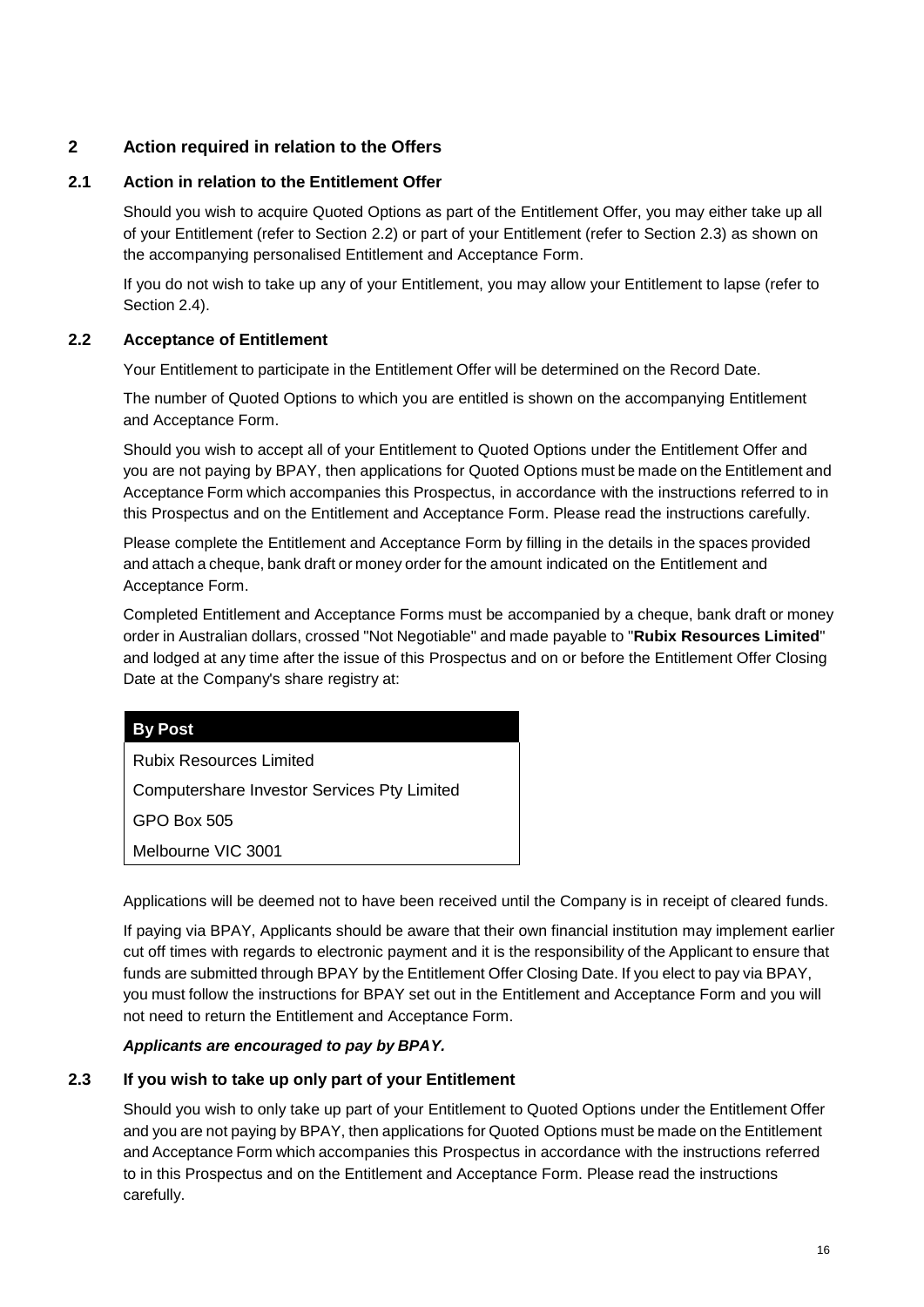Please complete the Entitlement and Acceptance Form by filling in the details in the spaces provided, including the number of Quoted Options you wish to accept and the amount payable (calculated at \$0.001 per Quoted Option accepted) and attach a cheque, bank draft or money order for the appropriate Application Monies.

Completed Entitlement and Acceptance Forms must be accompanied by a cheque, bank draft or money order in Australian dollars, crossed "Not Negotiable" and made payable to "**Rubix Resources Limited**" and lodged at any time after the issue of this Prospectus and on or before the Entitlement Offer Closing Date at the Company's share registry at the address indicated at Section [2.2.](#page-15-2)

Applications will be deemed not to have been received until the Company is in receipt of cleared funds.

If paying via BPAY, Applicants should be aware that their own financial institution may implement earlier cut off times with regards to electronic payment and it is the responsibility of the Applicant to ensure that funds are submitted through BPAY by the Entitlement Offer Closing Date. If you elect to pay via BPAY, you must follow the instructions for BPAY set out in the Entitlement and Acceptance Form and you will not need to return the Entitlement and Acceptance Form.

### *Applicants are encouraged to pay by BPAY.*

### <span id="page-16-0"></span>**2.4 Entitlements not taken up**

If you do not wish to accept any of your Entitlement, you are not obliged to do anything. The number of Securities you hold and the rights attached to those Securities will not be affected should you choose not to accept any of your Entitlement.

# <span id="page-16-1"></span>**2.5 Entitlement and Acceptance Form**

Acceptance of a completed Entitlement and Acceptance Form by the Company creates a legally binding contract between the Applicant and the Company for the number of Quoted Options accepted by the Company. The Entitlement and Acceptance Form does not need to be signed to be a binding acceptance of Quoted Options.

If the Entitlement and Acceptance Form is not completed correctly it may still be treated as valid. The Directors' decision as to whether to treat the Application as valid and how to construe, amend or complete the Entitlement and Acceptance Form is final.

The Company will send this Prospectus, together with an Entitlement and Acceptance Form, to all Eligible Shareholders.

By completing and returning your Entitlement and Acceptance Form with the requisite Application Monies, or making a payment via BPAY, you will be deemed to have represented that you are an Eligible Shareholder. In addition, you willalso be deemed to have represented and warranted on behalf of yourself or each person on whose account you are acting that the law in your place of residence and/or where you have been given the Prospectus, does not prohibit you from being given the Prospectus and that you:

- (a) agree to be bound by the terms of the Entitlement Offer;
- (b) declare that all details and statements in the Entitlement and Acceptance Form are complete and accurate;
- (c) declare that you are over 18 years of age and have full legal capacity and power to perform all your rights and obligations under the Entitlement and Acceptance Form ;
- (d) authorise the Company and its respective officers or agents, to do anything on your behalf necessary for the Quoted Options to be issued to you, including to act on instructions of the Company's Share Registry upon using the contact details set out in the Entitlement and Acceptance Form;
- (e) declare that you are the current registered holder of Shares as at the Record Date and have a registered address in Australia or, subject to the offer restrictions in Section [1.11,](#page-13-0) New Zealand;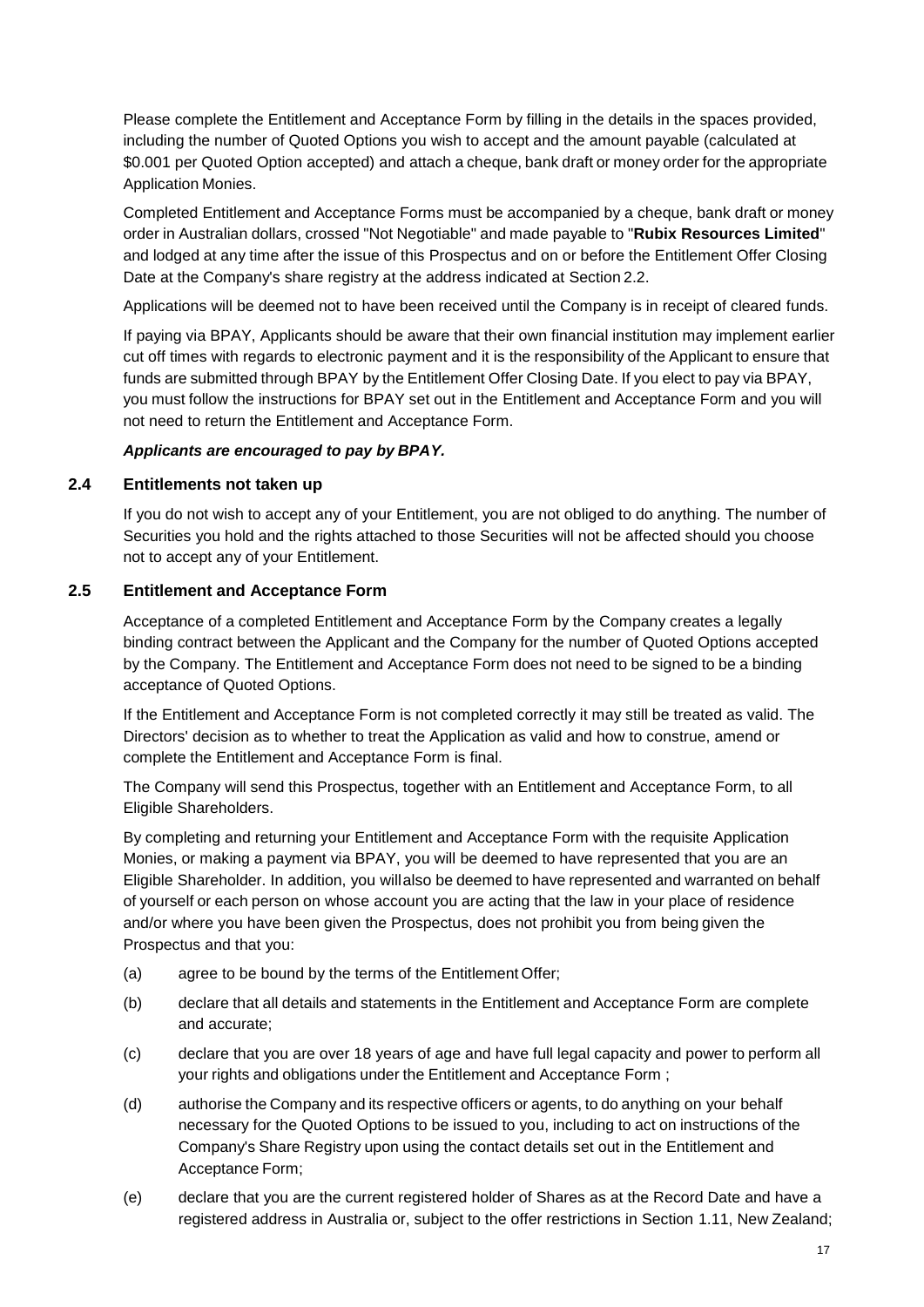- (f) acknowledge that the information contained in, or accompanying, the Prospectus is not investment or financial product advice or a recommendation that Quoted Options are suitable for you given your investment objectives, financial situation or particular needs; and
- (g) acknowledge that the Quoted Options have not, and will not be, registered under the securities laws in any other jurisdictions outside Australia.

## <span id="page-17-0"></span>**2.6 Action in relation to the Shortfall Offer**

Separate application forms will be provided, together with a copy of this Prospectus, to those persons contacted by the Company to participate in the Shortfall (**Shortfall Application Form**).

Please complete the Shortfall Application Form by filling in the details in the spaces provided, including the number of Shortfall Options you wish to accept and the amount payable (calculated at \$0.001 per Shortfall Option accepted) and attach a cheque, bank draft or money order for the appropriate Application Monies.

Completed Shortfall Application Forms must be accompanied by a cheque, bank draft or money order in Australian dollars, crossed "Not Negotiable" and made payable to "**Rubix Resources Limited**" and lodged at any time after the issue of this Prospectus and on or before the Shortfall Offer Closing Date at the Company's address indicated on the Shortfall Application Form.

Applications will be deemed not to have been received until the Company is in receipt of cleared funds.

## <span id="page-17-1"></span>**2.7 Shortfall Application Form**

Acceptance of a completed Shortfall Application Form for Shortfall Options by the Company creates a legally binding contract between the relevant Applicant and the Company for the number of Shortfall Options accepted by the Company. The Shortfall Application Form does not need to be signed to be a binding acceptance of Quoted Options.

If the Shortfall Application Form is not completed correctly it may still be treated as valid. The Directors' decision as to whether to treat a Shortfall Application Form as valid and how to construe, amend or complete the Shortfall Application Form, is final.

## <span id="page-17-2"></span>**2.8 Enquiries concerning your Entitlement**

For enquiries concerning the Entitlement and Acceptance Form, your Entitlement or general shareholder enquiries, please contact the Company Secretary by telephone on +61 8 9481 0389 or consult your professional advisor.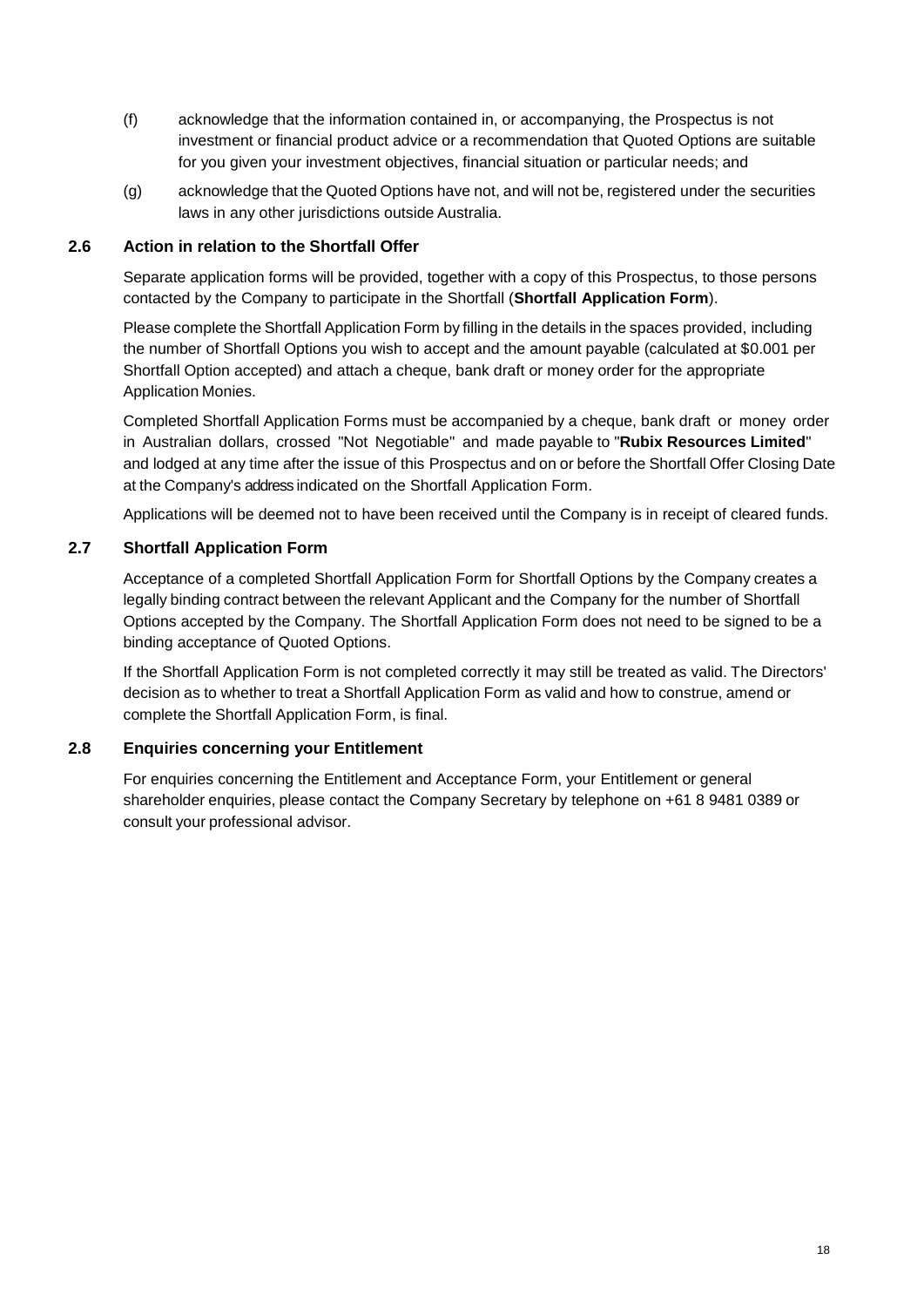# <span id="page-18-1"></span>**3 Effect of the Offers**

## <span id="page-18-2"></span>**3.1 Capital structure on completion of the Offers**

Assuming that no existing Unquoted Options are exercised before the Record Date, the effect of the Offers on the Company's issued capital as at the date of this Prospectus is as shown in the following table:

|                                                               | <b>Shares</b> | Quoted<br>Options | <b>Unquoted</b><br>Options <sup>2</sup> |
|---------------------------------------------------------------|---------------|-------------------|-----------------------------------------|
| Balance at the date of this<br>Prospectus                     | 34,950,000    | Nil               | 3,000,000                               |
| Maximum Quoted Options to be<br>issued pursuant to the Offers | Nil           | 17,475,000        | Nil                                     |
| Total                                                         | 34,950,000    | 17,475,000        | 3,000,000                               |

#### **Notes:**

- 1. Assumes the Offers are fully subscribed.
- 2. Comprised of 3,000,000 Unquoted Options exercisable at \$0.25 each on or before 21 January 2024 on the terms set out in section 7.2 of the IPO Prospectus.

## <span id="page-18-0"></span>**3.2 Use of funds**

Up to approximately \$17,475 will be raised as a result of theOffers.

The Company will receive \$0.20 for each Quoted Option exercised. If all Quoted Options offered are issued and exercised, the Company will receive approximately \$3,495,000. There is no certainty that any Quoted Options will be exercised and the proportion exercised will depend on the Share price relative to the exercise price during the exercise period. It is currently intended that any funds raised by the exercise of the Quoted Options will be used for exploration and development on the Company's existing projects, evaluation of new opportunities and for working capital. Working capital includes but is not limited to corporate administration and operating costs and may be applied to additional directors' fees or executive fees, ASX and share registry fees, legal, tax and audit fees, insurance and travel costs.

The Company notes there are extra costs associated with the Quoted Options. The Company intends to use a portion of the funds raised from the Offers towards any payments associated with the exercise of Quoted Options issued under the Offers.

The application of funds will depend on when Quoted Options are exercised and the status of the Company's projects and requirements at the relevant time.

The above is a statement of current intentions at the date of this Prospectus. Intervening events and new circumstances have the potential to affect the manner in which the funds are ultimately applied. The Board reserves the right to alter the way the funds are applied on this basis.

### <span id="page-18-3"></span>**3.3 Financial effect of the Offers**

The Offers will have an effect on the Company's financial position of decreasing the cash balance by approximately \$17,525, being receipt of funds of approximately \$17,475, less expenses of the Offers of approximately \$35,000. As the issue of the Quoted Options under this Prospectus will not have a material impact on the Company's financial position, a pro-forma statement of financial position of the Company showing the financial effect of the Offers has not been included in this Prospectus.

Please refer to Section [5.12](#page-35-2) for further details on the estimated expenses of the Offers.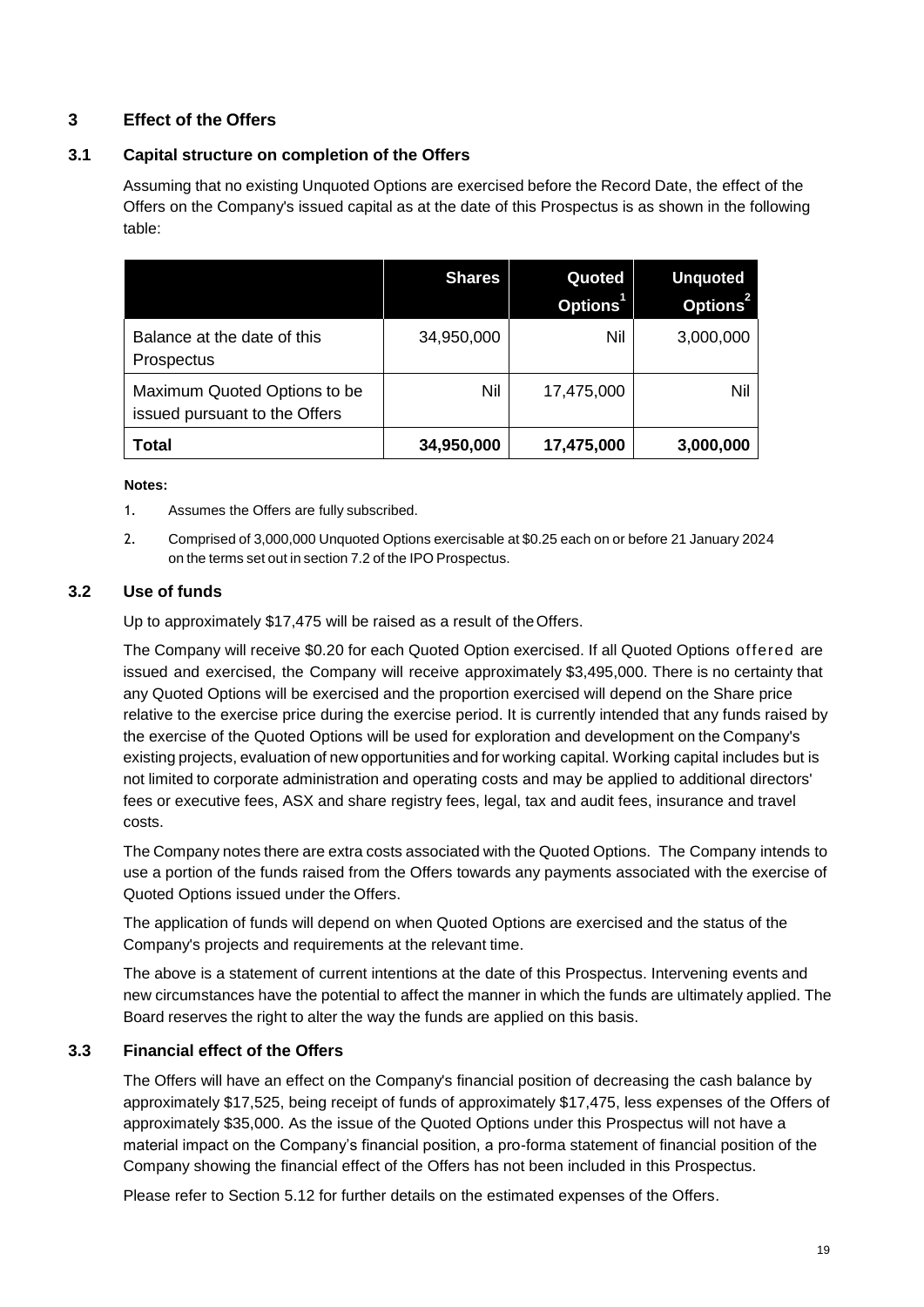# <span id="page-19-0"></span>**3.4 Market price of Shares**

The highest and lowest closing market sale prices of the Shares on ASX during the three months immediately preceding the date of lodgement of this Prospectus with the ASIC and the respective dates of those sales were:

Lowest: \$0.17 on 13 May 2022

Highest: \$0.22 on 19 April 2022

The latest available market sale price of the Shares on ASX prior to the date of lodgement of this Prospectus with the ASIC was \$0.17 per Share on 13 May 2022.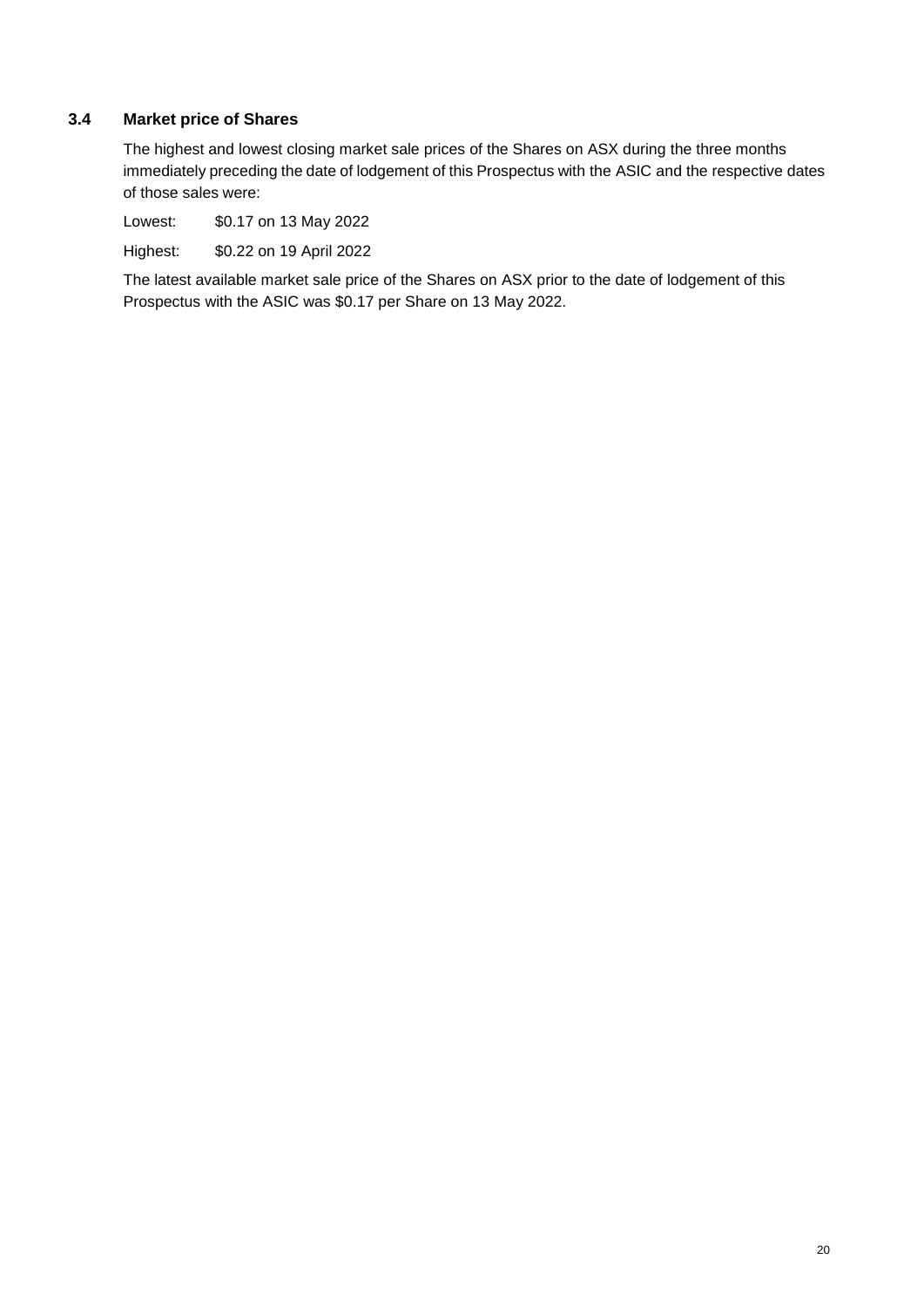# <span id="page-20-0"></span>**4 Risk Factors**

As with any securities investment, there are risks involved. This Section identifies the major areas of risk associated with an investment in the Company, but should not be taken as an exhaustive list of the potential risk factors to which the Company and its Shareholders are exposed. Potential investors should read the entire Prospectus and consult their professional advisers before deciding whether to apply for Quoted Options pursuant to this Prospectus.

Any investment in the Company under this Prospectus should be considered highly speculative.

## <span id="page-20-1"></span>**4.1 Risks specific to the Company**

### **(a) Limited operational history**

The Company has limited operational history on which to evaluate its business and prospects. The prospects of the Company must be considered in light of the risks, expenses and difficulties frequently encountered by companies in the early stages of their development, particularly in the mineral exploration sector, which has a high level of inherent risk and uncertainty. No assurance can be given that the Company will achieve commercial viability through the successful exploration on, or mining development of, the Projects. Until the Company is able to realise value from the Projects, it is likely to incur operational losses.

### **(b) Future capital requirements**

The Company has no operating revenue and is unlikely to generate any operating revenue unless and until a Project or Projects are successfully developed and production commences. The future capital requirements of the Company will depend on many factors including its business development activities. The Company believes its available cash and the net proceeds of the its recent IPO offer should be adequate to fund its business development activities, exploration program and other Company objectives in the short term as stated in the IPO Prospectus.

In order to successfully develop the Projects and for production to commence, the Company will require further financing in the future, in addition to amounts raised pursuant to the Offers. Any additional equity financing may be dilutive to Shareholders, may be undertaken at lower prices than the then market price (or exercise price) or may involve restrictive covenants which limit the Company's operations and business strategy. Debt financing, if available, may involve restrictions on financing and operating activities.

No assurances can be made that appropriate capital or funding, if and when needed, will be available on terms favourable to the Company or at all. If the Company is unable to obtain additional financing as needed, it may be required to reduce the scope of its activities and this could have a material adverse effect on the Company's activities including resulting in the Tenements being subject to forfeiture, and could affect the Company's ability to continue as a going concern.

The Company may undertake additional offerings of Securities in the future. The increase in the number of Shares issued and outstanding and the possibility of sales of such shares may have a depressive effect on the price of Shares. In addition, as a result of such additional Shares, the voting power of the Company's existing Shareholders will be diluted.

### **(c) New projects and acquisitions**

The Company will actively pursue and assess other new business opportunities in the resources sector. These new business opportunities may take the form of direct project acquisitions, joint ventures, farm-ins, acquisition of tenements/permits, and/or direct equity participation.

The acquisition of projects (whether completed or not) may require the payment of monies (as a deposit and/or exclusivity fee) after only limited due diligence or prior to the completion of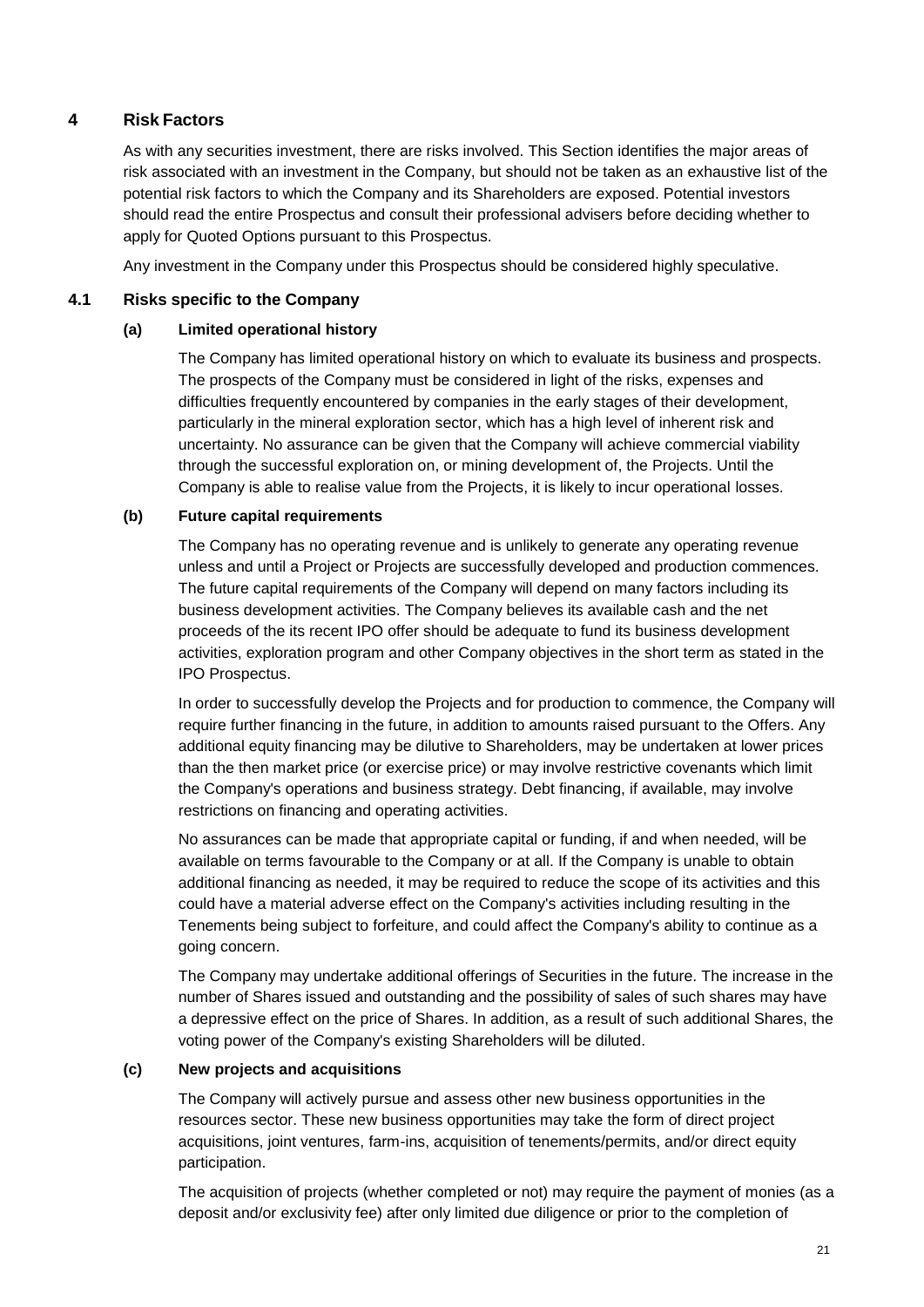comprehensive due diligence. There can be no guarantee that any proposed acquisition will be completed or be successful. If the proposed acquisition is not completed, monies advanced may not be recoverable, which may have a material adverse effect on the Company.

If an acquisition is completed, the Directors will need to reassess at that time, the funding allocated to current projects and new projects, which may result in the Company reallocating funds from the Projects and/or raising additional capital (if available). Furthermore, notwithstanding that an acquisition may proceed upon the completion of due diligence, the usual risks associated with the new project/business activities will remain.

#### **(d) Conflicts of interest**

The Company's Directors are also directors of other companies engaged in mineral exploration and development and mineral property acquisitions. Accordingly, mineral exploration opportunities or prospects of which the Directors becomes aware may not necessarily be made available to the Company in the first instance. Although the Directors have been advised of their fiduciary duties to the Company, there exists actual and potential conflicts of interest among these persons and situations could arise in which their obligations to, or interests in, other companies could detract from their efforts on behalf of the Company.

### <span id="page-21-0"></span>**4.2 Mining Industry Risks**

### **(a) Grant risk for Exploration Licence Applications**

As noted in the Company's IPO Prospectus, tenements E38/3616 and E38/3618 (Collurabbie North) are applications for an exploration licence which must be granted to the Company before the Company may acquire 100% legal and beneficial interest in those tenements.

Whilst the Company has no reason to believe these applications will not be granted, there is a risk that the applications may not be granted or only granted on conditions unacceptable to the Company.

If an application is not granted, the Company will not acquire an interest in that particular tenement. The tenement application therefore should not be considered as an asset of the Company. Information in respect of the tenement applications is provided in this Prospectus to provide investors with sufficient information about each in the event such applications are granted.

### **(b) Tenement title**

As at the date of this Prospectus the Company holds the Tenements. The Company's title to Tenements (and if applicable, once granted) will generally require the Company to continue to satisfy its expenditure or work commitments. This cannot be guaranteed.

Interests in tenements in Australia are governed by federal and state legislation and are evidenced by the granting of licences. Each licence is for a specific term and carries with it annual expenditure and reporting commitments, as well as other conditions requiring compliance, such as satisfaction of statutory payments (including land taxes and statutory duties) and compliance with work programmes and public health and safety laws. Consequently, the Company could lose title to or its interest in tenements if licence conditions are not met or if insufficient funds are available to meet expenditure commitments as and when they arise.

Further, exploration licences, once granted, are subject to periodic renewal. There is no guarantee that current or future tenement renewals will be approved. Renewal of the term of a granted tenement is at the discretion of the relevant government authority and may include additional or varied expenditure or work commitments or compulsory relinquishment of the areas comprising the Company's projects. The imposition of new conditions or the inability to meet those conditions may adversely affect the operations, financial position and/or performance of the Company.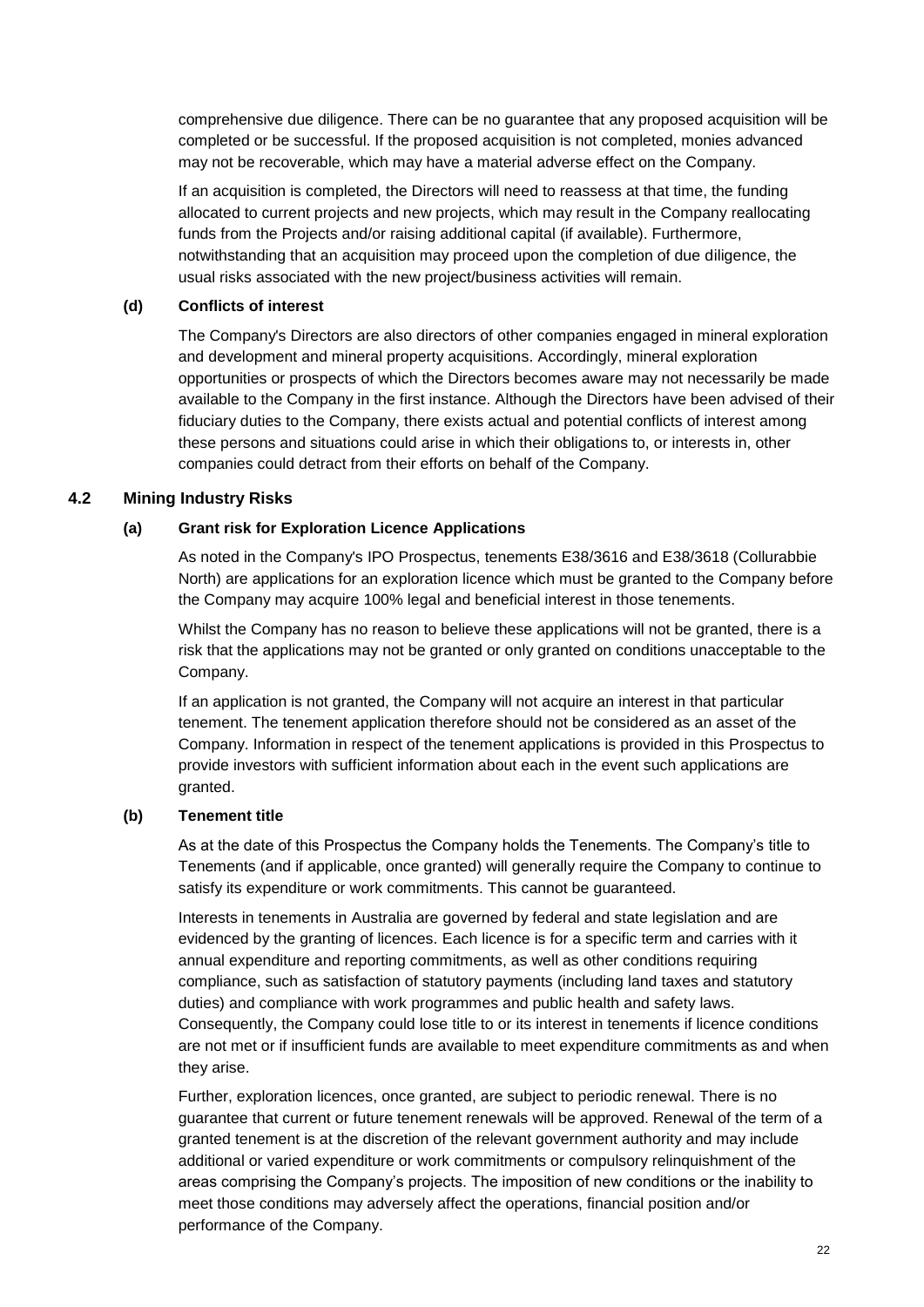The Tenements may be relinquished either in total or in part even though a viable mineral deposit may be present, in the event that:

- (i) exploration or production programmes yield negative results;
- (ii) insufficient funding is available;
- (iii) such a tenement is considered by the Company to not meet the risk/reward or other criteria of the Company;
- (iv) its relative perceived prospectivity is less than that of other tenements in the Company's portfolio, which take a higher priority; or
- (v) a variety of other reasons.

### **(c) Exploration and development risks**

Mineral exploration and development is a high-risk undertaking. There can be no assurance that exploration of the Projects or any other exploration properties that may be acquired in the future will result in the discovery of an economic resource.

Exploration in terrains with existing mineralisation endowments and known occurrences may slightly mitigate this risk.

Even if an apparently viable resource is identified, there is no guarantee that it can be economically exploited due to various issues including lack of ongoing funding, adverse government policy, geological conditions, commodity prices or other technical difficulties.

The future exploration activities of the Company may be affected by a range of factors including geological conditions, limitations on activities due to seasonal weather patterns, unanticipated operational and technical difficulties, industrial and environmental accidents, native title process, changing government regulations and many other factors beyond the control of the Company.

The success of the Company will also depend upon the Company having access to sufficient development capital, being able to maintain title to its projects and obtaining all required approvals for its activities. In the event that exploration programs are unsuccessful this could lead to a diminution in the value of its projects, a reduction in the cash reserves of the Company and possible relinquishment of part or all of its projects.

## **(d) Operating risk**

Should the Company be successful in developing a Project or Projects, the operations of the Company may be affected by various factors, including failure to achieve predicted grades in exploration and mining, operational and technical difficulties encountered in mining, difficulties in commissioning and operating plant and equipment, mechanical failure or plant breakdown, unanticipated metallurgical problems which may affect extraction costs, adverse weather conditions, industrial and environmental accidents, industrial disputes and unexpected shortages or increases in the costs of consumables, spare parts, plant and equipment.

### **(e) Metallurgy**

Metal and/or mineral recoveries are dependent upon the metallurgical process that is required to liberate economic minerals and produce a saleable product and by nature contain elements of significant risk such as:

- (i) identifying a metallurgical process through test work to produce a saleable metal and/or concentrate;
- (ii) developing an economic process route to produce a metal and/or concentrate; and
- (iii) changes in mineralogy in the ore deposit can result in inconsistent metal recovery, affecting the economic viability of the project.

### **(f) Resource estimation risks**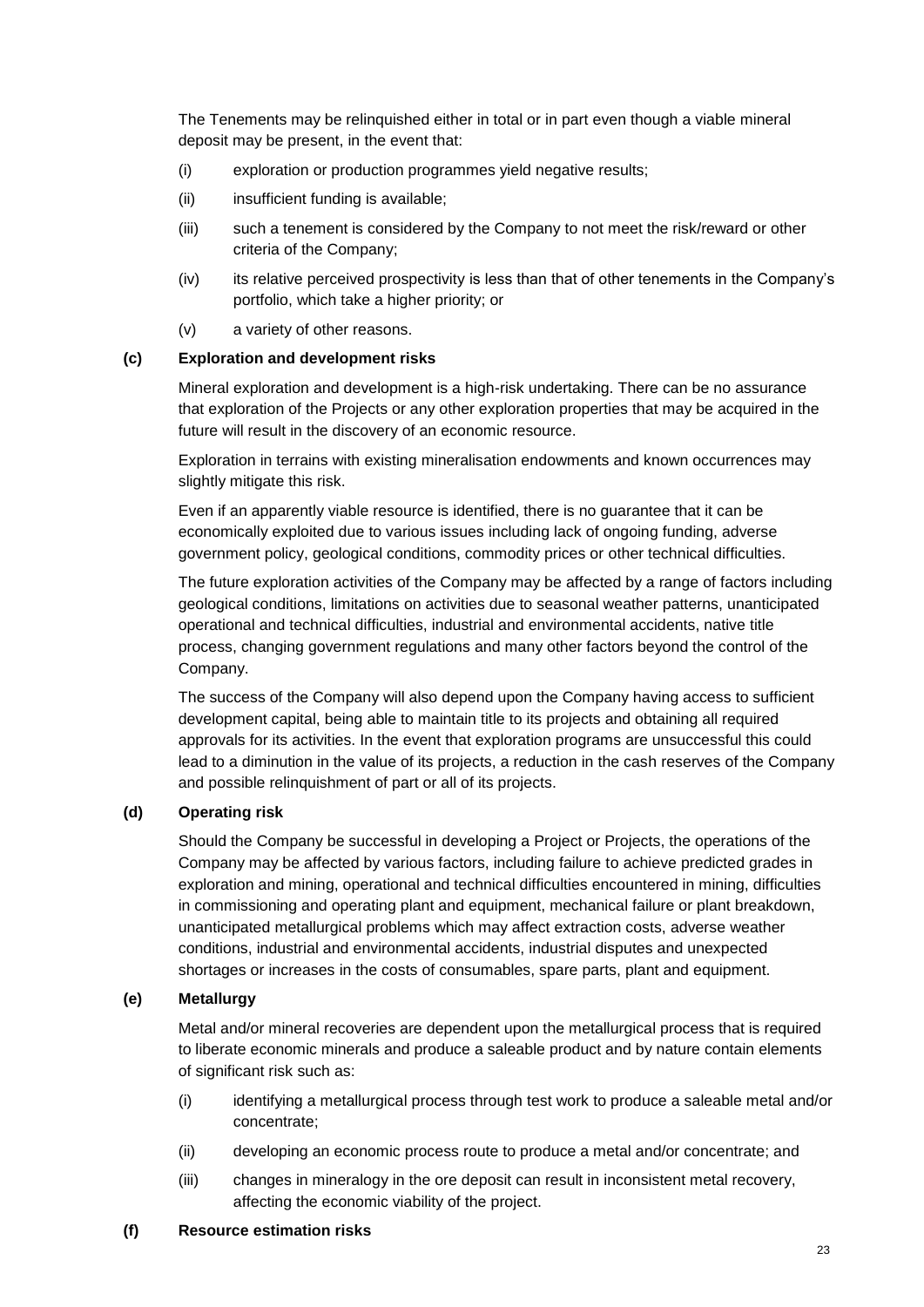At present none of the Projects host a mineral resource or reserve estimate. Whilst the Company intends to undertake exploration activities with the aim of defining a resource, no assurances can be given that the exploration will result in the determination of a resource. Even if a resource is identified, no assurance can be provided that this can be economically extracted. The calculation and interpretation of resource estimates are by their nature expressions of judgment based on knowledge, experience and industry practice. Estimates which were valid when originally calculated may alter significantly through additional fieldwork or when new information or techniques become available. This may result in alterations to development and mining plans, which may in turn adversely affect the Company's operations.

#### **(g) Payment obligations**

Pursuant to the licences comprising the Company's Projects, the Company will become subject to payment and other obligations. In particular, holders are required to expend the funds necessary to meet the minimum work commitments attaching to the Tenements. Failure to meet these work commitments may render the Tenements subject to forfeiture or result in the holders being liable for fees. Further, if any contractual obligations are not complied with when due, in addition to any other remedies that may be available to other parties, this could result in dilution or forfeiture of the Company's interest in the Projects.

#### **(h) Metals and currency price volatility**

If the Company achieves success leading to mineral production, the revenue it will derive through the sale of commodities may expose the potential income of the Company to commodity price and exchange rate risks. The price of base metals fluctuate and are affected by numerous factors beyond the control of the Company, such as industrial and retail supply and demand, exchange rates, inflation rates, changes in global economies, confidence in the global monetary system, forward sales of metals by producers and speculators as well as other global or regional political, social or economic events. Future serious price declines in the market values of some base metals, and other minerals could cause the development of, and eventually the commercial production from, the Company's projects and the Company's other properties to be rendered uneconomic. Depending on the prices of commodities, the Company could be forced to discontinue production or development and may lose its interest in, or may be forced to sell, some of its properties. There is no assurance that, even as commercial quantities of base metals are produced, a profitable market will exist for it.

Furthermore, international prices of various commodities are denominated in United States dollars, whereas the income and expenditure of the Company are and will be taken into account in Australian currency, exposing the Company to the fluctuations and volatility of the rate of exchange between the United States dollar and the Australian dollar as determined in international markets.

In addition to adversely affecting any potential future reserve estimates of the Company and its financial condition, declining commodity prices can impact operations by requiring a reassessment of the feasibility of a particular project. Such a reassessment may be the result of a management decision or may be required under financing arrangements related to a particular project. Even if a project is ultimately determined to be economically viable, the need to conduct such a reassessment may cause substantial delays or may interrupt operations until the reassessment can be completed.

### **(i) Competition risk**

The industry in which the Company will be involved is subject to domestic and global competition, including major mineral exploration and production companies. Although the Company will undertake all reasonable due diligence in its business decisions and operations, the Company will have no influence or control over the activities or actions of its competitors, which activities or actions may, positively or negatively, affect the operating and financial performance of the Company's projects and business.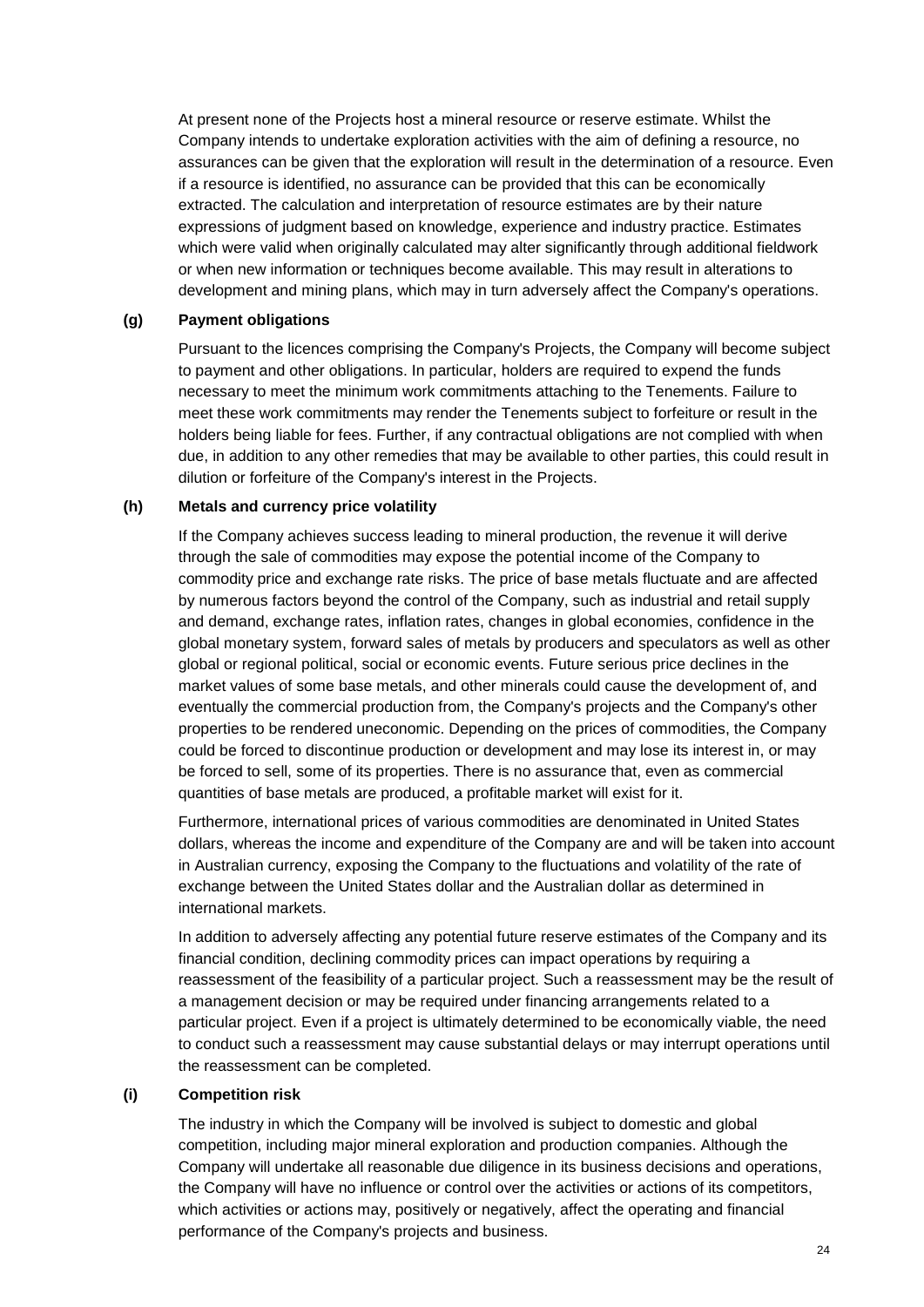Some of the Company's competitors have greater financial and other resources than the Company and, as a result, may be in a better position to compete for future business opportunities. Many of the Company's competitors not only explore for and produce minerals, but also carry out refining operations and other products on a worldwide basis. There can be no assurance that the Company can compete effectively with these companies.

#### **(j) Land access risk**

Land access is critical for exploration and/or exploitation to succeed. It requires both access to the mineral rights and access to the surface rights. Minerals rights may be negotiated and acquired. In all cases the acquisition of prospective exploration and mining licences is a competitive business, in which proprietary knowledge or information is critical and the ability to negotiate satisfactory commercial arrangements with other parties is often essential. The Company may not be successful in acquiring or obtaining the necessary licences to conduct exploration or evaluation activities outside of the Tenements.

#### **(k) Native title risks**

A number of the Tenements overlap with areas of determined native title, and one Tenement overlaps an area of an unregistered native title claim.

There remains a risk that in the future, native title and/or registered native title claims may affect the land the subject of the Tenements or in the vicinity.

The existence of native title or native title claims over the area covered by the Tenements (or a subsequent determination of native title over the area), will not impact the rights or interests of the holder under the Tenements provided the Tenements have been validly granted in accordance with the *Native Title Act 1993* (Cth) (*Native Title Act*).

However, if any Tenement was not validly granted in compliance with the Native Title Act, this may have an adverse impact on the Company's activities. There is nothing in the Company's enquiries to indicate that any of the Tenements were not validly granted in accordance with the Native Title Act.

The grant of any future tenure to the Company over areas that are covered by registered claims or determinations will likely require engagement with the relevant claimants or native title holders (as relevant) in accordance with the Native Title Act.

In addition, determined native title holders may seek compensation under the Native Title Act for the impacts of acts affecting native title rights and interests after the commencement of the *Racial Discrimination Act 1975* (Cth) on 31 October 1975.

The State of Western Australia has passed liability for compensation for the impact of the grant of mining tenements under the Mining Act onto mining tenement holders pursuant to section 125A of the Mining Act. Outstanding compensation liability will lie with the current holder of the Tenements at the time of any award of compensation pursuant to section 125A of the Mining Act or, in the event there is no holder at that time, the immediate past holder of the relevant Tenement(s).

Compensation liability may be determined by the Federal Court or settled by agreement with native title holders, including through Indigenous Land Use Agreements (ILUAs) (which have statutory force) and common law agreements (which do not have statutory force). At this stage, the Company is not able to quantify any potential compensation payments, if any.

### **(l) Heritage Risk**

In addition to the registered Aboriginal sites and other heritage sites identified in Part D of the Legal Report on Mining Tenements at Annexure B to the IPO Prospectus, there remains a risk that other Aboriginal sites may exist on the land the subject of the Tenements. The existence of such sites may preclude or limit mining activities in certain areas of the Tenements.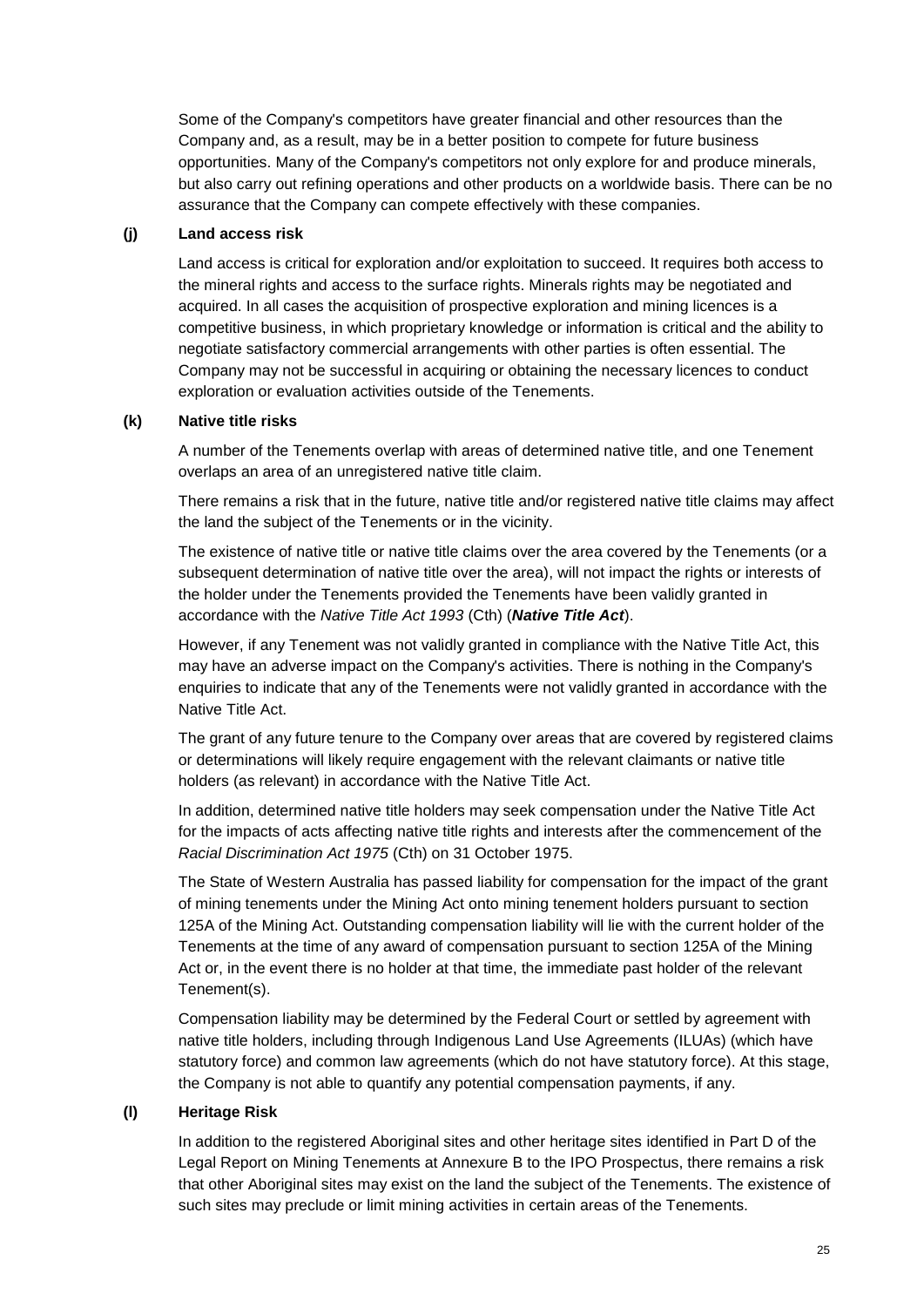Further, a number of the Tenements overlap land included in the National Heritage List, which recognises natural, historic and Indigenous places of outstanding heritage significance to Australia. Permission from the Commonwealth Minister for the Environment is required for actions that may have a significant impact on National Heritage Register listed sites. The assessment and approval process may take 18-24 months or longer. There is a risk such approvals are not provided, which would limit the amount of activity that could be undertaken on a particular tenement.

#### (m) **Third party risks**

Under Western Australian and Commonwealth legislation (as applicable), the Company may be required to obtain the consent of and/or pay compensation to the holders of third-party interests which overlay areas within the Tenements, including pastoral leases, petroleum tenure and other mining tenure in respect of exploration or mining activities on the Tenements.

As noted in Company's IPO Prospectus, E38/3616 and E38/3618 (Collurabbie North) will encroach partially on the Windidda Pastoral Lease (N049460). As the holder of the pastoral lease has not lodged objections to the grant of E38/3616 and E38/3618, it is unlikely that the Company will enter into an access and compensation agreement with respect to the Company's activities on the pastoral lease.

Access and compensation agreements with pastoral leaseholders can be useful to ensure that the requirements of the Mining Act are satisfied and to avoid any future disputes arising in relation to amounts of compensation which may be applicable. In the absence of an agreement, the Mining Warden's Court determines compensation payable by the Company to the pastoral lessee. There is a risk the Company may be required to pay compensation to the pastoral lessee.

EPM14309 (Paperbark Project) is subject to a Conduct and Compensation Agreement with the owners of Yeldham Station in relation to the conduct of exploration activities and overlaps with an 'Authority to Prospect' petroleum tenement granted under the *Petroleum Act 1923* (Qld) and the *Petroleum and Gas (Production and Safety) Act 2004* (Qld). There is a risk that a dispute or difference with the holder of the overlapping petroleum title could arise in relation to each party's operations on the area of EPM14309. If this was to occur, this could result in delays, increased costs or operational restrictions on the Company's activities in that area.

In addition, there are numerous leasehold interests underling the tenements located in private land in Queensland. A tenement holder is not permitted to enter private land for the purpose of accessing or carrying out an activity it is authorised to carry out on the tenement unless the holder has given each owner and occupier of the land an entry notice.

Any delays in respect of conflicting third-party rights, obtaining necessary consents, or compensation obligations, may adversely impact the Company's ability to carry out exploration or mining activities within the affected areas.

Any delays in respect of conflicting third-party rights, obtaining necessary consents, or compensation obligations, may adversely impact the Company's ability to carry out exploration or mining activities within the affected areas.

#### **(n) Environmental risk**

The operations and proposed activities of the Company are subject to Australian laws and regulations concerning the environment. The costs of complying with these laws and regulations may impact the development of economically viable projects. As with most exploration projects and mining operations, the Company's activities are expected to have an impact on the environment, particularly if advanced exploration or field development proceeds. It is the Company's intention to conduct its activities to the highest standard of environmental obligation, including compliance with all environmental laws.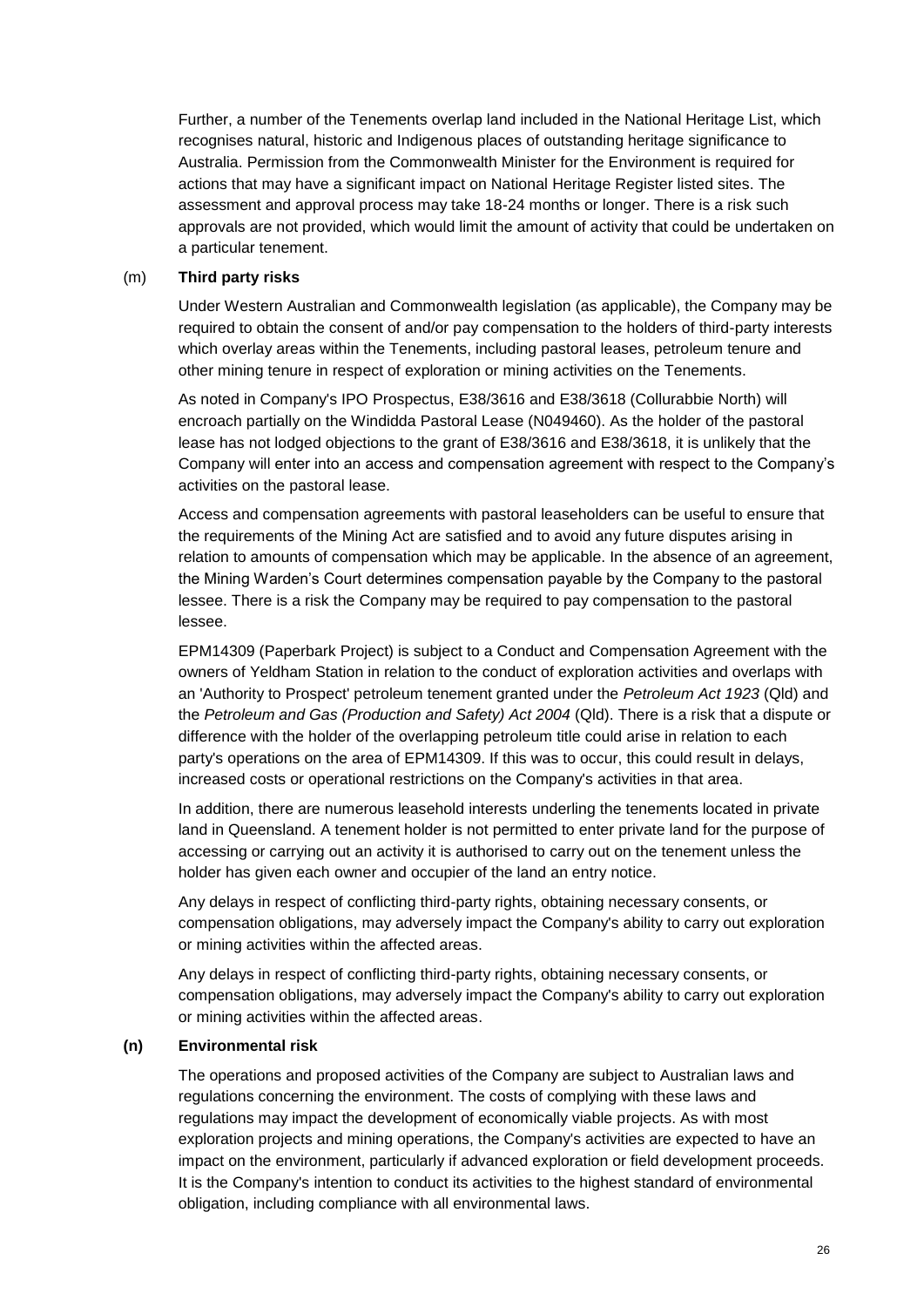The cost and complexity of complying with the applicable environmental laws and regulations may prevent the Company from being able to develop potentially economically viable mineral deposits.

Although the Company believes that it is in compliance in all material respects with all applicable environmental laws and regulations, there are certain risks inherent to its activities, such as accidental spills, leakages or other unforeseen circumstances, which could subject the Company to extensive liability.

Government authorities may, from time to time, review the environmental bonds that are placed on permits. The Directors are not in a position to state whether a review is imminent or whether the outcome of such a review would be detrimental to the funding needs of the Company.

Further, the Company may require approval from the relevant authorities before it can undertake activities that are likely to impact the environment. Failure to obtain such approvals will prevent the Company from undertaking its desired activities. The Company is unable to predict the effect of additional environmental laws and regulations, which may be adopted in the future, including whether any such laws or regulations would materially increase the Company's cost of doing business or affect its operations in any area.

There can be no assurances that new environmental laws, regulations or stricter enforcement policies, once implemented, will not oblige the Company to incur significant expenses and undertake significant investments in such respect which could have a material adverse effect on the Company's business, financial condition and results of operations.

### **(o) Tenure and access risk**

The Company's rights in the Tenements may be obtained by grant by regulatory authorities or be subject to contracts with third parties.

Any third party may terminate or rescind the relevant agreement whether lawfully or not and, accordingly, the Company may lose its rights to exclusive use of, and access to any, or all, of the tenements. Third parties may also default on their obligations under the contracts which may lead to termination of the contracts.

Additionally, the Company may not be able to access the Tenements due to natural disasters or adverse weather conditions, political unrest, hostilities or failure to obtain the relevant approvals and consents.

### **(p) Regulatory risk**

The Company will need to obtain regulatory approvals and licences to undertake its operations. There is no guarantee that such approvals and licences will be granted. In addition, various conditions may be imposed on the grants of such regulatory approvals and licences which may impact on the cost or the ability of the Company to mine the tenements.

#### **(q) Reliance on key personnel**

The Company is reliant on a number of key personnel and consultants, including members of the Board. The loss of one or more of these key contributors could have an adverse impact on the business of the Company.

It may be particularly difficult for the Company to attract and retain suitably qualified and experienced people given the current high demand in the industry and relatively small size of the Company, compared with other industry participants.

### <span id="page-26-0"></span>**4.3 General Risks**

### **(a) Economic risks**

General economic conditions, movements in interest and inflation rates, the prevailing global commodity prices and currency exchange rates may have an adverse effect on the Company's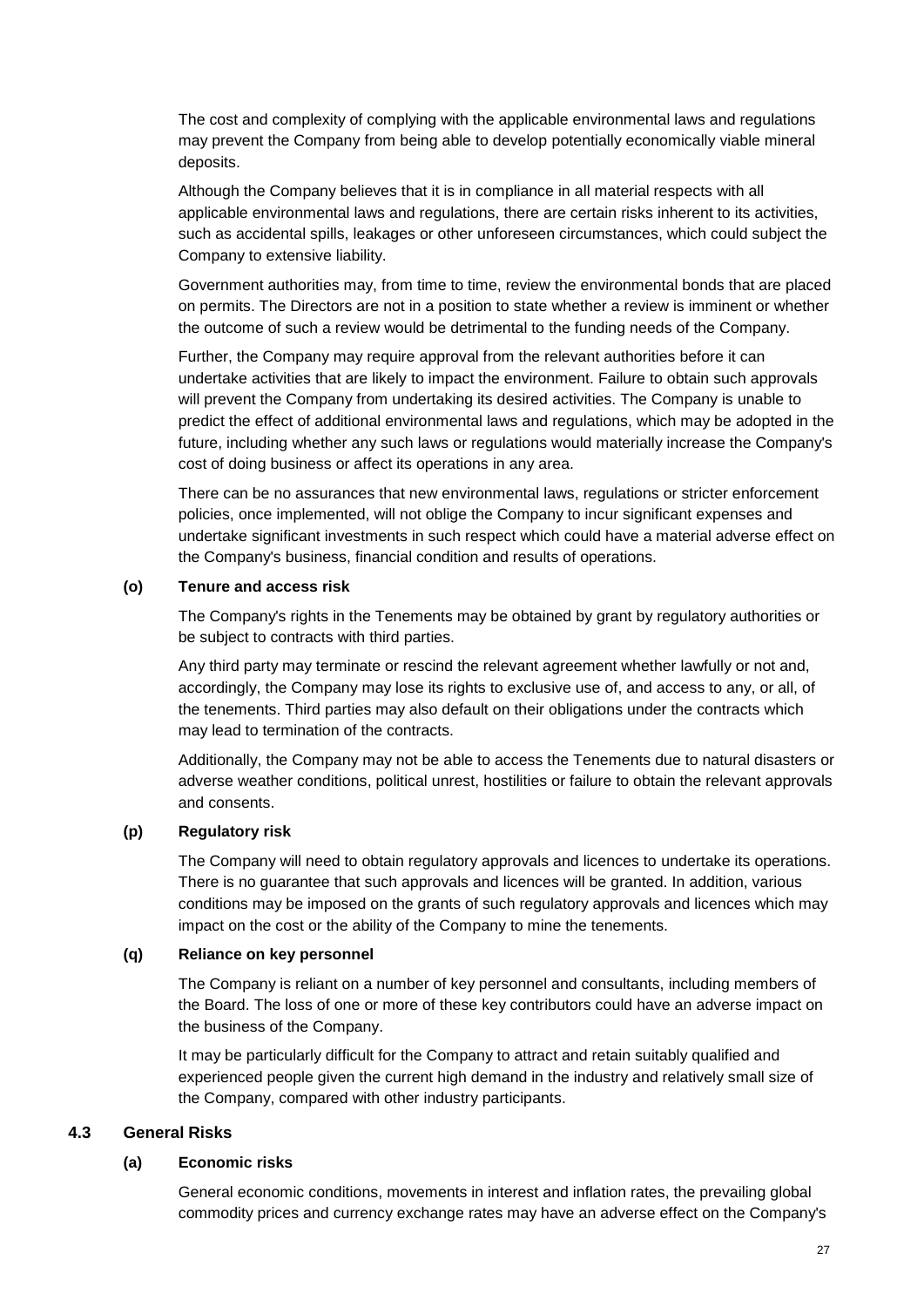exploration, development and production activities, as well as on its ability to fund those activities.

As with any exploration or mining project, the economics are sensitive to metal and commodity prices. Commodity prices fluctuate and are affected by many factors beyond the control of the Company. Such factors include supply and demand fluctuations for minerals, technological advances, forward-selling activities and other macro-economic factors. These prices may fluctuate to a level where the proposed mining operations are not profitable. Should the Company achieve success leading to mineral production, the revenue it will derive through the sale of commodities also exposes potential income of the Company to commodity price and exchange rate risks.

#### **(b) Market conditions**

The market price of the Company's securities can fall as well as rise and may be subject to varied and unpredictable influences on the market for equities in general and resource exploration stocks in particular.

Further, share market conditions may affect the value of the Company's quoted securities regardless of the Company's operating performance. Share market conditions are affected by many factors such as:

- (i) general economic outlook;
- (ii) interest rates and inflation rates;
- (iii) currency fluctuations;
- (iv) changes in investor sentiment;
- (v) the demand for, and supply of, capital; and
- (vi) terrorism or other hostilities.

Neither the Company nor the Directors warrant the future performance of the Company or any return on an investment in the Company.

### **(c) Contractual risk**

If the Company enters into agreements with third parties for the acquisition or divestment of equity interests in mineral exploration and mining projects there are no guarantees that any such contractual obligations will be satisfied in part or in full.

The ability of the Company to achieve its stated objectives may be materially affected by the performance by the parties of obligations under certain agreements. If any party defaults in the performance of its obligations, it may be necessary for the Company to approach a court to seek a legal remedy, which can be costly.

#### **(d) Force majeure**

The Company's projects now or in the future may be adversely affected by risks outside the control of the Company including labour unrest, subversive activities or sabotage, fires, floods, explosions or other catastrophes.

#### **(e) Government and legal risk**

Changes in government, monetary policies, taxation and other laws can have a significant impact on the Company's assets, operations and ultimately the financial performance of the Company and its Shares. Such changes are likely to be beyond the control of the Company and may affect industry profitability as well as the Company's capacity to explore and mine.

The Company is not aware of any reviews or changes that would affect the Projects. However, changes in community attitudes on matters such as taxation, competition policy and environmental issues may bring about reviews and possibly changes in government policies. There is a risk that such changes may affect the Company's development plans or its rights and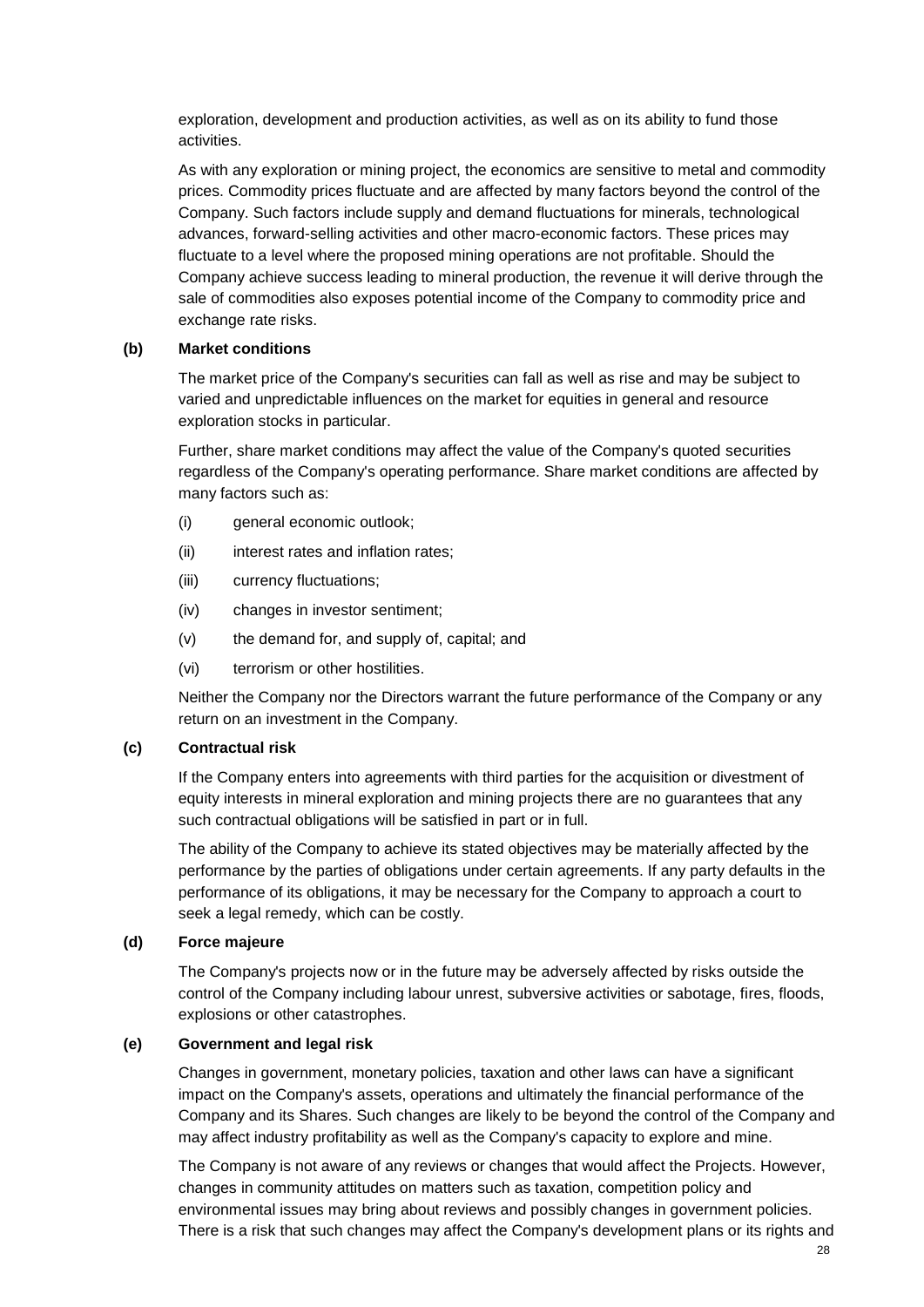obligations in respect of its projects. Any such government action may also require increased capital or operating expenditures and could prevent or delay certain operations by the Company.

### **(f) Litigation risks**

The Company is exposed to possible litigation risks including native title claims, tenure disputes, environmental claims, occupational health and safety claims and employee claims. Further, the Company may be involved in disputes with other parties in the future which may result in litigation. Any such claim or dispute if proven, may impact adversely on the Company's operations, financial performance and financial position.

The Company is currently not engaged in any litigation.

### **(g) Insurance risks**

The Company intends to insure its operations in accordance with industry practice. However, in certain circumstances, the Company's insurance may not be of a nature or level to provide adequate insurance cover. The occurrence of an event that is not covered or fully covered by insurance could have a material adverse effect on the business, financial condition and results of the Company. Insurance against all risks associated with mining exploration and production is not always available and where available the costs can be prohibitive.

### **(h) Taxation**

The acquisition and disposal of Securities will have tax consequences, which will differ depending on the individual financial affairs of each investor. All potential investors in the Company are urged to obtain independent financial advice about the consequences of acquiring Securities from a taxation point of view and generally.

To the maximum extent permitted by law, the Company, its officers and each of their respective advisers accept no liability and responsibility with respect to the taxation consequences of applying for Quoted Options under this Prospectus.

### **(i) Unforeseen expenditure risk**

The Company may be subject to significant unforeseen expenses or actions, which may include unplanned operating expenses, future legal actions or expenses in relation to future unforeseen events. The Directors expect that the Company will have adequate working capital to carry out its stated objectives however there is the risk that additional funds may be required to fund the Company's future objectives.

### **(j) Climate change risks**

Climate change risks particularly attributable to the Company include:

- (i) the emergence of new or expanded regulations associated with the transitioning to a lower-carbon economy and market changes related to climate change mitigation. The Company may be impacted by changes to local or international compliance regulations related to climate change mitigation efforts, or by specific taxation or penalties for carbon emissions or environmental damage. These examples sit amongst an array of possible restraints on industry that may further impact the Company and its profitability. While the Company will endeavour to manage these risks and limit any consequential impacts, there can be no guarantee that the Company will not be impacted by these occurrences; and
- (ii) climate change may cause certain physical and environmental risks that cannot be predicted by the Company, including events such as increased severity of weather patterns and incidence of extreme weather events and longer term physical risks such as shifting climate patterns. All these risks associated with climate change may significantly change the industry in which the Company operates.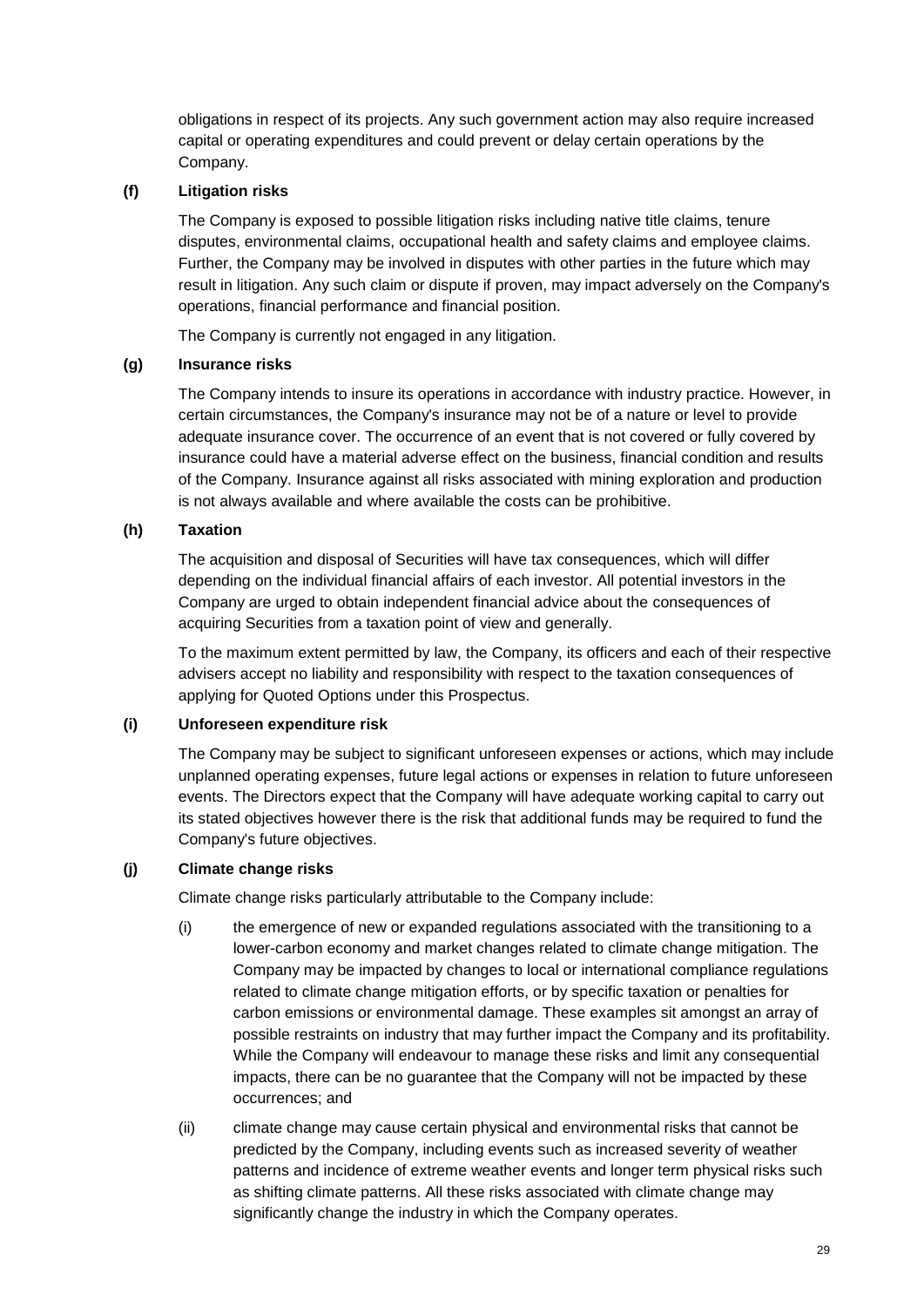### **(k) Infectious diseases**

The outbreak of the coronavirus disease (COVID-19) is having a material effect on global economic markets. The global economic outlook is facing uncertainty due to the pandemic, which has had and may continue to have a significant impact on capital markets.

The Company's securities prices may be adversely affected by the economic uncertainty caused by COVID-19. Further measures to limit the transmission of the virus implemented by governments around the world (such as travel bans and quarantining) may adversely impact the Company's operations and may interrupt the Company carrying out its contractual obligations or cause disruptions to supply chains.

## <span id="page-29-0"></span>**4.4 Investment speculative**

The above list of risk factors ought not to be taken as exhaustive of the risks faced by the Company or by investors in the Company. The above factors, and others not specifically referred to above, may in the future materially affect the financial performance of the Company and the value of the Quoted Options offered under this Prospectus. Therefore, the Quoted Options to be issued pursuant to this Prospectus, and any Shares issued on exercise of those Quoted Options, carry no guarantee with respect to the payment of dividends, returns of capital or the market value of those Quoted Options. Potential investors should consider that the investment in the Company is highly speculative and should consult their professional advisers before deciding whether to apply for Quoted Options pursuant to this Prospectus.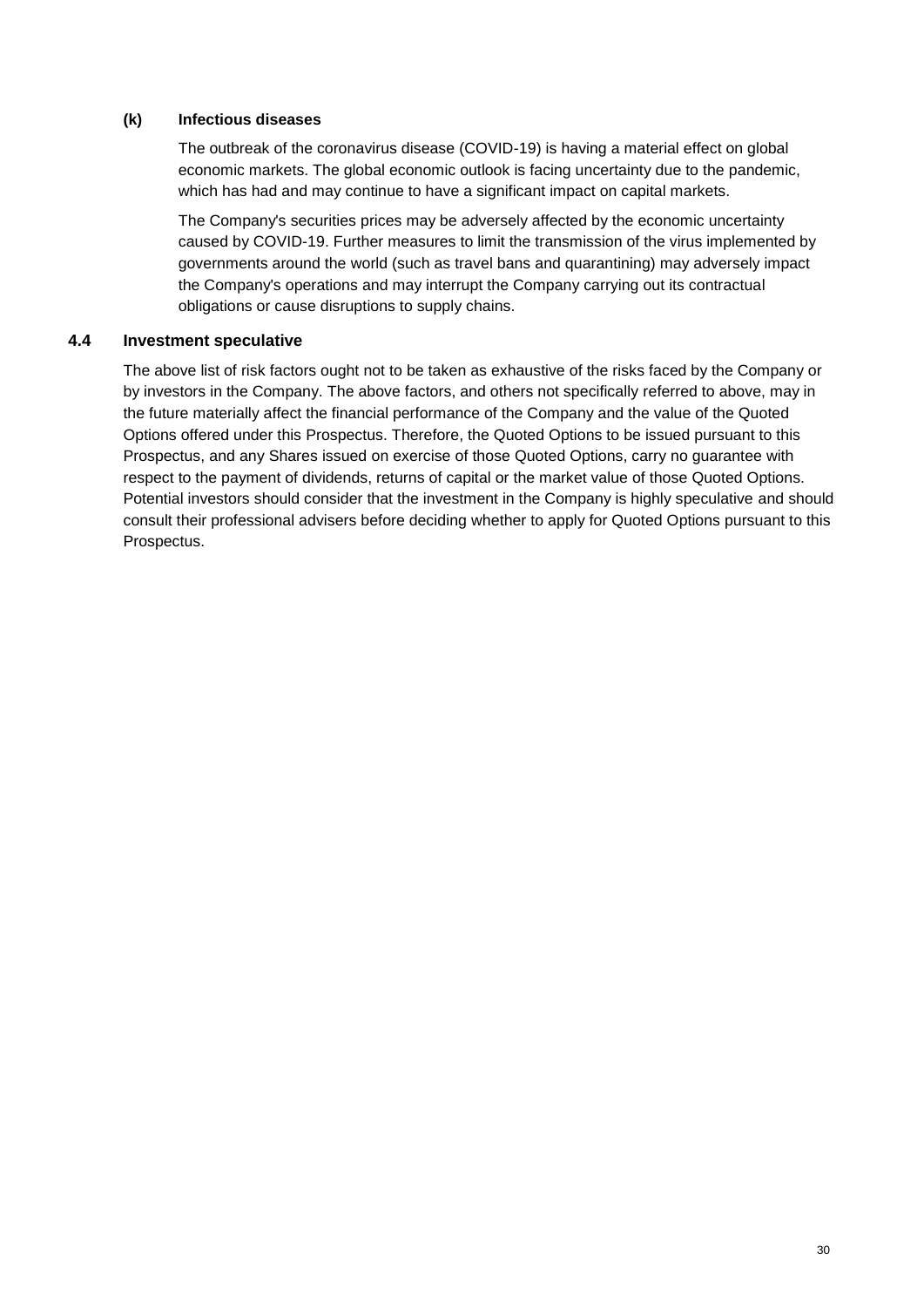# <span id="page-30-1"></span>**5 Additional information**

### <span id="page-30-0"></span>**5.1 Terms and conditions of Quoted Options**

The terms and conditions of the Quoted Options are as follows:

- (a) (**Entitlement**): Each Quoted Option gives the holder the right tosubscribe for one Share.
- (b) (**Expiry Date**): The Quoted Options will expire at 5.00pm (WST) on 16 June 2025 (*Expiry Date*). A Quoted Option not exercised before the Expiry Date will automatically lapse on the Expiry Date.
- (c) (**Exercise Price**): Subject to paragraph [5.1\(j\),](#page-30-3) the amount payable upon exercise of each Quoted Option is \$0.20 per Option.
- (d) (**Exercise**): A holder may exercise their Quoted Options by lodging with the Company, before the Expiry Date:
	- (i) a written notice of exercise of Quoted Options specifying the number of Quoted Options being exercised; and
	- (ii) a cheque or electronic funds transfer for the Exercise Price for the number of Quoted Options being exercised.
- (e) (**Exercise Notice**). An Exercise Notice is only effective when the Company has received the full amount of the Exercise Price in cleared funds. The Quoted Options held by each holder may be exercised in whole or in part, and if exercised in part, at least 1,000 must be exercised on each occasion (unless less than 1,000 are held, in which case all need to be exercised).
- (f) (**Timing of issue of Shares on exercise**): Within 10 Business Days of receipt of the Exercise Notice accompanied by the Exercise Price, the Company will issue the number of Shares required under these terms and conditions in respect of the number of Quoted Options specified in the Exercise Notice.
- (g) (**Transferability**): The Quoted Options are freely transferable from the date of issue, subject to any restriction or escrow arrangements imposed by ASX or under Australian securities laws.
- (h) (**Ranking of Shares**): All Shares allotted upon the exercise of Quoted Options will upon allotment be fully paid and rank pari passu in all respects with other Shares.
- (i) (**Quotation**): The Company will apply for quotation of the Quoted Options on ASX. The Company will apply for quotation of all Shares allotted pursuant to the exercise of Quoted Options on ASX in accordance with the Listing Rules.
- <span id="page-30-3"></span>(j) (**Reconstruction**): If at any time the issued capital of the Company is reconstructed, all rights of a holder of Quoted Options are to be changed in a manner consistent with the Corporations Act and the Listing Rules at the time of the reconstruction.
- (k) (**Participating rights**): There are no participating rights or entitlements inherent in the Quoted Options and holders will not be entitled to participate in new issues of capital offered to Shareholders during the currency of the Quoted Options without exercising the Quoted Options.
- (l) (**Amendments**): A Quoted Option does not confer the right to a change in the Exercise Price or a change in the number of underlying securities over which the Quoted Option can be exercised.

## <span id="page-30-2"></span>**5.2 Rights and liabilities attaching to Shares**

A summary of the rights attaching to the Shares is detailed below. This summary is qualified by the full terms of the Constitution (a full copy of the Constitution is available from the Company on request free of charge) and does not purport to be exhaustive or to constitute a definitive statement of the rights and liabilities of Shareholders. These rights and liabilities can involve complex questions of law arising from an interaction of the Constitution with statutory and common law requirements. For a Shareholder to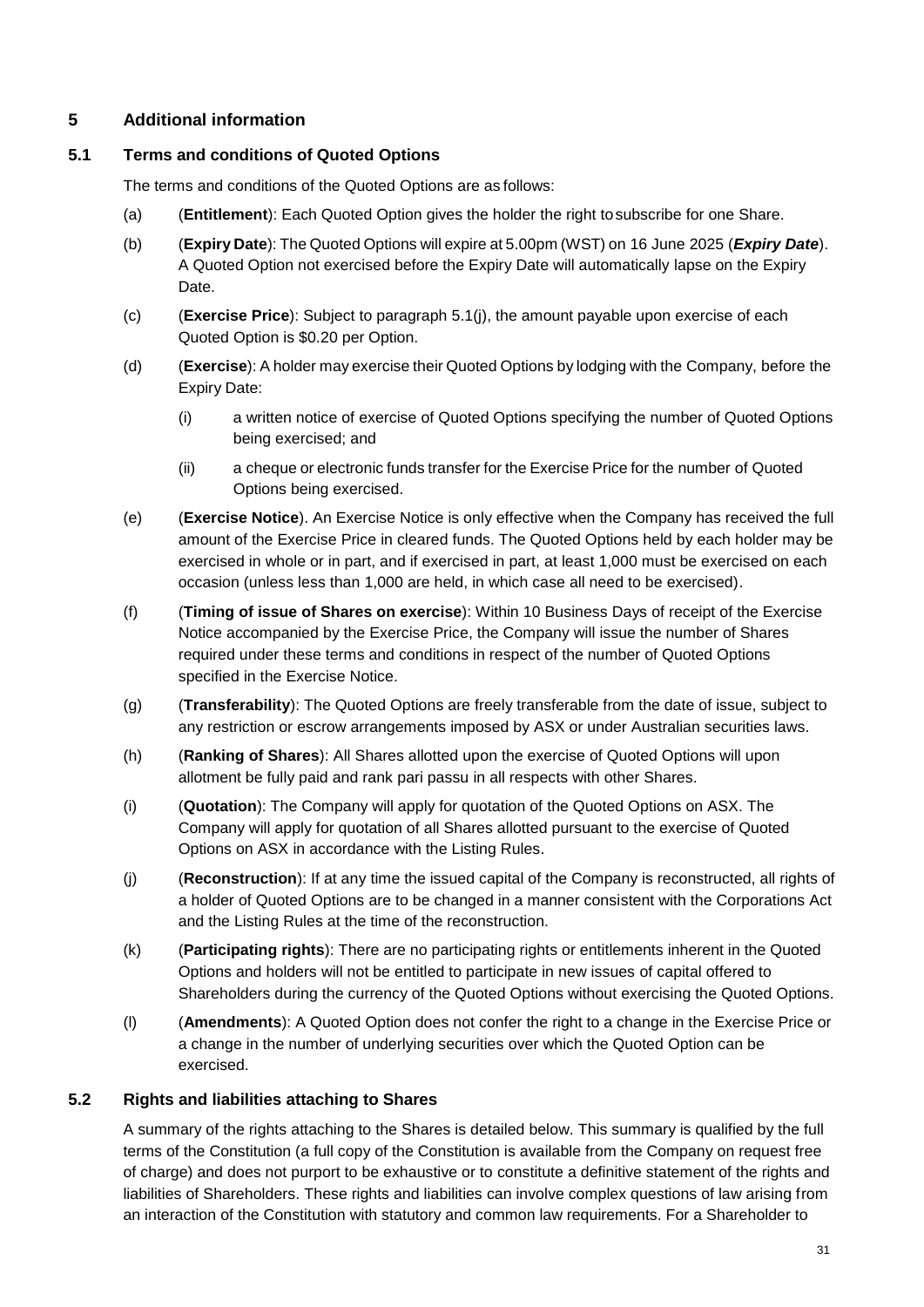obtain a definitive assessment of the rights and liabilities which attach to the Shares in any specific circumstances, the Shareholder should seek legal advice.

- (a) (**Ranking of Shares**): As at the Prospectus Date, all Shares are of the same class and rank equally in all respects Specifically, the Shares issued pursuant to this Prospectus will rank equally with existing Shares.
- (b) (**Voting rights**): Subject to any rights or restrictions, at general meetings:
	- (i) every Shareholder present and entitled to vote may vote in person or by attorney, proxy or representative;
	- (ii) has one vote on a show of hands; and
	- (iii) has one vote for every Share held, upon a poll.
- (c) (**Dividend rights**): Shareholders will be entitled to dividends, distributed among members in proportion to the capital paid up, from the date of payment. No dividend carries interest against the Company and the declaration of Directors as to the amount to be distributed is conclusive.

Shareholders may be paid interim dividends or bonuses at the discretion of the Directors. The Company must not pay a dividend unless the Company's assets exceed its liabilities immediately before the dividend is declared and the excess is sufficient for the payment of the dividend.

- (d) (**Variation of rights**): The rights attaching to the Shares may only be varied by the consent in writing of the holders of three-quarters of the Shares, or with the sanction of a special resolution passed at a general meeting.
- (e) (**Transfer of Shares**): Shares can be transferred upon delivery of a proper instrument of transfer to the Company or by a transfer in accordance with the ASX Settlement Operating Rules. The instrument of transfer must be in writing, in the approved form, and signed by the transferor and the transferee. Until the transferee has been registered, the transferor is deemed to remain the holder, even after signing the instrument of transfer.

In some circumstances, the Directors may refuse to register a transfer if upon registration the transferee will hold less than a marketable parcel. The Board may refuse to register a transfer of Shares upon which the Company has a lien.

(f) (**General meetings**): Shareholders are entitled to be present in person, or by proxy, attorney or representative to attend and vote at general meetings of the Company.

The Directors may convene a general meeting at their discretion. General meetings shall also be convened on requisition as provided for by the Corporations Act.

- (g) (**Unmarketable parcels**): The Company's Constitution provides for the sale of unmarketable parcels subject to any applicable laws and provided a notice is given to the minority Shareholders stating that the Company intends to sell their relevant Shares unless an exemption notice is received by a specified date.
- (h) (**Rights on winding up**): If the Company is wound up, the liquidator may with the sanction of special resolution, divide among the Shareholders in kind the whole or any part of the property of the Company and may for that purpose set such value as the liquidator considers fair on any property to be so divided and may determine how the division is to be carried out as between the Shareholders or different classes of Shareholders.
- (i) (**Restricted Securities**): a holder of Restricted Securities (as defined in the Listing Rules) must comply with the requirements imposed by the Listing Rules in respect of Restricted Securities.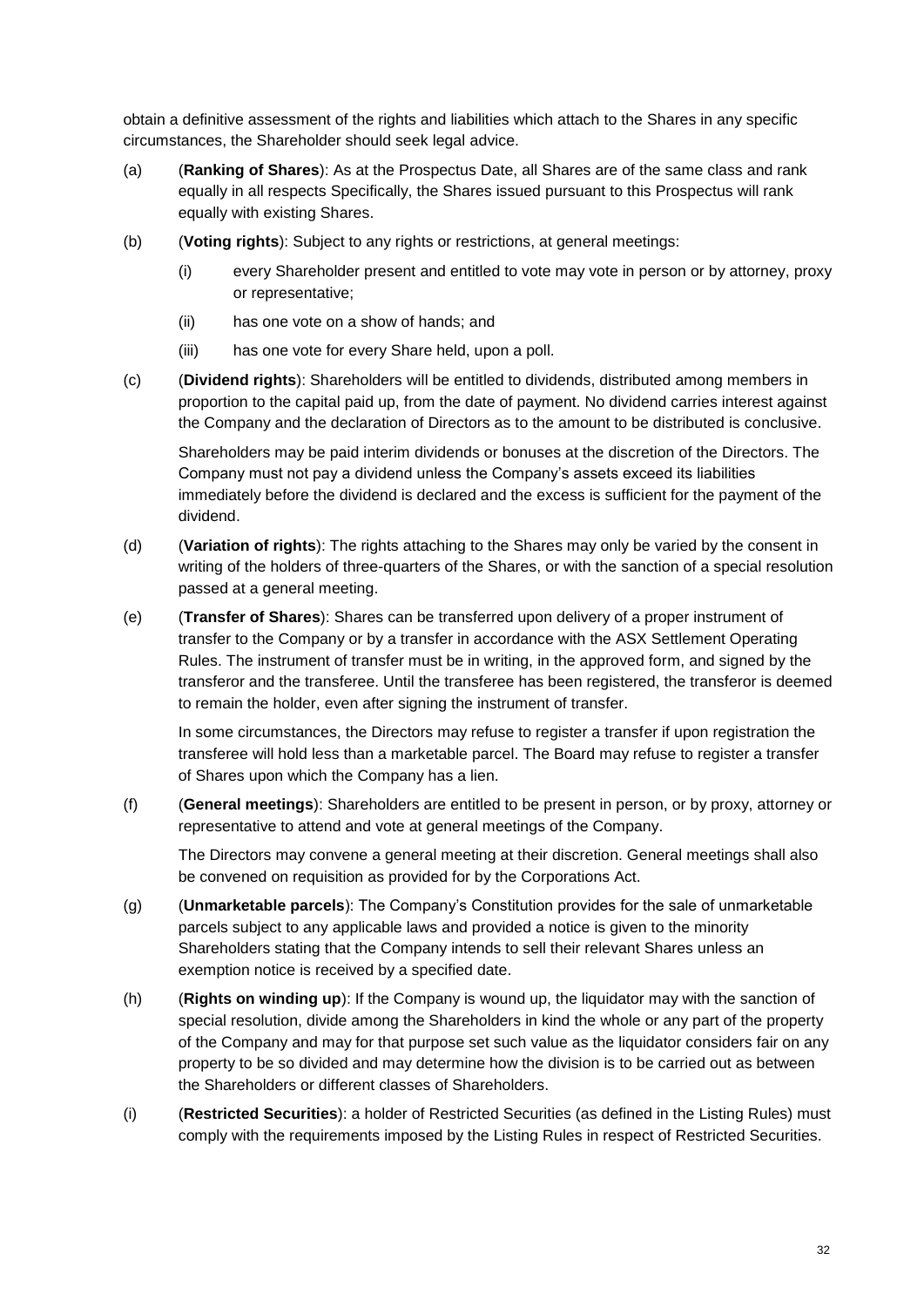# <span id="page-32-2"></span>**5.3 Dividend Policy**

The Directors are not able to say when and if dividends will be paid in the future, as the payment of any dividends will depend on the future profitability, financial position and cash requirements of the Company.

# <span id="page-32-1"></span>**5.4 Company is a disclosing entity**

The Company is a disclosing entity under the Corporations Act. It is subject to regular reporting and disclosure obligations under both the Corporations Act and the Listing Rules. These obligations require the Company to notify ASX of information about specific events and matters as they arise for the purpose of ASX making the information available to the securities market conducted by ASX. In particular, the Company has an obligation under the Listing Rules (subject to certain limited exceptions), to notify ASX once it is, or becomes aware of information concerning the Company which a reasonable person would expect to have a material effect on the price or value of the Shares.

The Company is also required to prepare and lodge with ASIC yearly and half-yearly financial statements accompanied by a Directors' statement and report, and an audit review or report. Copies of documents lodged with the ASIC in relation to the Company may be obtained from, or inspected at, an ASIC office (see Section 5.5 below). Copies of all documents announced to the ASX can be found at: [https://rubixresources.com.au/.](https://rubixresources.com.au/)

# <span id="page-32-0"></span>**5.5 Copies of documents**

Copies of documents lodged by the Company in connection with its reporting and disclosure obligations may be obtained from, or inspected at, an office of ASIC. The Company will provide free of charge to any person who requests it during the period of the Offers a copy of:

- (a) the annual financial report of the Company for the financial year ended 30 June 2021 (lodged with ASX on 22 December 2021 as part of the Company's pre-IPO quotation disclosures and available at [https://www2.asx.com.au/markets/trade-our-cash-market/historical](https://www2.asx.com.au/markets/trade-our-cash-market/historical-announcements)[announcements\)](https://www2.asx.com.au/markets/trade-our-cash-market/historical-announcements)
- (b) the half year financial report of the Company for the half year ended 31 December 2021, (lodged with ASX on 11 March 2022) and available at [https://www2.asx.com.au/markets/trade](https://www2.asx.com.au/markets/trade-our-cash-market/historical-announcements)[our-cash-market/historical-announcements\)](https://www2.asx.com.au/markets/trade-our-cash-market/historical-announcements); and
- (c) the following continuous disclosure notices given by the Company to notify ASX of information relating to the Company during the period from the date of lodgement of the financial statements referred to in paragraph 5.5(a) above until the date of this Prospectus:

| Date lodged | <b>Subject of Announcement</b>                               |  |
|-------------|--------------------------------------------------------------|--|
| 29/04/2022  | Quarterly Activities Report and Appendix 5B                  |  |
| 16/03/2022  | Several EM anomalies identified at Lake Johnston             |  |
| 11/03/2022  | <b>Half Year Accounts</b>                                    |  |
| 31/01/2022  | Quarterly Activities/Appendix 5B Cash Flow Report            |  |
| 24/12/2021  | Change of Director's Interest Notice - King                  |  |
| 23/12/2021  | Becoming a substantial holder                                |  |
| 23/12/2021  | Becoming a substantial holder                                |  |
| 23/12/2021  | Becoming a substantial holder                                |  |
| 23/12/2021  | Initial Director's Interest Notice x 3                       |  |
| 21/12/2021  | Financial statements for the period 30 March to 30 June 2021 |  |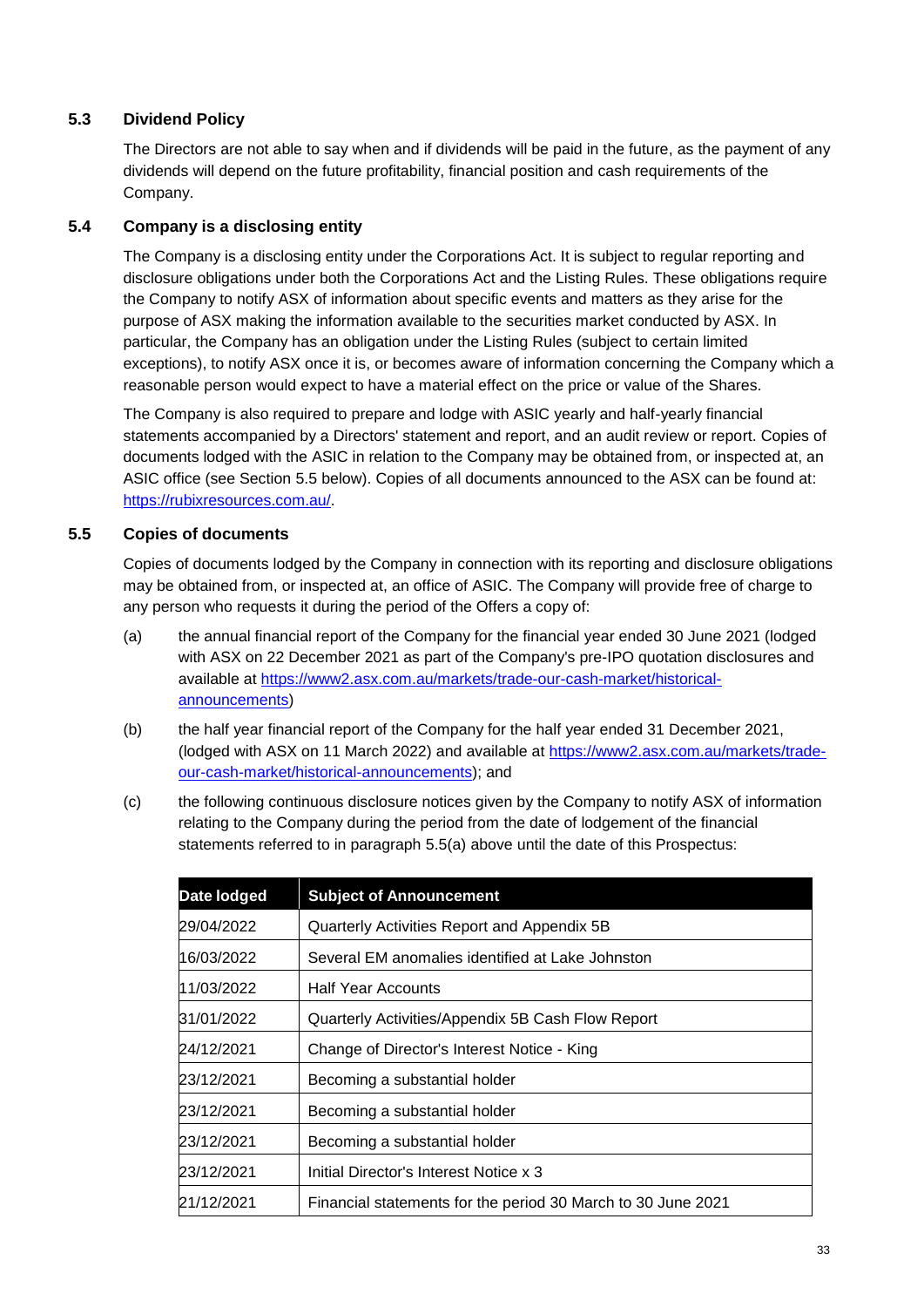| Date lodged | <b>Subject of Announcement</b>                  |  |
|-------------|-------------------------------------------------|--|
| 21/12/2021  | <b>Pre-Quotation Disclosure</b>                 |  |
| 21/12/2021  | Top 20 Holders                                  |  |
| 21/12/2021  | <b>Distribution Schedule</b>                    |  |
| 21/12/2021  | Trading Policy                                  |  |
| 21/12/2021  | <b>Corporate Governance Statement</b>           |  |
| 21/12/2021  | <b>Employee Securities Incentive Plan</b>       |  |
| 21/12/2021  | Constitution                                    |  |
| 21/12/2021  | Supplementary prospectus dated 12 November 2021 |  |
| 21/12/2021  | Prospectus dated 5 November 2021                |  |
| 21/12/2021  | Annexure 1 – Mining entities                    |  |
| 21/12/2021  | Appendix 1A and Information Form and Checklists |  |
| 21/12/2021  | ASX Market Release - Admission and Quotation    |  |

The following documents are available for inspection throughout the period of the Offers during normal business hours at the registered office of the Company:

- (a) this Prospectus; and
- (b) the Constitution.

### <span id="page-33-0"></span>**5.6 Information excluded from continuous disclosure notices**

There is no information which has been excluded from a continuous disclosure notice in accordance with the Listing Rules other than as is set out in this Prospectus.

### <span id="page-33-1"></span>**5.7 Determination by ASIC**

ASIC has not made a determination which would prevent the Company from relying on section 713 of the Corporations Act in issuing the Quoted Options under this Prospectus.

#### <span id="page-33-2"></span>**5.8 Substantial Shareholders**

Based on the information known by the Company as at the date of this Prospectus, those persons which together with their associates have a voting power in 5% or more of the Shares on issue are set out below:

| <b>Substantial Shareholder</b> | <b>Number of Shares</b> | % Shareholding |
|--------------------------------|-------------------------|----------------|
| JAPL Nominees Pty Ltd          | 2,522,094               | 7.22           |
| David Lee Palumbo              | 2,367,150               | 6.77           |
| Autumn Origin Capital Pty Ltd  | 2,134,415               | 6.11           |
| Colin Kenneth Locke            | 2,032,850               | 5.82           |

#### <span id="page-33-3"></span>**5.9 Interests of Directors**

#### **(a) Information disclosed in this Prospectus**

Except as disclosed in this Prospectus, no Director and no firm in which a Director or proposed director is a partner: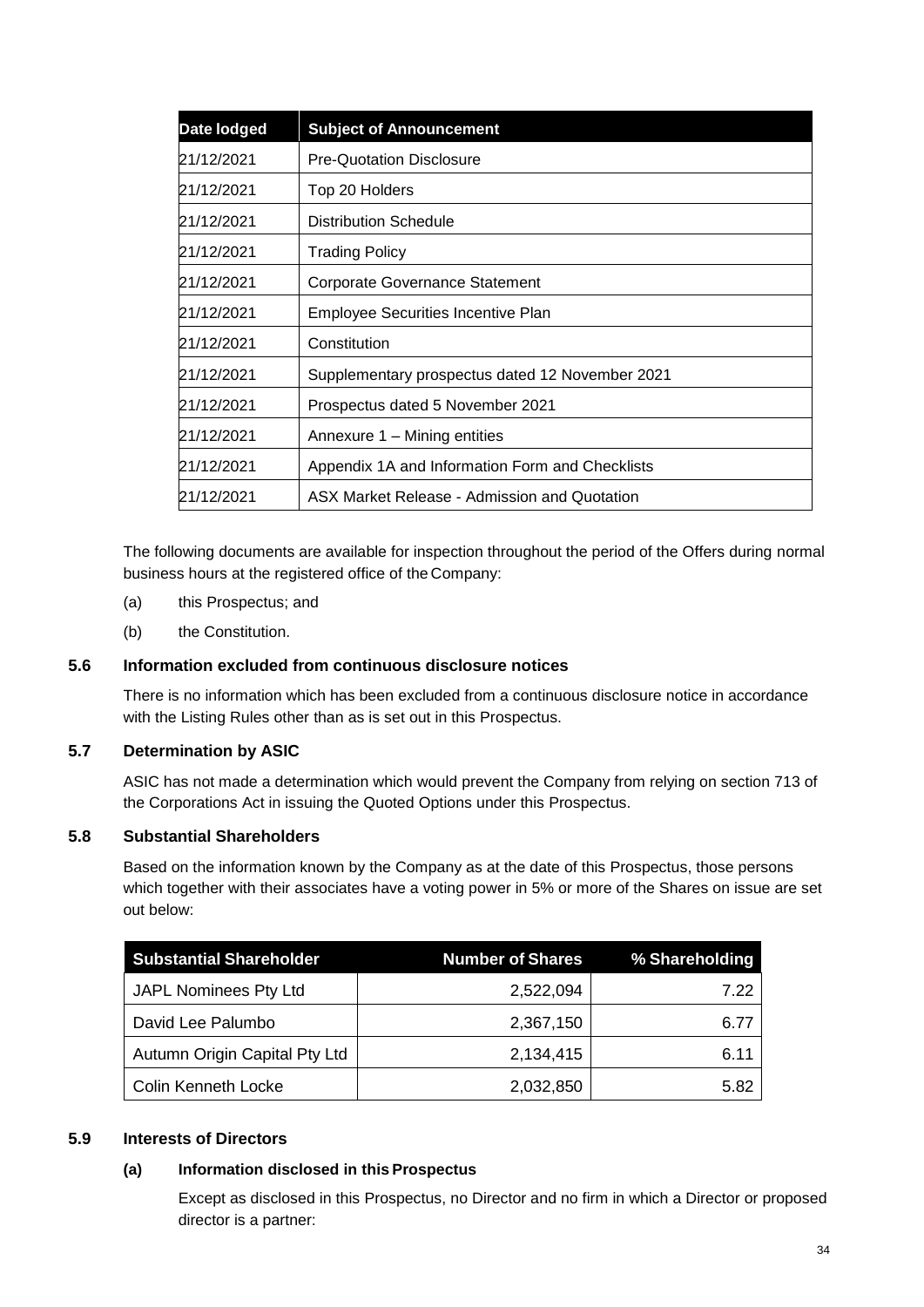- (i) has any interest nor has had any interest in the last two years prior to the date of this Prospectus in the formation or promotion of the Company, the Quoted Options offered under this Prospectus or property acquired or proposed to be acquired by the Company in connection with its formation or promotion or the Quoted Options offered under this Prospectus; or
- (ii) has been paid or given or will be paid or given any amount or benefit to induce him or her to become, or to qualify as, a Director, or otherwise for services rendered by him or her in connection with the formation or promotion of the Company or the Quoted Options offered under this Prospectus.

### <span id="page-34-0"></span>**(b) Security holdings**

The relevant interests of each of the Directors in Securities as at the date of this Prospectus, together with their Entitlement under the Entitlement Offer, is set out below.

| <b>Director</b>     | <b>Shares</b> | <b>Entitlement to Quoted Options</b><br>under the Entitlement Offer |
|---------------------|---------------|---------------------------------------------------------------------|
| David Lee Palumbo   | 2,367,150     | 1,183,575                                                           |
| Colin Kenneth Locke | 2,032,850     | 1,016,425                                                           |
| Ariel (Eddie) King  | 850,000       | 425,000                                                             |

#### **Notes**:

- 1. Assuming no Unquoted Options are exercised prior to the Record Date. At the time of lodging the Prospectus, Directors eligible to participate have indicated that they or their nominees intend to take up part or all of their Entitlement under the Entitlement Offer.
- 2. Mr Palumbo's interests are held directly by Mr Palumbo.
- 3. Mr Locke's interests are held directly by Mr Locke.
- 4. 50,000 Shares of Mr King's interests are held indirectly through King Corporate Pty Ltd, of which Mr King is a director and shareholder.

### **(c) Remuneration**

The Constitution provides that the Non-Executive Directors may be paid for their services as Directors a sum not exceeding such fixed sum per annum as may be determined by the Shareholders in general meetings, or until so determined, as the Directors resolve. Such fees are to be divided among the Directors as the Directors shall determine, and in default of agreement then in equal shares.

A Director may also be paid fees or other amounts as the Directors determine where a Director performs special duties or otherwise performs services outside the scope of the ordinary duties of a Director. A Director may also be reimbursed for out of pocket expenses incurred as a result of their directorship or any special duties.

The remuneration of Executive Directors must, subject to the provisions of any contract between each of them and the Company, be fixed by the Directors.

Directors did not receive any remuneration for the financial year ended 30 June 2021. The proposed remuneration packages (exclusive of superannuation) for the current financial year are set out below: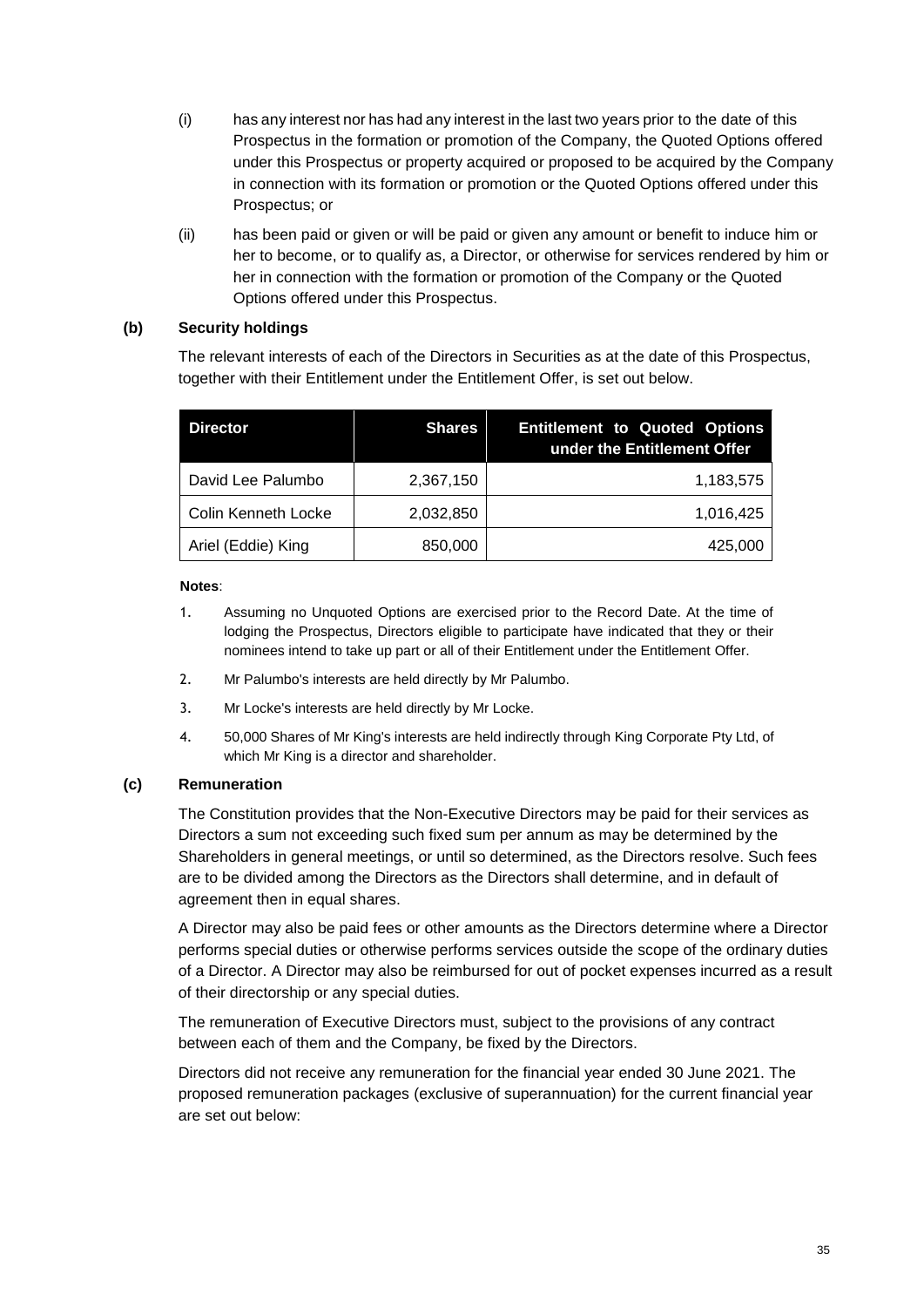| <b>Director</b> | Salary &<br>fees<br>$($)$ | <b>Share</b><br>based<br>payments<br>\$) | Total<br>$(\$)$ |
|-----------------|---------------------------|------------------------------------------|-----------------|
| Mr Palumbo      | 60,000                    | ۰                                        | 60,000          |
| Mr Locke        | 60,000                    | ۰                                        | 60,000          |
| Mr King         | 100,000                   | ۰                                        | 100,000         |

### <span id="page-35-0"></span>**5.10 Related party transactions**

There are no related party transactions involved in the Offers. The Company's policy in respect of related party arrangements is:

- (a) a Director with a material personal interest in a matter is required to give notice to the other Directors before such a matter is considered by the Board; and
- (b) for the Board to consider such a matter, the Director who has a material personal interest is not present while the matter is being considered at the meeting and does not vote on the matter.

### <span id="page-35-1"></span>**5.11 Interests of other persons**

Except as disclosed in this Prospectus, no expert, promoter or other person named in this Prospectus as performing a function in a professional, advisory or other capacity:

- (a) has any interest nor has had any interest in the last two years prior to the date of this Prospectus in the formation or promotion of the Company, the Shares offered under this Prospectus or property acquired or proposed to be acquired by the Company in connection with its formation or promotion or the Shares offered under this Prospectus; or
- (b) has been paid or given or will be paid or given any amount or benefit in connection with the formation or promotion of the Company or the Shares offered under this Prospectus.

## <span id="page-35-2"></span>**5.12 Expenses of Offers**

| <b>Estimated expenses of the Offers</b> |        |
|-----------------------------------------|--------|
| ASIC lodgement fee                      | 3,206  |
| ASX quotation fee                       | 11,651 |
| Preparation expenses                    | 13,384 |
| Printing, mailing, and other expenses   | 6,759  |
| <b>Total</b>                            | 35,000 |

## <span id="page-35-3"></span>**5.13 Consents**

Chapter 6D of the Corporations Act imposes a liability regime on the Company (as the offeror of Shares under this Prospectus), the Directors, any persons named in the Prospectus with their consent having made a statement in the Prospectus and persons involved in a contravention in relation to the Prospectus, with regard to misleading and deceptive statements made in the Prospectus. Although the Company bears primary responsibility for the Prospectus, the other parties involved in the preparation of the Prospectus can also be responsible for certain statements made in it.

No parties other than the Company have made statements that require consent.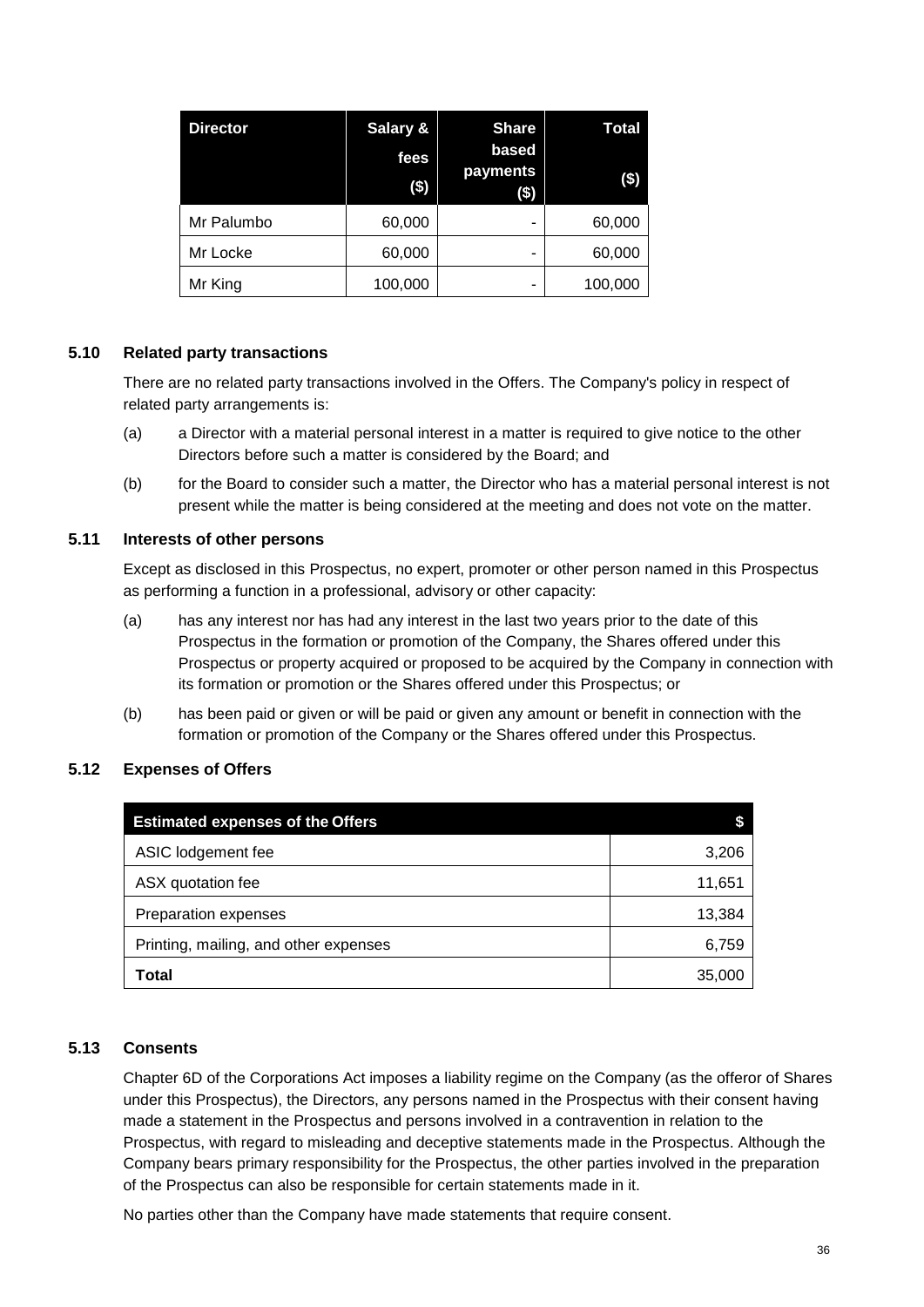## <span id="page-36-0"></span>**6 Directors' Statement and Consent**

This Prospectus is authorised by each of the Directors of the Company. This Prospectus is signed for and on behalf of the Company by:

 $\mathcal{U}/\mathcal{U}_1$ 

**Eddie King Executive Chairman** Dated: 16 May 2022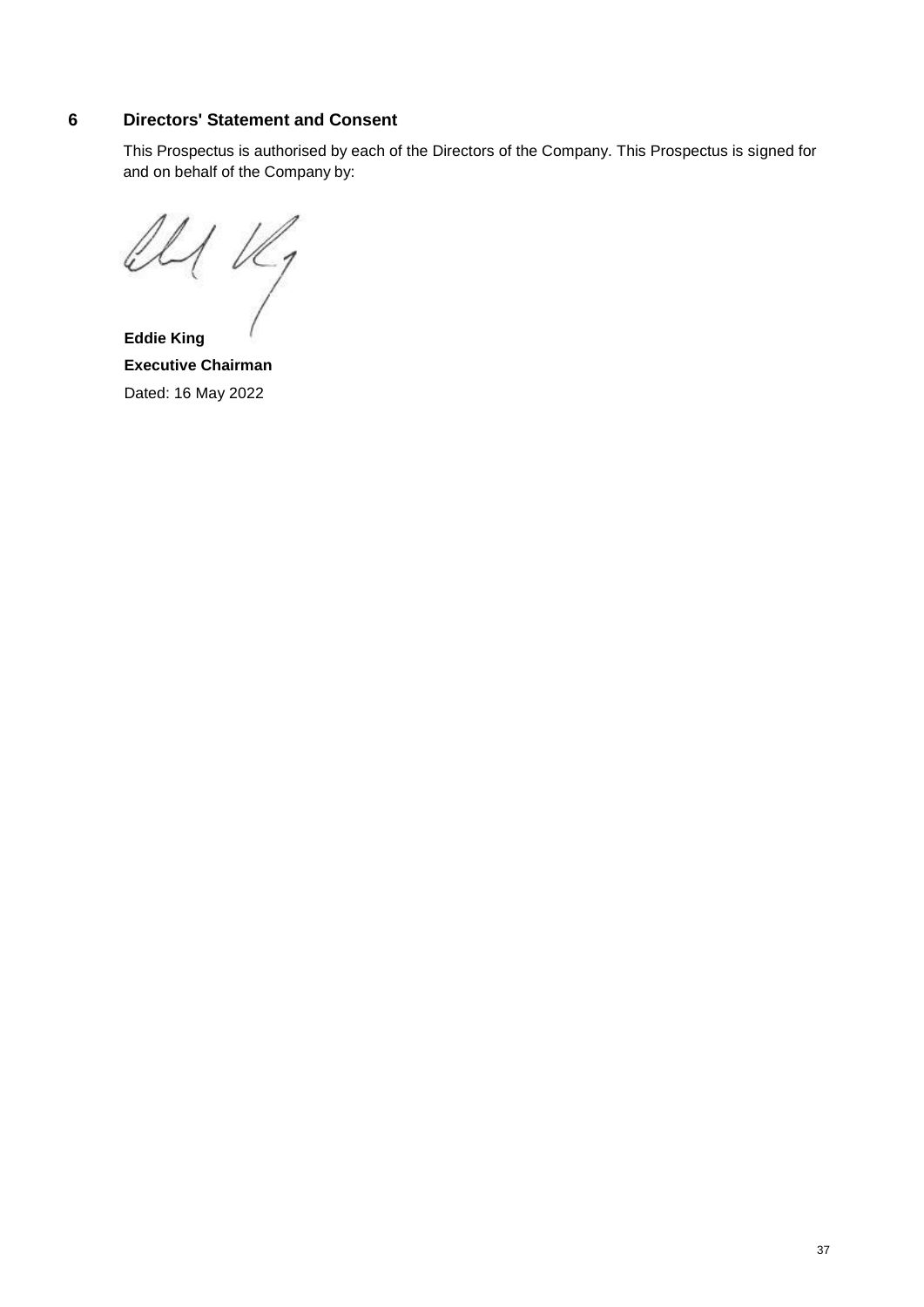## <span id="page-37-0"></span>**7 Glossary of Terms**

These definitions are provided to assist persons in understanding some of the expressions used in this Prospectus.

*\$* means Australian dollars.

*Applicant* means a person who submits an Entitlement and Acceptance Form or a Shortfall Application Form, as the context requires.

*Application* means a valid application for Quoted Options made on an Entitlement and Acceptance Form or a Shortfall Application Form, as the context requires.

*Application Monies* means application monies for Quoted Options received by the Company.

*ASIC* means Australian Securities and Investments Commission.

*ASX* means ASX Limited ACN 008 624 691 and where the context permits the Australian Securities Exchange operated by ASX Limited.

*ASX Settlement* means ASX Settlement Pty Limited ACN 008 504 532.

*ASX Settlement Operating Rules* means ASX Settlement Operating Rules of ASX Settlement.

*Board* means the Directors meeting as a board.

*Business Day* means Monday to Friday inclusive, other than a day that ASX declares is not a business day.

**CHESS** means ASX Clearing House Electronic Subregistry System.

*Company* means Rubix Resources Limited ACN 649 096 917.

*Constitution* means the constitution of the Company as at the date of this Prospectus.

*Corporations Act* means *Corporations Act 2001* (Cth).

**Directors** mean the directors of the Company as at the date of this Prospectus.

*Eligible Shareholder* means a person registered as the holder of Shares on the Record Date whose registered address is in Australia or New Zealand.

*Entitlement* means the number of Quoted Options for which an Eligible Shareholder is entitled to subscribe under the Entitlement Offer, being one Quoted Option for every two Shares held on the Record Date.

*Entitlement and Acceptance Form* means the entitlement and acceptance form provided by the Company with a copy of this Prospectus that describes the Entitlement of Eligible Shareholders to subscribe for Quoted Options pursuant to the Entitlement Offer.

*Entitlement Offer* has the meaning given in Section [1.1.](#page-11-0)

*Entitlement Offer Closing Date* has the meaning given in Section 1.3.

*Ineligible Foreign Shareholder* means a person registered as the holder of Shares on the Record Date whose registered address is not in Australia or NewZealand.

*IPO Prospectus* means the Company's initial public offering prospectus dated 5 November 2021.

*Issuer Sponsored* means Shares issued by an issuer that are held in uncertified form without the holder entering into a sponsorship agreement with a broker or without the holder being admitted as an institutional participant in CHESS.

*Listing Rules* means the official listing rules of ASX and nay other rules of ASX which are applicable while any Securities are admitted to the Official List, each as amended or replaced from time to time, except to the extent of any express waiver by ASX.

*Offers* means the Entitlement Offer and the Shortfall Offer.